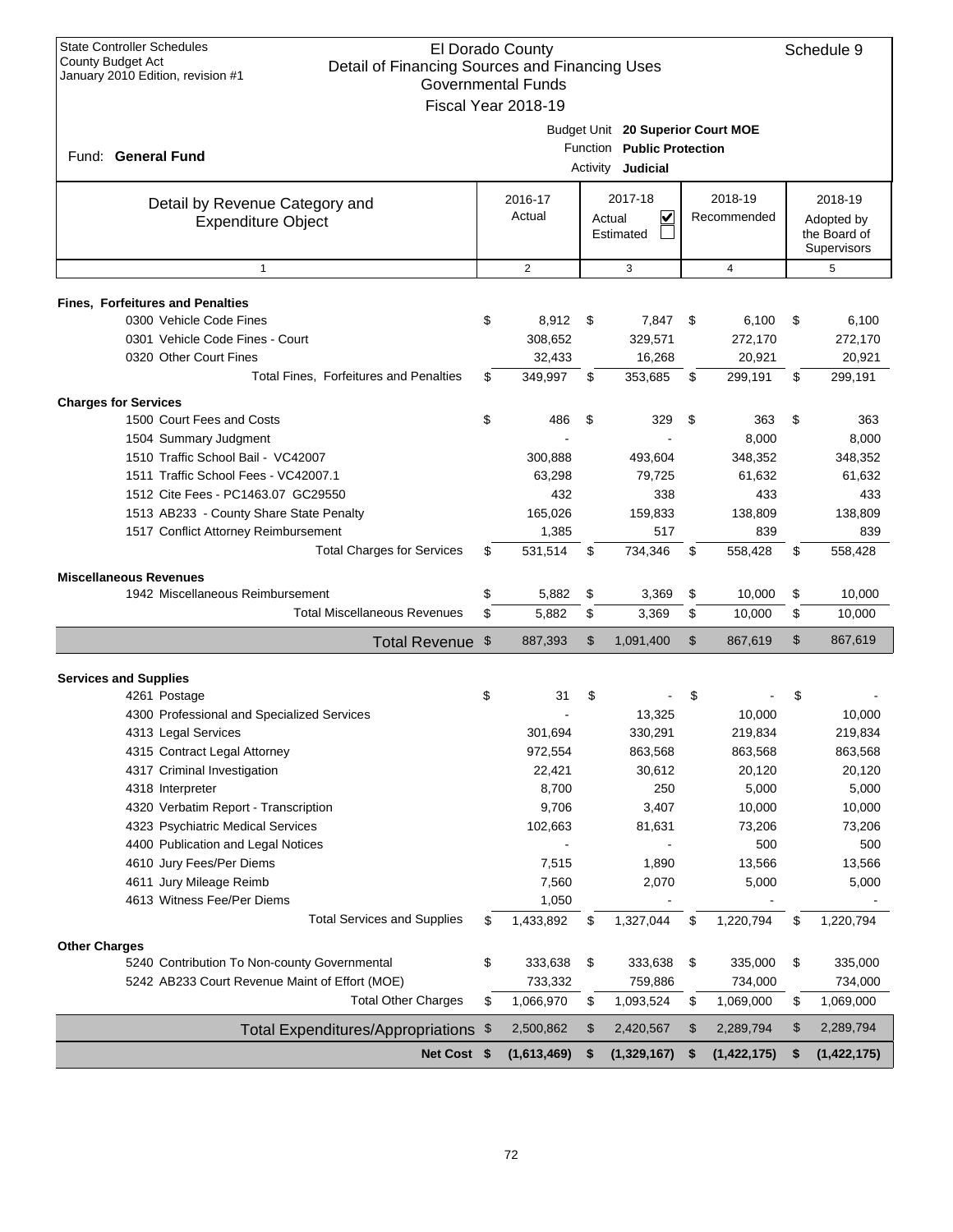| <b>State Controller Schedules</b><br>El Dorado County<br>Schedule 9<br>County Budget Act<br>Detail of Financing Sources and Financing Uses<br>January 2010 Edition, revision #1<br><b>Governmental Funds</b><br>Fiscal Year 2018-19 |    |                   |        |                                                                              |             |                                                      |    |           |  |  |
|-------------------------------------------------------------------------------------------------------------------------------------------------------------------------------------------------------------------------------------|----|-------------------|--------|------------------------------------------------------------------------------|-------------|------------------------------------------------------|----|-----------|--|--|
| Fund: General Fund                                                                                                                                                                                                                  |    |                   |        | Budget Unit 21 Grand Jury<br>Function Public Protection<br>Activity Judicial |             |                                                      |    |           |  |  |
| Detail by Revenue Category and<br><b>Expenditure Object</b>                                                                                                                                                                         |    | 2016-17<br>Actual | Actual | 2017-18<br>V<br>Estimated                                                    | Recommended | 2018-19<br>Adopted by<br>the Board of<br>Supervisors |    |           |  |  |
| $\overline{1}$                                                                                                                                                                                                                      |    | $\overline{2}$    |        | 3                                                                            |             | $\overline{4}$                                       |    | 5         |  |  |
|                                                                                                                                                                                                                                     |    |                   |        |                                                                              |             |                                                      |    |           |  |  |
| <b>Services and Supplies</b><br>4041 Cnty Pass thru Telephone Chrges to Depts                                                                                                                                                       | \$ | 231               | \$     | 237                                                                          | \$          | 54                                                   | \$ | 54        |  |  |
| 4080 Household Expense                                                                                                                                                                                                              |    |                   |        | 24                                                                           |             |                                                      |    |           |  |  |
| 4127 Grand Jury Expense                                                                                                                                                                                                             |    | 15,751            |        |                                                                              |             | 28,000                                               |    | 28,000    |  |  |
| 4260 Office Expense                                                                                                                                                                                                                 |    | 1,870             |        | 378                                                                          |             | 1,500                                                |    | 1,500     |  |  |
| 4261 Postage                                                                                                                                                                                                                        |    | 1                 |        |                                                                              |             | 500                                                  |    | 500       |  |  |
| 4263 Subscription / Newspaper / Journals                                                                                                                                                                                            |    |                   |        | 112                                                                          |             |                                                      |    |           |  |  |
| 4266 Printing / Duplicating                                                                                                                                                                                                         |    | 101               |        | 95                                                                           |             | 7,558                                                |    | 7,558     |  |  |
| 4300 Professional and Specialized Services                                                                                                                                                                                          |    | 569               |        | 1,204                                                                        |             | 500                                                  |    | 500       |  |  |
| 4400 Publication and Legal Notices                                                                                                                                                                                                  |    | 12,970            |        | 7,173                                                                        |             |                                                      |    |           |  |  |
| 4420 Rents and Leases - Equipment                                                                                                                                                                                                   |    | 2,139             |        | 2,200                                                                        |             | 2,500                                                |    | 2,500     |  |  |
| 4461 Minor Equipment                                                                                                                                                                                                                |    |                   |        | 5,393                                                                        |             |                                                      |    |           |  |  |
| 4538 Software                                                                                                                                                                                                                       |    |                   |        | 407                                                                          |             | 650                                                  |    | 650       |  |  |
| 4600 Transportation and Travel                                                                                                                                                                                                      |    | 106               |        |                                                                              |             | 1,500                                                |    | 1,500     |  |  |
| 4602 Employee - Private Auto Mileage                                                                                                                                                                                                |    | 14,915            |        | 24,421                                                                       |             | 35,000                                               |    | 35,000    |  |  |
| 4609 Staff Development                                                                                                                                                                                                              |    | 2,500             |        | 2,680                                                                        |             | 2,850                                                |    | 2,850     |  |  |
| 4610 Jury Fees/Per Diems                                                                                                                                                                                                            |    |                   |        | 22,517                                                                       |             |                                                      |    |           |  |  |
| <b>Total Services and Supplies</b>                                                                                                                                                                                                  | \$ | 51,153            | \$     | 66,841                                                                       | \$          | 80,612                                               | \$ | 80,612    |  |  |
| <b>Intrafund Transfers</b>                                                                                                                                                                                                          |    |                   |        |                                                                              |             |                                                      |    |           |  |  |
| 7223 Intrafnd: Mail Service                                                                                                                                                                                                         | \$ | 2,469             | \$     | 2.474                                                                        | \$          | 2.272                                                | \$ | 2,272     |  |  |
| 7231 Intrafnd: IS Programming Support                                                                                                                                                                                               |    | 170               |        | 125                                                                          |             |                                                      |    |           |  |  |
| <b>Total Intrafund Transfers</b>                                                                                                                                                                                                    | \$ | 2,639             | \$     | 2,599                                                                        | \$          | 2,272                                                | \$ | 2,272     |  |  |
| Total Expenditures/Appropriations \$                                                                                                                                                                                                |    | 53,791            | \$     | 69,440                                                                       | \$          | 82,884                                               | \$ | 82,884    |  |  |
| Net Cost \$                                                                                                                                                                                                                         |    | (53, 791)         | \$     | (69, 440)                                                                    | \$          | (82, 884)                                            | \$ | (82, 884) |  |  |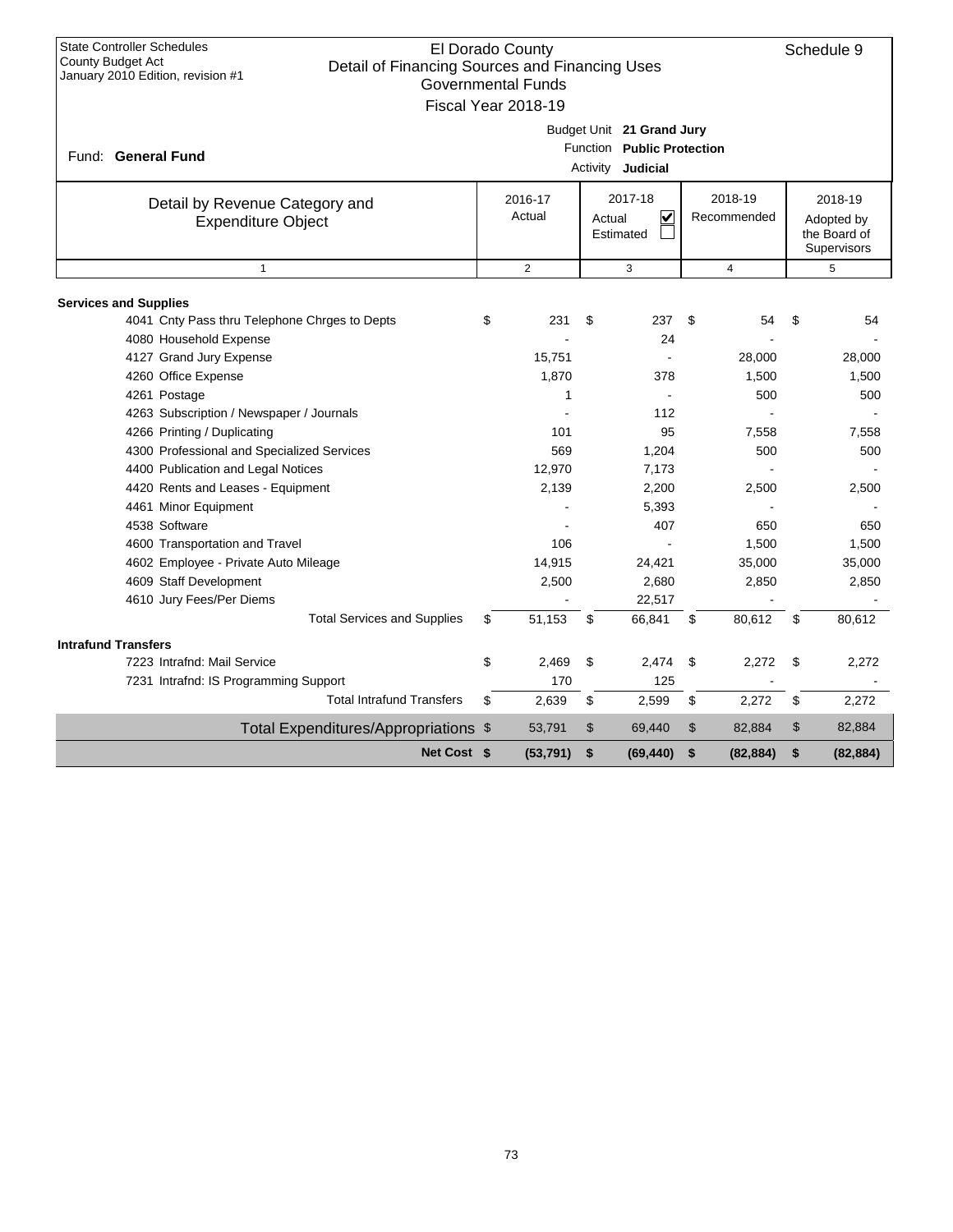| <b>State Controller Schedules</b><br><b>County Budget Act</b><br>Detail of Financing Sources and Financing Uses<br>January 2010 Edition, revision #1 | El Dorado County<br><b>Governmental Funds</b><br>Fiscal Year 2018-19 |    |                                                                |      |                |    | Schedule 9                                |
|------------------------------------------------------------------------------------------------------------------------------------------------------|----------------------------------------------------------------------|----|----------------------------------------------------------------|------|----------------|----|-------------------------------------------|
|                                                                                                                                                      |                                                                      |    | Budget Unit 22 District Attorney<br>Function Public Protection |      |                |    |                                           |
| Fund: General Fund                                                                                                                                   |                                                                      |    | Activity Judicial                                              |      |                |    |                                           |
| Detail by Revenue Category and                                                                                                                       | 2016-17                                                              |    | 2017-18                                                        |      | 2018-19        |    | 2018-19                                   |
| <b>Expenditure Object</b>                                                                                                                            | Actual<br>$\checkmark$<br>Recommended<br>Actual<br>Estimated         |    |                                                                |      |                |    | Adopted by<br>the Board of<br>Supervisors |
| $\mathbf{1}$                                                                                                                                         | $\overline{2}$                                                       |    | 3                                                              |      | $\overline{4}$ |    | 5                                         |
| <b>Fines, Forfeitures and Penalties</b>                                                                                                              |                                                                      |    |                                                                |      |                |    |                                           |
| 0342 Bad Check Restitution Fee                                                                                                                       | \$<br>884                                                            | \$ |                                                                | \$   |                | \$ |                                           |
| 0348 Penalty - Suspended Drivers License                                                                                                             | 8,750                                                                |    | 7,450                                                          |      | 9,000          |    | 9,000                                     |
| Total Fines, Forfeitures and Penalties                                                                                                               | \$<br>9,634                                                          | \$ | 7,450                                                          | \$   | 9,000          | \$ | 9,000                                     |
| Intergovernmental Revenue - State                                                                                                                    |                                                                      |    |                                                                |      |                |    |                                           |
| 0860 State - Public Safety Sales Tax                                                                                                                 | \$<br>974,285                                                        | \$ | 1,038,048                                                      | \$   | 954,684        | \$ | 954,684                                   |
| 0880 State - Other                                                                                                                                   | 452,705                                                              |    | 477,513                                                        |      | 358,700        |    | 358,700                                   |
| 0896 State - Vehicle Theft Alloc - VC9250.14                                                                                                         | 197,000                                                              |    | 199,000                                                        |      | 199,000        |    | 199,000                                   |
| 0898 State - Office of Emergency Serv (OES)                                                                                                          | 28,987                                                               |    | 93,241                                                         |      | 54,663         |    | 54,663                                    |
| Total Intergovernmental Revenue - State                                                                                                              | \$<br>1,652,977                                                      | \$ | 1,807,802                                                      | \$   | 1,567,047      | \$ | 1,567,047                                 |
| Intergovernmental Revenue - Federal                                                                                                                  |                                                                      |    |                                                                |      |                |    |                                           |
| 1100 Federal - Other                                                                                                                                 | \$<br>25,546                                                         | \$ | 18,113                                                         | \$   | 26,796         | \$ | 26,796                                    |
| 1124 Federal - OES                                                                                                                                   | 234,217                                                              |    | 299,427                                                        |      | 349,903        |    | 349,903                                   |
| Total Intergovernmental Revenue - Federal                                                                                                            | \$<br>259,763                                                        | \$ | 317,540                                                        | \$   | 376,699        | \$ | 376,699                                   |
| <b>Charges for Services</b>                                                                                                                          |                                                                      |    |                                                                |      |                |    |                                           |
| 1501 Court Fee                                                                                                                                       | \$<br>375                                                            | \$ | 209                                                            | \$   | 500            | \$ | 500                                       |
| 1746 Blood Draws                                                                                                                                     | 27,058                                                               |    | 24,028                                                         |      | 30,079         |    | 30,079                                    |
| <b>Total Charges for Services</b>                                                                                                                    | \$<br>27,433                                                         | \$ | 24,236                                                         | S    | 30,579         | \$ | 30,579                                    |
| <b>Miscellaneous Revenues</b>                                                                                                                        |                                                                      |    |                                                                |      |                |    |                                           |
| 1940 Miscellaneous Revenue                                                                                                                           | \$<br>5,782                                                          | \$ | 1,959                                                          | \$   | 2,250          | \$ | 2,250                                     |
| 1942 Miscellaneous Reimbursement                                                                                                                     | 447                                                                  |    | 3,240                                                          |      |                |    |                                           |
| <b>Total Miscellaneous Revenues</b>                                                                                                                  | \$<br>6,228                                                          | \$ | 5,199                                                          | \$   | 2,250          | \$ | 2,250                                     |
| <b>Other Financing Sources</b>                                                                                                                       |                                                                      |    |                                                                |      |                |    |                                           |
| 2000 Sale of Fixed Assets                                                                                                                            | \$<br>1,845                                                          | \$ |                                                                | \$   |                | \$ |                                           |
| 2020 Operating Transfers In                                                                                                                          | 654,280                                                              |    | 700,693                                                        |      | 831,767        |    | 831,767                                   |
| <b>Total Other Financing Sources</b>                                                                                                                 | \$<br>656,125                                                        | \$ | 700,693                                                        | \$   | 831,767        | \$ | 831,767                                   |
| <b>Total Revenue</b>                                                                                                                                 | \$<br>2,612,160                                                      | \$ | 2,862,921                                                      | \$   | 2,817,342      | \$ | 2,817,342                                 |
| <b>Salaries and Employee Benefits</b>                                                                                                                |                                                                      |    |                                                                |      |                |    |                                           |
| 3000 Permanent Employees / Elected Officials                                                                                                         | \$<br>5,107,128                                                      | \$ | 5,460,637                                                      | - \$ | 5,803,713      | \$ | 5,803,713                                 |
| 3001 Temporary Employees                                                                                                                             | 243,955                                                              |    | 272,399                                                        |      | 150,000        |    | 150,000                                   |
| 3002 Overtime                                                                                                                                        | 130,133                                                              |    | 134,219                                                        |      | 150,000        |    | 150,000                                   |
| 3003 Standby Pay                                                                                                                                     | 10,076                                                               |    | 16,885                                                         |      | 13,500         |    | 13,500                                    |
| 3004 Other Compensation                                                                                                                              | 305,911                                                              |    | 239,704                                                        |      | 10,640         |    | 10,640                                    |
| 3005 Tahoe Differential                                                                                                                              | 10,411                                                               |    | 8,953                                                          |      | 7,200          |    | 7,200                                     |
| 3006 Bilingual Pay                                                                                                                                   | 4,178                                                                |    | 4,179                                                          |      | 4,160          |    | 4,160                                     |
| 3020 Employer Share - Employee Retirement                                                                                                            | 1,294,131                                                            |    | 1,434,044                                                      |      | 1,632,665      |    | 1,632,665                                 |
| 3022 Employer Share - Medi Care                                                                                                                      | 82,757                                                               |    | 87,552                                                         |      | 86,283         |    | 86,283                                    |
| 3040 Employer Share - Health Insurance                                                                                                               | 840,776                                                              |    | 900,726                                                        |      | 914,405        |    | 914,405                                   |
| 3041 Employer Share - Unemployment Insurance                                                                                                         |                                                                      |    |                                                                |      | 10,500         |    | 10,500                                    |
| 3042 Employer Share - Long Term Disab Insurance                                                                                                      | 6,078                                                                |    | 7,073                                                          |      | 14,614         |    | 14,614                                    |
| 3043 Employer Share - Deferred Compensation                                                                                                          | 24,956                                                               |    | 33,435                                                         |      | 36,879         |    | 36,879                                    |
| 3046 Retiree Health - Defined Contributions                                                                                                          | 62,710                                                               |    | 66,195                                                         |      | 71,584         |    | 71,584                                    |
|                                                                                                                                                      |                                                                      |    |                                                                |      |                |    |                                           |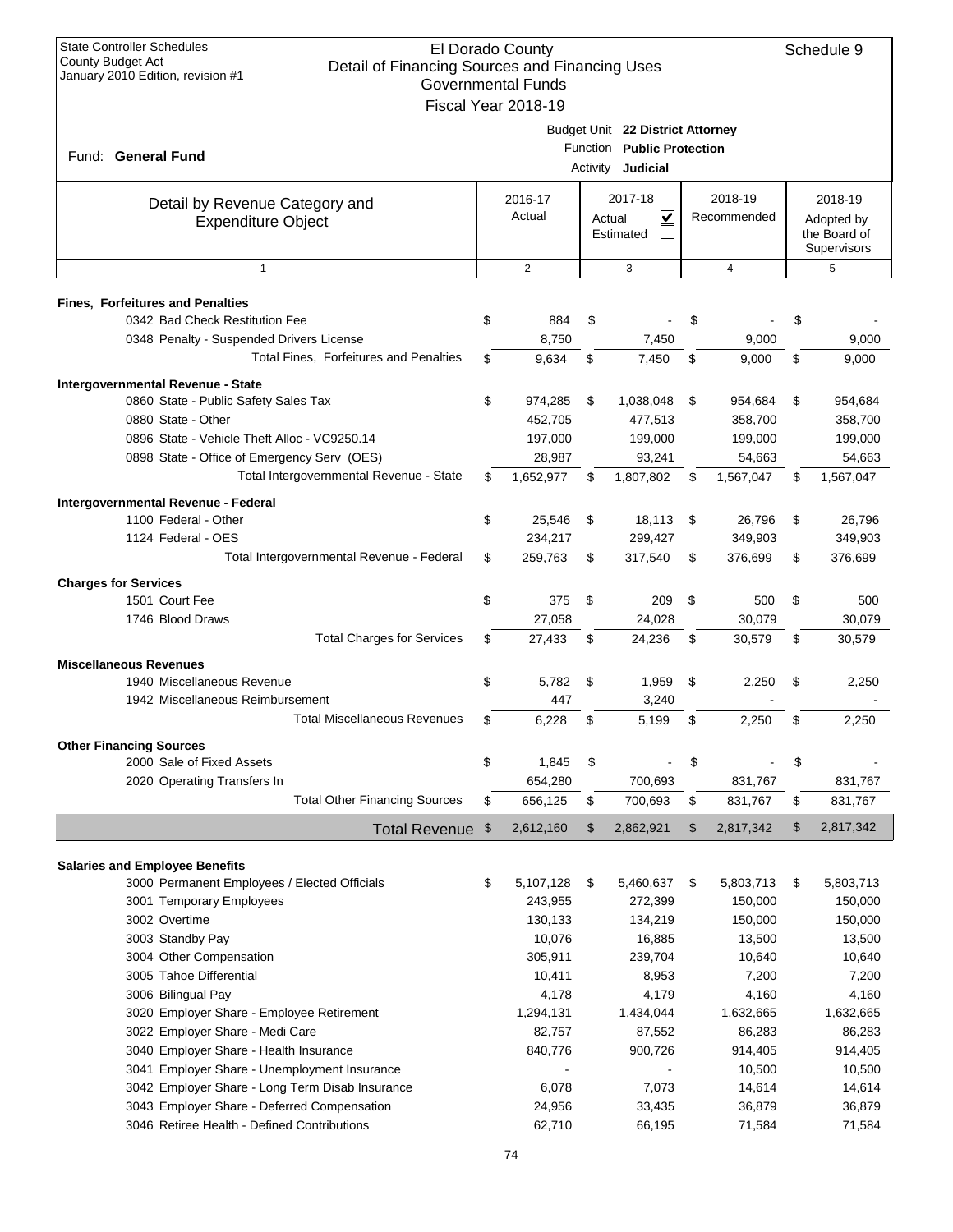| <b>State Controller Schedules</b><br>El Dorado County<br>County Budget Act<br>Detail of Financing Sources and Financing Uses<br>January 2010 Edition, revision #1<br><b>Governmental Funds</b><br>Fiscal Year 2018-19 |    |                   |          |                                                                            |    |                        |    |                                                      |
|-----------------------------------------------------------------------------------------------------------------------------------------------------------------------------------------------------------------------|----|-------------------|----------|----------------------------------------------------------------------------|----|------------------------|----|------------------------------------------------------|
| Fund: General Fund                                                                                                                                                                                                    |    |                   | Activity | Budget Unit 22 District Attorney<br>Function Public Protection<br>Judicial |    |                        |    |                                                      |
| Detail by Revenue Category and<br><b>Expenditure Object</b>                                                                                                                                                           |    | 2016-17<br>Actual | Actual   | 2017-18<br>V<br>Estimated                                                  |    | 2018-19<br>Recommended |    | 2018-19<br>Adopted by<br>the Board of<br>Supervisors |
| $\mathbf{1}$                                                                                                                                                                                                          |    | 2                 |          | 3                                                                          |    | 4                      |    | 5                                                    |
| 3060 Employer Share - Workers' Compensation                                                                                                                                                                           |    | 164,675           |          | 147,907                                                                    |    | 140,866                |    | 140,866                                              |
| 3080 Flexible Benefits                                                                                                                                                                                                |    | 37,536            |          | 36,077                                                                     |    | 223,620                |    | 223,620                                              |
| <b>Total Salaries and Employee Benefits</b>                                                                                                                                                                           | \$ | 8,325,410         | \$       | 8,849,985                                                                  | \$ | 9,270,629              | \$ | 9,270,629                                            |
| <b>Services and Supplies</b>                                                                                                                                                                                          |    |                   |          |                                                                            |    |                        |    |                                                      |
| 4020 Clothing and Personal Supplies                                                                                                                                                                                   | \$ | 2,379             | \$       | 946                                                                        | \$ | 1,000                  | \$ | 1,000                                                |
| 4040 Telephone Company Vendor Payments                                                                                                                                                                                |    | 7,056             |          | 6,437                                                                      |    | 6,000                  |    | 6,000                                                |
| 4041 Cnty Pass thru Telephone Chrges to Depts                                                                                                                                                                         |    | 9,383             |          | 17,203                                                                     |    | 9,439                  |    | 9,439                                                |
| 4060 Food and Food Products                                                                                                                                                                                           |    | 549               |          | 464                                                                        |    | 500                    |    | 500                                                  |
| 4080 Household Expense                                                                                                                                                                                                |    | 464               |          | 1,227                                                                      |    | 500                    |    | 500                                                  |
| 4085 Household Expense - Refuse Disposal                                                                                                                                                                              |    | 16                |          | 36                                                                         |    |                        |    |                                                      |
| 4086 Household Expense - Janitorial/Custodial                                                                                                                                                                         |    | 1,584             |          | 1,584                                                                      |    |                        |    |                                                      |
| 4100 Insurance - Premium                                                                                                                                                                                              |    | 64,111            |          | 42,668                                                                     |    | 59,578                 |    | 59,578                                               |
| 4140 Maintenance - Equipment                                                                                                                                                                                          |    |                   |          | 77                                                                         |    |                        |    |                                                      |
| 4144 Maintenance - Computer System Supplies                                                                                                                                                                           |    | 1,889             |          | 10,209                                                                     |    | 3,420                  |    | 3,420                                                |
| 4160 Maintenance Vehicles - Service Contract                                                                                                                                                                          |    | 670               |          | 7,515                                                                      |    | 6,000                  |    | 6,000                                                |
| 4180 Maintenance - Building and Improvements                                                                                                                                                                          |    | 6                 |          | 218                                                                        |    |                        |    |                                                      |
| 4197 Maintenance - Building Supplies                                                                                                                                                                                  |    | 221               |          | 279                                                                        |    |                        |    |                                                      |
| 4220 Memberships                                                                                                                                                                                                      |    | 15,502            |          | 16,197                                                                     |    | 18,195                 |    | 18,195                                               |
| 4221 Memberships - Legislative Advocacy                                                                                                                                                                               |    | 660               |          | 720                                                                        |    |                        |    |                                                      |
| 4260 Office Expense                                                                                                                                                                                                   |    | 13,764            |          | 22,024                                                                     |    | 9,850                  |    | 9,850                                                |
| 4261 Postage                                                                                                                                                                                                          |    | 7,311             |          | 6,788                                                                      |    | 5,000                  |    | 5,000                                                |
| 4263 Subscription / Newspaper / Journals<br>4264 Books / Manuals                                                                                                                                                      |    | 5,431             |          | 2,367                                                                      |    | 2,300                  |    | 2,300                                                |
| 4265 Law Books                                                                                                                                                                                                        |    | 6<br>3,708        |          | 6,054                                                                      |    | 4,000                  |    | 4,000                                                |
| 4266 Printing / Duplicating                                                                                                                                                                                           |    | 1,520             |          | 5,309                                                                      |    | 750                    |    | 750                                                  |
| 4267 On-Line Subscriptions                                                                                                                                                                                            |    | 37,631            |          | 41,405                                                                     |    | 39,725                 |    | 39,725                                               |
| 4300 Professional and Specialized Services                                                                                                                                                                            |    | 111,153           |          | 213,371                                                                    |    | 138,663                |    | 138,663                                              |
| 4308 External Data Processing Services                                                                                                                                                                                |    | 38,435            |          | 27,293                                                                     |    | 41,000                 |    | 41,000                                               |
| 4317 Criminal Investigation                                                                                                                                                                                           |    | 1,648             |          |                                                                            |    | 2,000                  |    | 2,000                                                |
| 4318 Interpreter                                                                                                                                                                                                      |    | 49                |          |                                                                            |    | 100                    |    | 100                                                  |
| 4320 Verbatim Report - Transcription                                                                                                                                                                                  |    | 15,983            |          | 20,687                                                                     |    | 9,449                  |    | 9,449                                                |
| 4321 Miscellaneous Trial                                                                                                                                                                                              |    | 12,964            |          | 4,525                                                                      |    |                        |    |                                                      |
| 4322 Medical and Sobriety Examinations                                                                                                                                                                                |    | 27,477            |          | 44,101                                                                     |    | 30,079                 |    | 30,079                                               |
| 4323 Psychiatric Medical Services                                                                                                                                                                                     |    | 1,950             |          | 400                                                                        |    | 400                    |    | 400                                                  |
| 4324 Medical, Dental and Lab Services                                                                                                                                                                                 |    | 571               |          | 107                                                                        |    |                        |    |                                                      |
| 4334 Fire Prevention and Inspection                                                                                                                                                                                   |    | 420               |          | 105                                                                        |    | 420                    |    | 420                                                  |
| 4343 Perimeter Security                                                                                                                                                                                               |    | 105               |          |                                                                            |    |                        |    |                                                      |
| 4400 Publication and Legal Notices                                                                                                                                                                                    |    |                   |          | 120                                                                        |    |                        |    |                                                      |
| 4420 Rents and Leases - Equipment                                                                                                                                                                                     |    | 17,423            |          | 20,766                                                                     |    | 18,000                 |    | 18,000                                               |
| 4421 Security System                                                                                                                                                                                                  |    | 8,235             |          | 5,617                                                                      |    | 4,320                  |    | 4,320                                                |
| 4440 Rent & Lease - Building/Improvements                                                                                                                                                                             |    | 76,971            |          | 179,416                                                                    |    | 336,314                |    | 336,314                                              |
| 4460 Small Tools and Instruments                                                                                                                                                                                      |    | 1,238             |          | 38                                                                         |    | 10,254                 |    | 10,254                                               |
| 4461 Minor Equipment                                                                                                                                                                                                  |    | 7,415             |          | 99,471                                                                     |    | 5,000                  |    | 5,000                                                |
| 4462 Minor Computer Equipment                                                                                                                                                                                         |    | 19,200            |          | 29,964                                                                     |    | 11,600                 |    | 11,600                                               |
| 4463 Minor Telephone and Radio Equipment                                                                                                                                                                              |    | 110               |          | 494                                                                        |    |                        |    |                                                      |
| 4464 Minor Law Enforcement Equipment                                                                                                                                                                                  |    | 2,598             |          | 3,587                                                                      |    | 11,200                 |    | 11,200                                               |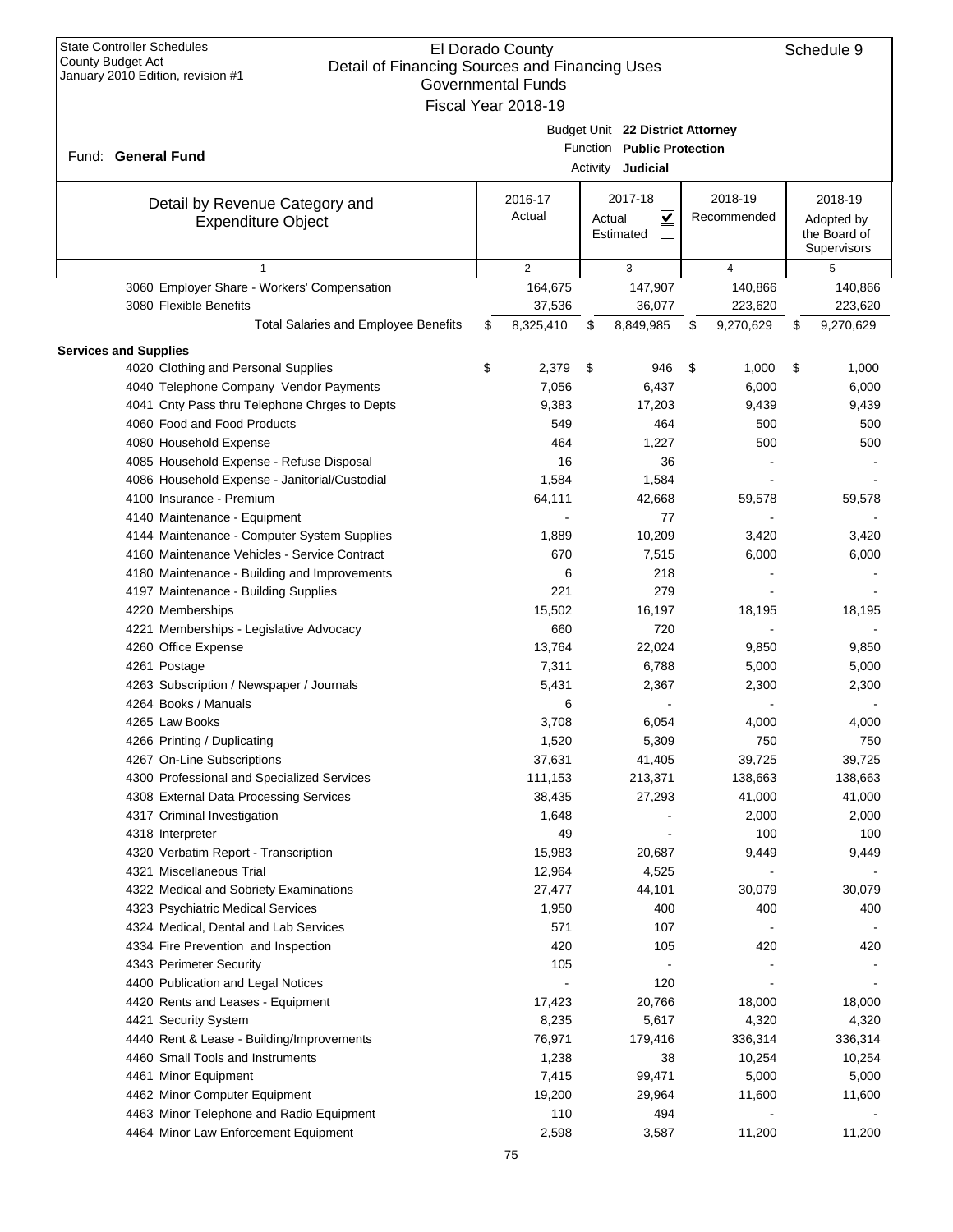| State Controller Schedules<br>County Budget Act<br>January 2010 Edition, revision #1 |  |
|--------------------------------------------------------------------------------------|--|
|                                                                                      |  |
|                                                                                      |  |

|                                                                   |    | Fiscal Year 2018-19 |                                  |                 |                            |
|-------------------------------------------------------------------|----|---------------------|----------------------------------|-----------------|----------------------------|
|                                                                   |    |                     | Budget Unit 22 District Attorney |                 |                            |
|                                                                   |    |                     | Function Public Protection       |                 |                            |
| Fund: General Fund                                                |    |                     | Activity <b>Judicial</b>         |                 |                            |
|                                                                   |    |                     |                                  |                 |                            |
| Detail by Revenue Category and                                    |    | 2016-17             | 2017-18                          | 2018-19         | 2018-19                    |
| <b>Expenditure Object</b>                                         |    | Actual              | ✔<br>Actual<br>Estimated         | Recommended     | Adopted by<br>the Board of |
|                                                                   |    |                     |                                  |                 | Supervisors                |
| $\mathbf{1}$                                                      |    | $\overline{2}$      | 3                                | $\overline{4}$  | 5                          |
| 4465 Minor Vehicle Equipment                                      |    | 11,795              |                                  | 3,000           | 3,000                      |
| 4500 Special Departmental Expense                                 |    | 6,968               | 12,472                           |                 |                            |
| 4501 Special Projects                                             |    | 2,000               | 2,004                            | 1,000           | 1,000                      |
| 4502 Educational Materials                                        |    |                     | 27                               |                 |                            |
| 4510 District Attorney - DA                                       |    | 5,812               | $\blacksquare$                   | 2,500           | 2,500                      |
| 4534 Ammunition                                                   |    | 2,979               | 2,018                            | 4,200           | 4,200                      |
| 4538 Software                                                     |    | 1,623               | 992                              |                 |                            |
| 4539 Software License                                             |    |                     | 689                              | 250             | 250                        |
| 4600 Transportation and Travel                                    |    | 24,782              | 41,340                           | 21,500          | 21,500                     |
| 4602 Employee - Private Auto Mileage                              |    | 9,060               | 9,675                            | 10,000          | 10,000                     |
| 4605 Vehicle - Rent or Lease                                      |    | 81,940              | 89,911                           | 77,051          | 77,051                     |
| 4606 Fuel Purchases                                               |    | 39,419              | 44,654                           | 40,000          | 40,000                     |
| 4608 Hotel Accommodations                                         |    | 34,381              | 45,340                           | 25,000          | 25,000                     |
| 4609 Staff Development                                            |    | 20,343              | 19,233                           |                 |                            |
| 4610 Jury Fees/Per Diems                                          |    | 7,644               | 7,350                            | 15,000          | 15,000                     |
| 4613 Witness Fee/Per Diems                                        |    | 2,451               | 5,948                            | 2,500           | 2,500                      |
| 4614 Witness Mileage Reimb                                        |    | 2,837               | 5,022                            | 5,000           | 5,000                      |
| 4615 Witness Expense Reimbursement                                |    |                     | 15,092                           |                 |                            |
| 4617 Staff Development Non 1099                                   |    | 650                 |                                  | 26,700          | 26,700                     |
| 4620 Utilities                                                    |    | 43,321              | 53,332                           | 47,000          | 47,000                     |
| <b>Total Services and Supplies</b>                                | \$ | 815,808             | \$<br>1,194,886                  | \$<br>1,065,757 | \$<br>1,065,757            |
| Other Charges                                                     |    |                     |                                  |                 |                            |
| 5300 Interfund Expenditures                                       | \$ | 6,328               | \$<br>6,984                      | \$<br>2,420     | \$<br>2,420                |
| <b>Total Other Charges</b>                                        | \$ | 6,328               | \$<br>6,984                      | \$<br>2,420     | \$<br>2,420                |
|                                                                   |    |                     |                                  |                 |                            |
| <b>Fixed Assets</b><br>6025 Fixed Assets - Leasehold Improvements | \$ | 95                  | \$                               | \$              | \$                         |
| 6041 Fixed Assets - Data Proc Sys Devel Equip                     |    |                     |                                  | 150.000         | 150,000                    |
| 6042 Fixed Assets - Computer Sys Equipment                        |    |                     | 27,187                           |                 |                            |
| 6045 Fixed Assets - Vehicles                                      |    | 24,928              |                                  |                 |                            |
| <b>Total Fixed Assets</b>                                         | S  | 25,023              | \$<br>27,187                     | \$<br>150,000   | \$<br>150,000              |
|                                                                   |    |                     |                                  |                 |                            |
| <b>Other Financing Uses</b>                                       |    |                     |                                  |                 |                            |
| 7000 Operating Transfers Out                                      | \$ | 21,890              | \$<br>51,180                     | \$              | \$                         |
| 7001 Operating Transfers Out: Fleet                               |    | 28,905              | 23,304                           |                 |                            |
| <b>Total Other Financing Uses</b>                                 | \$ | 50,795              | \$<br>74,484                     | \$              | \$                         |
| Intrafund Transfers                                               |    |                     |                                  |                 |                            |
| 7200 Intrafund Transfers                                          | \$ | 305                 | \$<br>444                        | \$<br>500       | \$<br>500                  |
| 7221 Intrafnd: Radio Equipment and Support                        |    | 246                 |                                  | 1,000           | 1,000                      |
| 7223 Intrafnd: Mail Service                                       |    | 4,248               | 4,601                            | 4,566           | 4,566                      |
| 7224 Intrafnd: Stores Support                                     |    | 175                 | 279                              | 944             | 944                        |
| 7231 Intrafnd: IS Programming Support                             |    | 30,044              | 11,234                           | 31,000          | 31,000                     |
| 7232 Intrafnd: Maint Bldg & Improvmnts                            |    | 14,368              | 26,672                           | 15,500          | 15,500                     |
| <b>Total Intrafund Transfers</b>                                  | \$ | 49,386              | \$<br>43,230                     | \$<br>53,510    | \$<br>53,510               |

#### **Intrafund Abatement**

7352 Intrfnd Abatemnt: DA / Family Support \$ (476,000) \$ (366,721) \$ (300,000) \$ (300,000)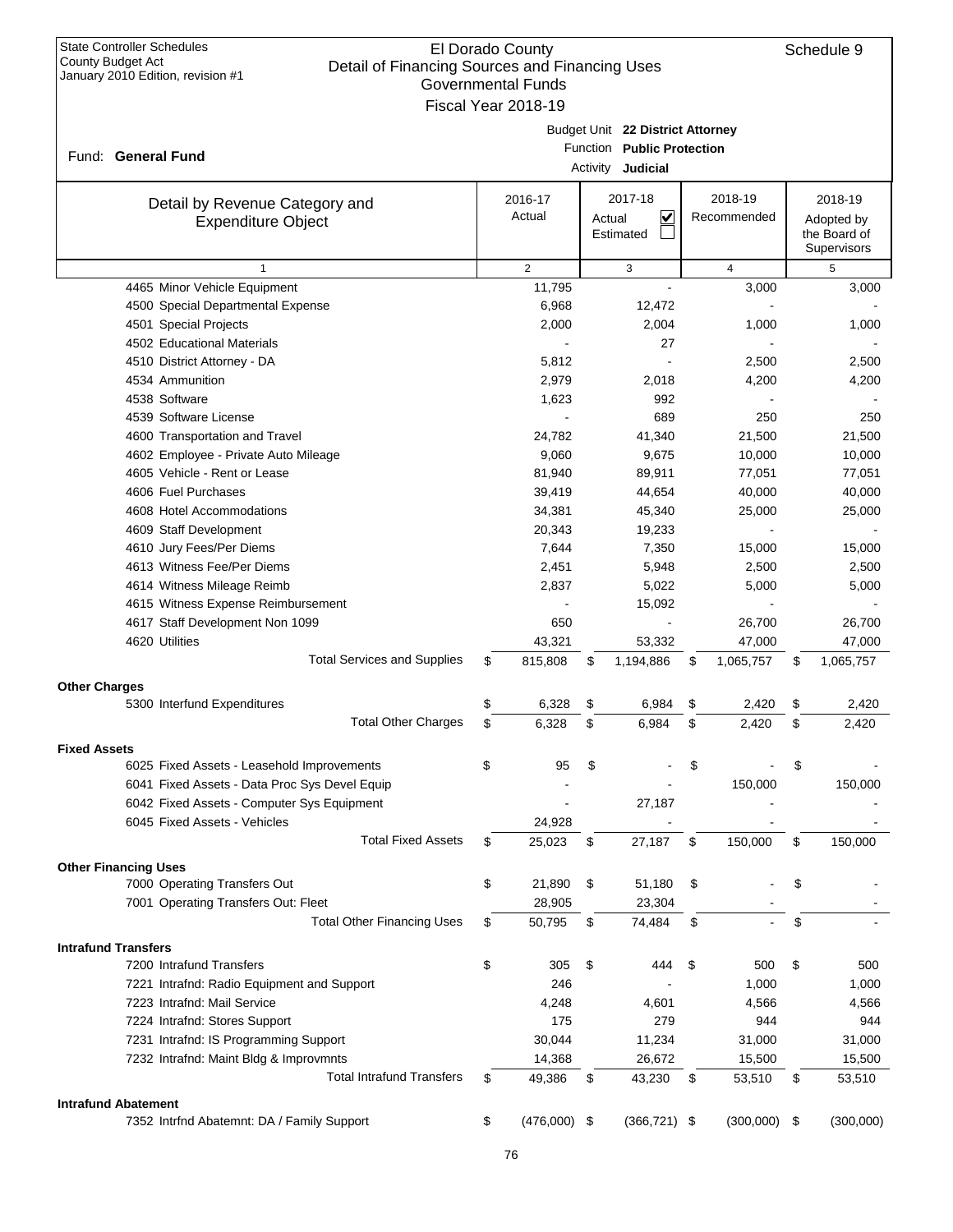| <b>State Controller Schedules</b><br>County Budget Act<br>January 2010 Edition, revision #1 | Detail of Financing Sources and Financing Uses |                                                                                                            | El Dorado County<br>Governmental Funds<br>Fiscal Year 2018-19 |            |                                     |                        |             |                                                      | Schedule 9  |  |
|---------------------------------------------------------------------------------------------|------------------------------------------------|------------------------------------------------------------------------------------------------------------|---------------------------------------------------------------|------------|-------------------------------------|------------------------|-------------|------------------------------------------------------|-------------|--|
| Fund: General Fund                                                                          |                                                | <b>Budget Unit</b><br>22 District Attorney<br>Function<br><b>Public Protection</b><br>Activity<br>Judicial |                                                               |            |                                     |                        |             |                                                      |             |  |
| Detail by Revenue Category and<br><b>Expenditure Object</b>                                 |                                                |                                                                                                            | 2016-17<br>Actual                                             |            | 2017-18<br>V<br>Actual<br>Estimated | 2018-19<br>Recommended |             | 2018-19<br>Adopted by<br>the Board of<br>Supervisors |             |  |
|                                                                                             |                                                |                                                                                                            | $\overline{2}$                                                |            | 3                                   |                        | 4           |                                                      | 5           |  |
| 7380 Intrfnd Abatemnt: Not General Fund                                                     |                                                |                                                                                                            | (36, 116)                                                     |            | (69, 258)                           |                        | (73, 761)   |                                                      | (73, 761)   |  |
|                                                                                             | <b>Total Intrafund Abatement</b>               | \$                                                                                                         | (512, 116)                                                    | \$         | (435,979)                           | \$.                    | (373, 761)  | \$                                                   | (373, 761)  |  |
|                                                                                             | Total Expenditures/Appropriations \$           |                                                                                                            | 8,760,635                                                     | 10,168,555 | \$                                  | 10,168,555             |             |                                                      |             |  |
|                                                                                             | Net Cost \$                                    |                                                                                                            | (6, 148, 475)                                                 | <b>S</b>   | (6,897,857)                         | S                      | (7,351,213) | S                                                    | (7,351,213) |  |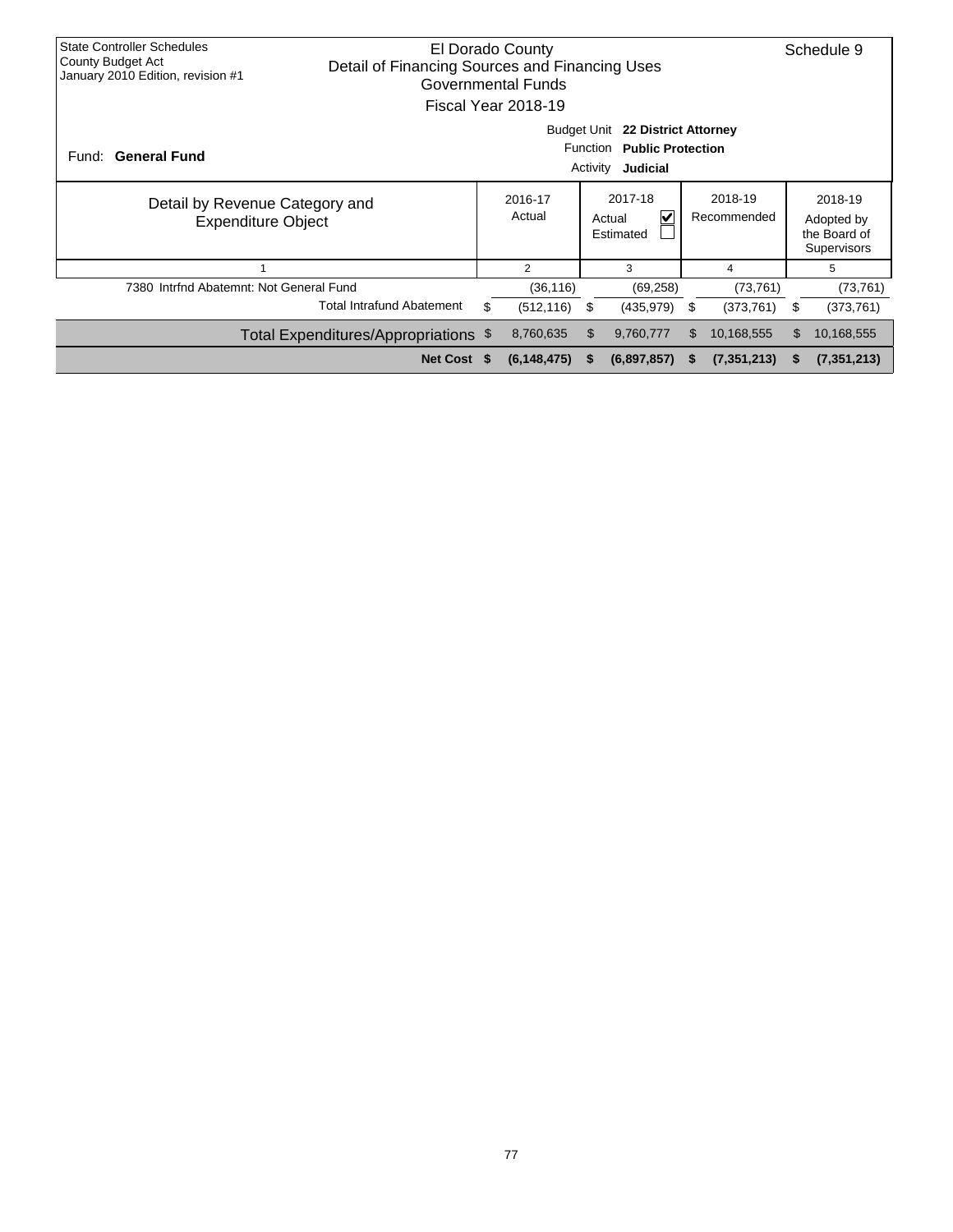| <b>State Controller Schedules</b><br>El Dorado County<br><b>County Budget Act</b><br>Detail of Financing Sources and Financing Uses<br>January 2010 Edition, revision #1<br><b>Governmental Funds</b><br>Fiscal Year 2018-19 |          |                      | Schedule 9 |                                                                                   |          |                        |          |                                                      |
|------------------------------------------------------------------------------------------------------------------------------------------------------------------------------------------------------------------------------|----------|----------------------|------------|-----------------------------------------------------------------------------------|----------|------------------------|----------|------------------------------------------------------|
| Fund: General Fund                                                                                                                                                                                                           |          |                      |            | Budget Unit 23 Public Defender<br>Function Public Protection<br>Activity Judicial |          |                        |          |                                                      |
| Detail by Revenue Category and<br><b>Expenditure Object</b>                                                                                                                                                                  |          | 2016-17<br>Actual    | Actual     | 2017-18<br>$\checkmark$<br>Estimated                                              |          | 2018-19<br>Recommended |          | 2018-19<br>Adopted by<br>the Board of<br>Supervisors |
| $\mathbf{1}$                                                                                                                                                                                                                 |          | $\overline{2}$       |            | 3                                                                                 |          | $\overline{4}$         |          | 5                                                    |
| Intergovernmental Revenue - State<br>0860 State - Public Safety Sales Tax<br>0880 State - Other                                                                                                                              | \$       | 291,092<br>18,592    | \$         | 323,030<br>14,707                                                                 | \$       | 292,576                | \$       | 292,576                                              |
| Total Intergovernmental Revenue - State                                                                                                                                                                                      | \$       | 309,685              | \$         | 337,737                                                                           | \$       | 292,576                | \$       | 292,576                                              |
| <b>Charges for Services</b><br>1381 Public Defender: Indigents<br><b>Total Charges for Services</b>                                                                                                                          | \$<br>\$ | 1,700<br>1,700       | \$<br>\$   |                                                                                   | \$       |                        | \$<br>\$ |                                                      |
| <b>Miscellaneous Revenues</b>                                                                                                                                                                                                |          |                      |            |                                                                                   |          |                        |          |                                                      |
| 1942 Miscellaneous Reimbursement<br><b>Total Miscellaneous Revenues</b>                                                                                                                                                      | \$<br>\$ | (1, 117)<br>(1, 117) | \$<br>\$   |                                                                                   | \$       |                        |          |                                                      |
| <b>Other Financing Sources</b>                                                                                                                                                                                               |          |                      |            |                                                                                   |          |                        |          |                                                      |
| 2020 Operating Transfers In<br><b>Total Other Financing Sources</b>                                                                                                                                                          | \$<br>\$ |                      | \$<br>\$   | 28,530<br>28,530                                                                  | \$<br>\$ | 56,205<br>56,205       | \$<br>\$ | 56,205<br>56,205                                     |
| <b>Total Revenue</b>                                                                                                                                                                                                         | \$       | 310,268              | \$         | 366,267                                                                           | \$       | 348,781                | \$       | 348,781                                              |
|                                                                                                                                                                                                                              |          |                      |            |                                                                                   |          |                        |          |                                                      |
| <b>Salaries and Employee Benefits</b>                                                                                                                                                                                        |          |                      |            |                                                                                   |          |                        |          |                                                      |
| 3000 Permanent Employees / Elected Officials<br>3001 Temporary Employees                                                                                                                                                     | \$       | 1,997,571<br>38,603  | \$         | 2,047,059<br>6,004                                                                | \$       | 2,280,715              | \$       | 2,280,715                                            |
| 3002 Overtime                                                                                                                                                                                                                |          | 2,073                |            | 7,241                                                                             |          | 5,000                  |          | 5,000                                                |
| 3004 Other Compensation                                                                                                                                                                                                      |          | 93,796               |            | 195,498                                                                           |          | 25,000                 |          | 25,000                                               |
| 3005 Tahoe Differential                                                                                                                                                                                                      |          | 10,638               |            | 10,153                                                                            |          | 10,800                 |          | 10,800                                               |
| 3006 Bilingual Pay                                                                                                                                                                                                           |          | 2,869                |            | 4,167                                                                             |          | 4,680                  |          | 4,680                                                |
| 3020 Employer Share - Employee Retirement                                                                                                                                                                                    |          | 380,001              |            | 415,009                                                                           |          | 484,428                |          | 484,428                                              |
| 3022 Employer Share - Medi Care                                                                                                                                                                                              |          | 31,154               |            | 32,812                                                                            |          | 33,299                 |          | 33,299                                               |
| 3040 Employer Share - Health Insurance                                                                                                                                                                                       |          | 237,789              |            | 247,960                                                                           |          | 246,216                |          | 246,216                                              |
| 3041 Employer Share - Unemployment Insurance                                                                                                                                                                                 |          |                      |            |                                                                                   |          | 4,200                  |          | 4,200                                                |
| 3042 Employer Share - Long Term Disab Insurance                                                                                                                                                                              |          | 3,219                |            | 3,519                                                                             |          | 5,697                  |          | 5,697                                                |
| 3043 Employer Share - Deferred Compensation<br>3046 Retiree Health - Defined Contributions                                                                                                                                   |          | 20,790<br>24,200     |            | 20,682<br>26,340                                                                  |          | 19,612<br>27,532       |          | 19,612<br>27,532                                     |
| 3060 Employer Share - Workers' Compensation                                                                                                                                                                                  |          | 26,741               |            | 50,420                                                                            |          | 47,362                 |          | 47,362                                               |
| 3080 Flexible Benefits                                                                                                                                                                                                       |          | 37,382               |            | 41,463                                                                            |          | 90,000                 |          | 90,000                                               |
| <b>Total Salaries and Employee Benefits</b>                                                                                                                                                                                  | \$       | 2,906,826            | \$         | 3,108,327                                                                         | \$       | 3,284,541              | \$       | 3,284,541                                            |
| <b>Services and Supplies</b>                                                                                                                                                                                                 |          |                      |            |                                                                                   |          |                        |          |                                                      |
| 4020 Clothing and Personal Supplies                                                                                                                                                                                          | \$       | 119                  | \$         | 176                                                                               | \$       | 350                    | \$       | 350                                                  |
| 4040 Telephone Company Vendor Payments                                                                                                                                                                                       |          | 968                  |            | 2,001                                                                             |          | 1,000                  |          | 1,000                                                |
| 4041 Cnty Pass thru Telephone Chrges to Depts                                                                                                                                                                                |          | 2,080                |            | 4,799                                                                             |          | 1,460                  |          | 1,460                                                |
| 4080 Household Expense                                                                                                                                                                                                       |          | 345                  |            | 363                                                                               |          | 300                    |          | 300                                                  |
| 4083 Household Expense - Laundry                                                                                                                                                                                             |          |                      |            | 195                                                                               |          |                        |          |                                                      |
| 4086 Household Expense - Janitorial/Custodial<br>4100 Insurance - Premium                                                                                                                                                    |          | 1,964<br>18,411      |            | 11,776                                                                            |          | 14,839                 |          | 14,839                                               |
| 4145 Maintenance - Equipment Parts                                                                                                                                                                                           |          | 15                   |            |                                                                                   |          |                        |          |                                                      |
| 4160 Maintenance Vehicles - Service Contract                                                                                                                                                                                 |          | 7                    |            |                                                                                   |          | 500                    |          | 500                                                  |
| 4180 Maintenance - Building and Improvements                                                                                                                                                                                 |          | 16                   |            |                                                                                   |          |                        |          |                                                      |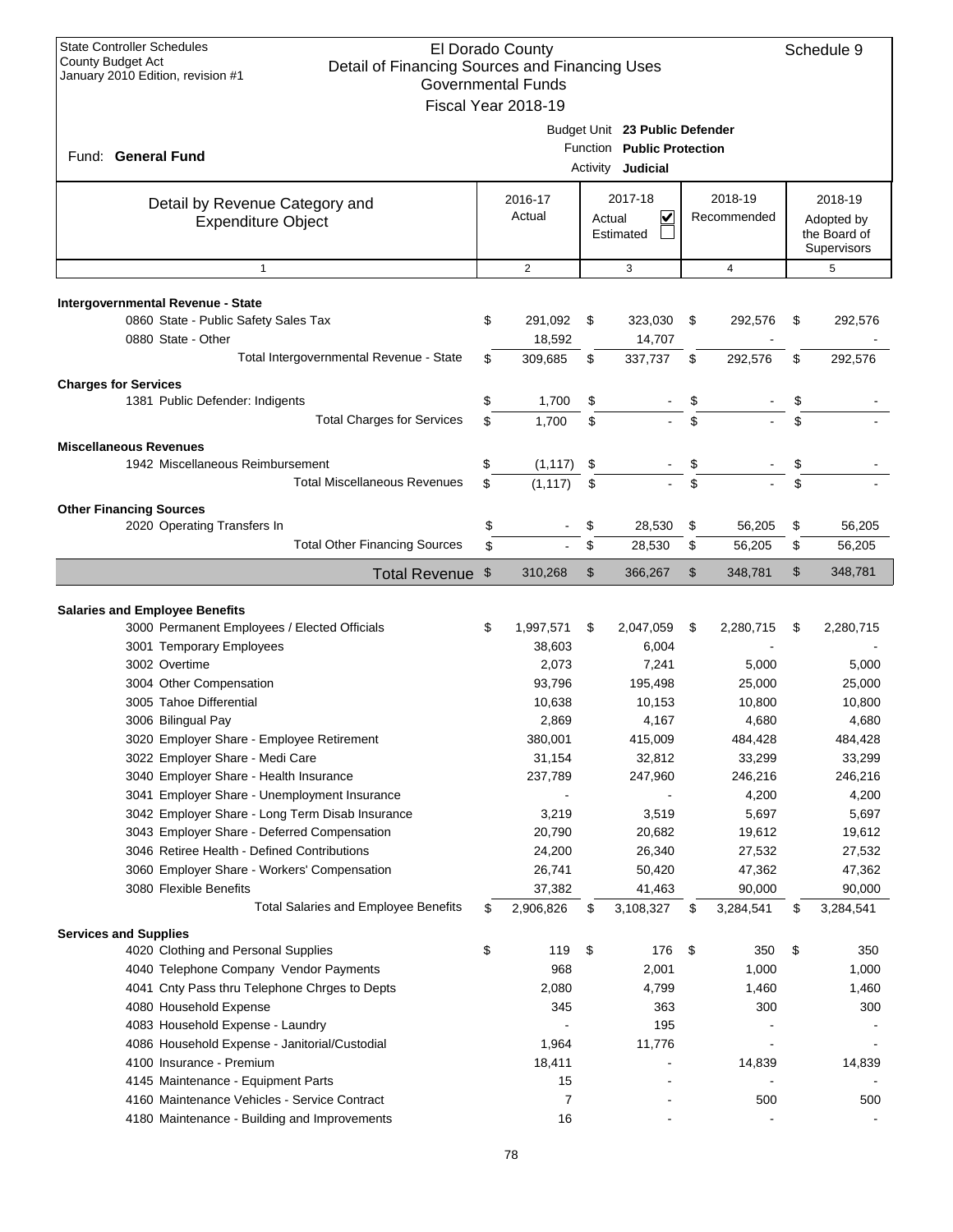| Fiscal Year 2018-19<br>Budget Unit 23 Public Defender<br>Function Public Protection<br>Fund: General Fund<br>Activity <b>Judicial</b><br>2018-19<br>2017-18<br>2018-19<br>2016-17<br>Detail by Revenue Category and<br>$\overline{\mathbf{v}}$<br>Actual<br>Recommended<br>Actual<br>Adopted by<br><b>Expenditure Object</b><br>the Board of<br>Estimated<br>Supervisors<br>$\overline{2}$<br>3<br>$\overline{4}$<br>5<br>$\mathbf{1}$<br>4220 Memberships<br>5,926<br>7,887<br>6,348<br>780<br>4221 Memberships - Legislative Advocacy<br>4260 Office Expense<br>14,663<br>8,786<br>11,403<br>578<br>600<br>4261 Postage<br>563<br>900<br>4263 Subscription / Newspaper / Journals<br>913<br>4264 Books / Manuals<br>57<br>280<br>4265 Law Books<br>3,037<br>1,680<br>2,500<br>4266 Printing / Duplicating<br>403<br>530<br>500<br>4267 On-Line Subscriptions<br>20,936<br>20,936<br>19,817<br>4300 Professional and Specialized Services<br>10,843<br>17,039<br>55,000<br>11,417<br>300<br>4313 Legal Services<br>12,051<br>963<br>4317 Criminal Investigation<br>528<br>4318 Interpreter<br>1,026<br>3,500<br>4320 Verbatim Report - Transcription<br>5,477<br>3,929<br>7,500<br>4323 Psychiatric Medical Services<br>12,900<br>13,600<br>15,000<br>4324 Medical, Dental and Lab Services<br>5,730<br>8,490<br>7,500<br>66<br>4343 Perimeter Security<br>9,893<br>1,992<br>4420 Rents and Leases - Equipment<br>10,104<br>1,992<br>10,000<br>1,322<br>4421 Security System<br>104,697<br>4440 Rent & Lease - Building/Improvements<br>69,350<br>1,342<br>106,769<br>27,880<br>4461 Minor Equipment<br>13,575<br>2,000<br>4462 Minor Computer Equipment<br>13,014<br>1,213<br>13,000<br>4463 Minor Telephone and Radio Equipment<br>437<br>88<br>250<br>4500 Special Departmental Expense<br>98<br>210<br>4502 Educational Materials<br>835<br>500<br>4503 Staff Development<br>3,980<br>10,500<br>4538 Software<br>602<br>640<br>4539 Software License<br>3,312<br>4600 Transportation and Travel<br>3,075<br>6,493<br>7,500<br>4602 Employee - Private Auto Mileage<br>9,326<br>14,876<br>33,500<br>111<br>263<br>125<br>4603 Court Interpreter - Private Auto Mileage<br>4605 Vehicle - Rent or Lease<br>5,779<br>10,760<br>8,555<br>4606 Fuel Purchases<br>1,869<br>2,930<br>8,000<br>8,000<br>4608 Hotel Accommodations<br>2,828<br>10,819<br>9,000<br>4609 Staff Development<br>8,306<br>4610 Jury Fees/Per Diems<br>1,258<br>4,000<br>4613 Witness Fee/Per Diems<br>270<br>500<br>4614 Witness Mileage Reimb<br>100<br>100<br>9,347<br>11,968<br>4620 Utilities<br>15,000<br>15,000<br><b>Total Services and Supplies</b><br>278,935<br>\$<br>319,549<br>382,238<br>382,238<br>\$<br>\$<br>\$<br><b>Other Charges</b><br>\$<br>17,000<br>\$<br>5140 Judgments & Damages<br>\$<br>\$<br><b>Total Other Charges</b><br>\$<br>\$<br>\$<br>17,000<br>\$<br><b>Fixed Assets</b><br>6042 Fixed Assets - Computer Sys Equipment<br>\$<br>\$<br>9,767<br>\$<br>\$ | Governmental Funds |  |  |  |         |
|--------------------------------------------------------------------------------------------------------------------------------------------------------------------------------------------------------------------------------------------------------------------------------------------------------------------------------------------------------------------------------------------------------------------------------------------------------------------------------------------------------------------------------------------------------------------------------------------------------------------------------------------------------------------------------------------------------------------------------------------------------------------------------------------------------------------------------------------------------------------------------------------------------------------------------------------------------------------------------------------------------------------------------------------------------------------------------------------------------------------------------------------------------------------------------------------------------------------------------------------------------------------------------------------------------------------------------------------------------------------------------------------------------------------------------------------------------------------------------------------------------------------------------------------------------------------------------------------------------------------------------------------------------------------------------------------------------------------------------------------------------------------------------------------------------------------------------------------------------------------------------------------------------------------------------------------------------------------------------------------------------------------------------------------------------------------------------------------------------------------------------------------------------------------------------------------------------------------------------------------------------------------------------------------------------------------------------------------------------------------------------------------------------------------------------------------------------------------------------------------------------------------------------------------------------------------------------------------------------------------------------------------------------------------------------------------------------------------------------------------------------------------------------------------------------------------------------------------------------------------------------------------------------------------------------------------------------------------|--------------------|--|--|--|---------|
|                                                                                                                                                                                                                                                                                                                                                                                                                                                                                                                                                                                                                                                                                                                                                                                                                                                                                                                                                                                                                                                                                                                                                                                                                                                                                                                                                                                                                                                                                                                                                                                                                                                                                                                                                                                                                                                                                                                                                                                                                                                                                                                                                                                                                                                                                                                                                                                                                                                                                                                                                                                                                                                                                                                                                                                                                                                                                                                                                                    |                    |  |  |  |         |
|                                                                                                                                                                                                                                                                                                                                                                                                                                                                                                                                                                                                                                                                                                                                                                                                                                                                                                                                                                                                                                                                                                                                                                                                                                                                                                                                                                                                                                                                                                                                                                                                                                                                                                                                                                                                                                                                                                                                                                                                                                                                                                                                                                                                                                                                                                                                                                                                                                                                                                                                                                                                                                                                                                                                                                                                                                                                                                                                                                    |                    |  |  |  |         |
|                                                                                                                                                                                                                                                                                                                                                                                                                                                                                                                                                                                                                                                                                                                                                                                                                                                                                                                                                                                                                                                                                                                                                                                                                                                                                                                                                                                                                                                                                                                                                                                                                                                                                                                                                                                                                                                                                                                                                                                                                                                                                                                                                                                                                                                                                                                                                                                                                                                                                                                                                                                                                                                                                                                                                                                                                                                                                                                                                                    |                    |  |  |  |         |
|                                                                                                                                                                                                                                                                                                                                                                                                                                                                                                                                                                                                                                                                                                                                                                                                                                                                                                                                                                                                                                                                                                                                                                                                                                                                                                                                                                                                                                                                                                                                                                                                                                                                                                                                                                                                                                                                                                                                                                                                                                                                                                                                                                                                                                                                                                                                                                                                                                                                                                                                                                                                                                                                                                                                                                                                                                                                                                                                                                    |                    |  |  |  |         |
|                                                                                                                                                                                                                                                                                                                                                                                                                                                                                                                                                                                                                                                                                                                                                                                                                                                                                                                                                                                                                                                                                                                                                                                                                                                                                                                                                                                                                                                                                                                                                                                                                                                                                                                                                                                                                                                                                                                                                                                                                                                                                                                                                                                                                                                                                                                                                                                                                                                                                                                                                                                                                                                                                                                                                                                                                                                                                                                                                                    |                    |  |  |  |         |
|                                                                                                                                                                                                                                                                                                                                                                                                                                                                                                                                                                                                                                                                                                                                                                                                                                                                                                                                                                                                                                                                                                                                                                                                                                                                                                                                                                                                                                                                                                                                                                                                                                                                                                                                                                                                                                                                                                                                                                                                                                                                                                                                                                                                                                                                                                                                                                                                                                                                                                                                                                                                                                                                                                                                                                                                                                                                                                                                                                    |                    |  |  |  |         |
|                                                                                                                                                                                                                                                                                                                                                                                                                                                                                                                                                                                                                                                                                                                                                                                                                                                                                                                                                                                                                                                                                                                                                                                                                                                                                                                                                                                                                                                                                                                                                                                                                                                                                                                                                                                                                                                                                                                                                                                                                                                                                                                                                                                                                                                                                                                                                                                                                                                                                                                                                                                                                                                                                                                                                                                                                                                                                                                                                                    |                    |  |  |  |         |
|                                                                                                                                                                                                                                                                                                                                                                                                                                                                                                                                                                                                                                                                                                                                                                                                                                                                                                                                                                                                                                                                                                                                                                                                                                                                                                                                                                                                                                                                                                                                                                                                                                                                                                                                                                                                                                                                                                                                                                                                                                                                                                                                                                                                                                                                                                                                                                                                                                                                                                                                                                                                                                                                                                                                                                                                                                                                                                                                                                    |                    |  |  |  |         |
|                                                                                                                                                                                                                                                                                                                                                                                                                                                                                                                                                                                                                                                                                                                                                                                                                                                                                                                                                                                                                                                                                                                                                                                                                                                                                                                                                                                                                                                                                                                                                                                                                                                                                                                                                                                                                                                                                                                                                                                                                                                                                                                                                                                                                                                                                                                                                                                                                                                                                                                                                                                                                                                                                                                                                                                                                                                                                                                                                                    |                    |  |  |  | 6,348   |
|                                                                                                                                                                                                                                                                                                                                                                                                                                                                                                                                                                                                                                                                                                                                                                                                                                                                                                                                                                                                                                                                                                                                                                                                                                                                                                                                                                                                                                                                                                                                                                                                                                                                                                                                                                                                                                                                                                                                                                                                                                                                                                                                                                                                                                                                                                                                                                                                                                                                                                                                                                                                                                                                                                                                                                                                                                                                                                                                                                    |                    |  |  |  | 780     |
|                                                                                                                                                                                                                                                                                                                                                                                                                                                                                                                                                                                                                                                                                                                                                                                                                                                                                                                                                                                                                                                                                                                                                                                                                                                                                                                                                                                                                                                                                                                                                                                                                                                                                                                                                                                                                                                                                                                                                                                                                                                                                                                                                                                                                                                                                                                                                                                                                                                                                                                                                                                                                                                                                                                                                                                                                                                                                                                                                                    |                    |  |  |  | 11,403  |
|                                                                                                                                                                                                                                                                                                                                                                                                                                                                                                                                                                                                                                                                                                                                                                                                                                                                                                                                                                                                                                                                                                                                                                                                                                                                                                                                                                                                                                                                                                                                                                                                                                                                                                                                                                                                                                                                                                                                                                                                                                                                                                                                                                                                                                                                                                                                                                                                                                                                                                                                                                                                                                                                                                                                                                                                                                                                                                                                                                    |                    |  |  |  | 600     |
|                                                                                                                                                                                                                                                                                                                                                                                                                                                                                                                                                                                                                                                                                                                                                                                                                                                                                                                                                                                                                                                                                                                                                                                                                                                                                                                                                                                                                                                                                                                                                                                                                                                                                                                                                                                                                                                                                                                                                                                                                                                                                                                                                                                                                                                                                                                                                                                                                                                                                                                                                                                                                                                                                                                                                                                                                                                                                                                                                                    |                    |  |  |  | 900     |
|                                                                                                                                                                                                                                                                                                                                                                                                                                                                                                                                                                                                                                                                                                                                                                                                                                                                                                                                                                                                                                                                                                                                                                                                                                                                                                                                                                                                                                                                                                                                                                                                                                                                                                                                                                                                                                                                                                                                                                                                                                                                                                                                                                                                                                                                                                                                                                                                                                                                                                                                                                                                                                                                                                                                                                                                                                                                                                                                                                    |                    |  |  |  |         |
|                                                                                                                                                                                                                                                                                                                                                                                                                                                                                                                                                                                                                                                                                                                                                                                                                                                                                                                                                                                                                                                                                                                                                                                                                                                                                                                                                                                                                                                                                                                                                                                                                                                                                                                                                                                                                                                                                                                                                                                                                                                                                                                                                                                                                                                                                                                                                                                                                                                                                                                                                                                                                                                                                                                                                                                                                                                                                                                                                                    |                    |  |  |  | 2,500   |
|                                                                                                                                                                                                                                                                                                                                                                                                                                                                                                                                                                                                                                                                                                                                                                                                                                                                                                                                                                                                                                                                                                                                                                                                                                                                                                                                                                                                                                                                                                                                                                                                                                                                                                                                                                                                                                                                                                                                                                                                                                                                                                                                                                                                                                                                                                                                                                                                                                                                                                                                                                                                                                                                                                                                                                                                                                                                                                                                                                    |                    |  |  |  | 500     |
|                                                                                                                                                                                                                                                                                                                                                                                                                                                                                                                                                                                                                                                                                                                                                                                                                                                                                                                                                                                                                                                                                                                                                                                                                                                                                                                                                                                                                                                                                                                                                                                                                                                                                                                                                                                                                                                                                                                                                                                                                                                                                                                                                                                                                                                                                                                                                                                                                                                                                                                                                                                                                                                                                                                                                                                                                                                                                                                                                                    |                    |  |  |  | 19,817  |
|                                                                                                                                                                                                                                                                                                                                                                                                                                                                                                                                                                                                                                                                                                                                                                                                                                                                                                                                                                                                                                                                                                                                                                                                                                                                                                                                                                                                                                                                                                                                                                                                                                                                                                                                                                                                                                                                                                                                                                                                                                                                                                                                                                                                                                                                                                                                                                                                                                                                                                                                                                                                                                                                                                                                                                                                                                                                                                                                                                    |                    |  |  |  | 55,000  |
|                                                                                                                                                                                                                                                                                                                                                                                                                                                                                                                                                                                                                                                                                                                                                                                                                                                                                                                                                                                                                                                                                                                                                                                                                                                                                                                                                                                                                                                                                                                                                                                                                                                                                                                                                                                                                                                                                                                                                                                                                                                                                                                                                                                                                                                                                                                                                                                                                                                                                                                                                                                                                                                                                                                                                                                                                                                                                                                                                                    |                    |  |  |  | 300     |
|                                                                                                                                                                                                                                                                                                                                                                                                                                                                                                                                                                                                                                                                                                                                                                                                                                                                                                                                                                                                                                                                                                                                                                                                                                                                                                                                                                                                                                                                                                                                                                                                                                                                                                                                                                                                                                                                                                                                                                                                                                                                                                                                                                                                                                                                                                                                                                                                                                                                                                                                                                                                                                                                                                                                                                                                                                                                                                                                                                    |                    |  |  |  |         |
|                                                                                                                                                                                                                                                                                                                                                                                                                                                                                                                                                                                                                                                                                                                                                                                                                                                                                                                                                                                                                                                                                                                                                                                                                                                                                                                                                                                                                                                                                                                                                                                                                                                                                                                                                                                                                                                                                                                                                                                                                                                                                                                                                                                                                                                                                                                                                                                                                                                                                                                                                                                                                                                                                                                                                                                                                                                                                                                                                                    |                    |  |  |  | 3,500   |
|                                                                                                                                                                                                                                                                                                                                                                                                                                                                                                                                                                                                                                                                                                                                                                                                                                                                                                                                                                                                                                                                                                                                                                                                                                                                                                                                                                                                                                                                                                                                                                                                                                                                                                                                                                                                                                                                                                                                                                                                                                                                                                                                                                                                                                                                                                                                                                                                                                                                                                                                                                                                                                                                                                                                                                                                                                                                                                                                                                    |                    |  |  |  | 7,500   |
|                                                                                                                                                                                                                                                                                                                                                                                                                                                                                                                                                                                                                                                                                                                                                                                                                                                                                                                                                                                                                                                                                                                                                                                                                                                                                                                                                                                                                                                                                                                                                                                                                                                                                                                                                                                                                                                                                                                                                                                                                                                                                                                                                                                                                                                                                                                                                                                                                                                                                                                                                                                                                                                                                                                                                                                                                                                                                                                                                                    |                    |  |  |  | 15,000  |
|                                                                                                                                                                                                                                                                                                                                                                                                                                                                                                                                                                                                                                                                                                                                                                                                                                                                                                                                                                                                                                                                                                                                                                                                                                                                                                                                                                                                                                                                                                                                                                                                                                                                                                                                                                                                                                                                                                                                                                                                                                                                                                                                                                                                                                                                                                                                                                                                                                                                                                                                                                                                                                                                                                                                                                                                                                                                                                                                                                    |                    |  |  |  | 7,500   |
|                                                                                                                                                                                                                                                                                                                                                                                                                                                                                                                                                                                                                                                                                                                                                                                                                                                                                                                                                                                                                                                                                                                                                                                                                                                                                                                                                                                                                                                                                                                                                                                                                                                                                                                                                                                                                                                                                                                                                                                                                                                                                                                                                                                                                                                                                                                                                                                                                                                                                                                                                                                                                                                                                                                                                                                                                                                                                                                                                                    |                    |  |  |  | 1,992   |
|                                                                                                                                                                                                                                                                                                                                                                                                                                                                                                                                                                                                                                                                                                                                                                                                                                                                                                                                                                                                                                                                                                                                                                                                                                                                                                                                                                                                                                                                                                                                                                                                                                                                                                                                                                                                                                                                                                                                                                                                                                                                                                                                                                                                                                                                                                                                                                                                                                                                                                                                                                                                                                                                                                                                                                                                                                                                                                                                                                    |                    |  |  |  | 10,000  |
|                                                                                                                                                                                                                                                                                                                                                                                                                                                                                                                                                                                                                                                                                                                                                                                                                                                                                                                                                                                                                                                                                                                                                                                                                                                                                                                                                                                                                                                                                                                                                                                                                                                                                                                                                                                                                                                                                                                                                                                                                                                                                                                                                                                                                                                                                                                                                                                                                                                                                                                                                                                                                                                                                                                                                                                                                                                                                                                                                                    |                    |  |  |  |         |
|                                                                                                                                                                                                                                                                                                                                                                                                                                                                                                                                                                                                                                                                                                                                                                                                                                                                                                                                                                                                                                                                                                                                                                                                                                                                                                                                                                                                                                                                                                                                                                                                                                                                                                                                                                                                                                                                                                                                                                                                                                                                                                                                                                                                                                                                                                                                                                                                                                                                                                                                                                                                                                                                                                                                                                                                                                                                                                                                                                    |                    |  |  |  | 106,769 |
|                                                                                                                                                                                                                                                                                                                                                                                                                                                                                                                                                                                                                                                                                                                                                                                                                                                                                                                                                                                                                                                                                                                                                                                                                                                                                                                                                                                                                                                                                                                                                                                                                                                                                                                                                                                                                                                                                                                                                                                                                                                                                                                                                                                                                                                                                                                                                                                                                                                                                                                                                                                                                                                                                                                                                                                                                                                                                                                                                                    |                    |  |  |  | 2,000   |
|                                                                                                                                                                                                                                                                                                                                                                                                                                                                                                                                                                                                                                                                                                                                                                                                                                                                                                                                                                                                                                                                                                                                                                                                                                                                                                                                                                                                                                                                                                                                                                                                                                                                                                                                                                                                                                                                                                                                                                                                                                                                                                                                                                                                                                                                                                                                                                                                                                                                                                                                                                                                                                                                                                                                                                                                                                                                                                                                                                    |                    |  |  |  | 13,000  |
|                                                                                                                                                                                                                                                                                                                                                                                                                                                                                                                                                                                                                                                                                                                                                                                                                                                                                                                                                                                                                                                                                                                                                                                                                                                                                                                                                                                                                                                                                                                                                                                                                                                                                                                                                                                                                                                                                                                                                                                                                                                                                                                                                                                                                                                                                                                                                                                                                                                                                                                                                                                                                                                                                                                                                                                                                                                                                                                                                                    |                    |  |  |  | 250     |
|                                                                                                                                                                                                                                                                                                                                                                                                                                                                                                                                                                                                                                                                                                                                                                                                                                                                                                                                                                                                                                                                                                                                                                                                                                                                                                                                                                                                                                                                                                                                                                                                                                                                                                                                                                                                                                                                                                                                                                                                                                                                                                                                                                                                                                                                                                                                                                                                                                                                                                                                                                                                                                                                                                                                                                                                                                                                                                                                                                    |                    |  |  |  | 210     |
|                                                                                                                                                                                                                                                                                                                                                                                                                                                                                                                                                                                                                                                                                                                                                                                                                                                                                                                                                                                                                                                                                                                                                                                                                                                                                                                                                                                                                                                                                                                                                                                                                                                                                                                                                                                                                                                                                                                                                                                                                                                                                                                                                                                                                                                                                                                                                                                                                                                                                                                                                                                                                                                                                                                                                                                                                                                                                                                                                                    |                    |  |  |  | 500     |
|                                                                                                                                                                                                                                                                                                                                                                                                                                                                                                                                                                                                                                                                                                                                                                                                                                                                                                                                                                                                                                                                                                                                                                                                                                                                                                                                                                                                                                                                                                                                                                                                                                                                                                                                                                                                                                                                                                                                                                                                                                                                                                                                                                                                                                                                                                                                                                                                                                                                                                                                                                                                                                                                                                                                                                                                                                                                                                                                                                    |                    |  |  |  | 10,500  |
|                                                                                                                                                                                                                                                                                                                                                                                                                                                                                                                                                                                                                                                                                                                                                                                                                                                                                                                                                                                                                                                                                                                                                                                                                                                                                                                                                                                                                                                                                                                                                                                                                                                                                                                                                                                                                                                                                                                                                                                                                                                                                                                                                                                                                                                                                                                                                                                                                                                                                                                                                                                                                                                                                                                                                                                                                                                                                                                                                                    |                    |  |  |  | 640     |
|                                                                                                                                                                                                                                                                                                                                                                                                                                                                                                                                                                                                                                                                                                                                                                                                                                                                                                                                                                                                                                                                                                                                                                                                                                                                                                                                                                                                                                                                                                                                                                                                                                                                                                                                                                                                                                                                                                                                                                                                                                                                                                                                                                                                                                                                                                                                                                                                                                                                                                                                                                                                                                                                                                                                                                                                                                                                                                                                                                    |                    |  |  |  |         |
|                                                                                                                                                                                                                                                                                                                                                                                                                                                                                                                                                                                                                                                                                                                                                                                                                                                                                                                                                                                                                                                                                                                                                                                                                                                                                                                                                                                                                                                                                                                                                                                                                                                                                                                                                                                                                                                                                                                                                                                                                                                                                                                                                                                                                                                                                                                                                                                                                                                                                                                                                                                                                                                                                                                                                                                                                                                                                                                                                                    |                    |  |  |  | 7,500   |
|                                                                                                                                                                                                                                                                                                                                                                                                                                                                                                                                                                                                                                                                                                                                                                                                                                                                                                                                                                                                                                                                                                                                                                                                                                                                                                                                                                                                                                                                                                                                                                                                                                                                                                                                                                                                                                                                                                                                                                                                                                                                                                                                                                                                                                                                                                                                                                                                                                                                                                                                                                                                                                                                                                                                                                                                                                                                                                                                                                    |                    |  |  |  | 33,500  |
|                                                                                                                                                                                                                                                                                                                                                                                                                                                                                                                                                                                                                                                                                                                                                                                                                                                                                                                                                                                                                                                                                                                                                                                                                                                                                                                                                                                                                                                                                                                                                                                                                                                                                                                                                                                                                                                                                                                                                                                                                                                                                                                                                                                                                                                                                                                                                                                                                                                                                                                                                                                                                                                                                                                                                                                                                                                                                                                                                                    |                    |  |  |  | 125     |
|                                                                                                                                                                                                                                                                                                                                                                                                                                                                                                                                                                                                                                                                                                                                                                                                                                                                                                                                                                                                                                                                                                                                                                                                                                                                                                                                                                                                                                                                                                                                                                                                                                                                                                                                                                                                                                                                                                                                                                                                                                                                                                                                                                                                                                                                                                                                                                                                                                                                                                                                                                                                                                                                                                                                                                                                                                                                                                                                                                    |                    |  |  |  | 8,555   |
|                                                                                                                                                                                                                                                                                                                                                                                                                                                                                                                                                                                                                                                                                                                                                                                                                                                                                                                                                                                                                                                                                                                                                                                                                                                                                                                                                                                                                                                                                                                                                                                                                                                                                                                                                                                                                                                                                                                                                                                                                                                                                                                                                                                                                                                                                                                                                                                                                                                                                                                                                                                                                                                                                                                                                                                                                                                                                                                                                                    |                    |  |  |  |         |
|                                                                                                                                                                                                                                                                                                                                                                                                                                                                                                                                                                                                                                                                                                                                                                                                                                                                                                                                                                                                                                                                                                                                                                                                                                                                                                                                                                                                                                                                                                                                                                                                                                                                                                                                                                                                                                                                                                                                                                                                                                                                                                                                                                                                                                                                                                                                                                                                                                                                                                                                                                                                                                                                                                                                                                                                                                                                                                                                                                    |                    |  |  |  | 9,000   |
|                                                                                                                                                                                                                                                                                                                                                                                                                                                                                                                                                                                                                                                                                                                                                                                                                                                                                                                                                                                                                                                                                                                                                                                                                                                                                                                                                                                                                                                                                                                                                                                                                                                                                                                                                                                                                                                                                                                                                                                                                                                                                                                                                                                                                                                                                                                                                                                                                                                                                                                                                                                                                                                                                                                                                                                                                                                                                                                                                                    |                    |  |  |  |         |
|                                                                                                                                                                                                                                                                                                                                                                                                                                                                                                                                                                                                                                                                                                                                                                                                                                                                                                                                                                                                                                                                                                                                                                                                                                                                                                                                                                                                                                                                                                                                                                                                                                                                                                                                                                                                                                                                                                                                                                                                                                                                                                                                                                                                                                                                                                                                                                                                                                                                                                                                                                                                                                                                                                                                                                                                                                                                                                                                                                    |                    |  |  |  | 4,000   |
|                                                                                                                                                                                                                                                                                                                                                                                                                                                                                                                                                                                                                                                                                                                                                                                                                                                                                                                                                                                                                                                                                                                                                                                                                                                                                                                                                                                                                                                                                                                                                                                                                                                                                                                                                                                                                                                                                                                                                                                                                                                                                                                                                                                                                                                                                                                                                                                                                                                                                                                                                                                                                                                                                                                                                                                                                                                                                                                                                                    |                    |  |  |  | 500     |
|                                                                                                                                                                                                                                                                                                                                                                                                                                                                                                                                                                                                                                                                                                                                                                                                                                                                                                                                                                                                                                                                                                                                                                                                                                                                                                                                                                                                                                                                                                                                                                                                                                                                                                                                                                                                                                                                                                                                                                                                                                                                                                                                                                                                                                                                                                                                                                                                                                                                                                                                                                                                                                                                                                                                                                                                                                                                                                                                                                    |                    |  |  |  |         |
|                                                                                                                                                                                                                                                                                                                                                                                                                                                                                                                                                                                                                                                                                                                                                                                                                                                                                                                                                                                                                                                                                                                                                                                                                                                                                                                                                                                                                                                                                                                                                                                                                                                                                                                                                                                                                                                                                                                                                                                                                                                                                                                                                                                                                                                                                                                                                                                                                                                                                                                                                                                                                                                                                                                                                                                                                                                                                                                                                                    |                    |  |  |  |         |
|                                                                                                                                                                                                                                                                                                                                                                                                                                                                                                                                                                                                                                                                                                                                                                                                                                                                                                                                                                                                                                                                                                                                                                                                                                                                                                                                                                                                                                                                                                                                                                                                                                                                                                                                                                                                                                                                                                                                                                                                                                                                                                                                                                                                                                                                                                                                                                                                                                                                                                                                                                                                                                                                                                                                                                                                                                                                                                                                                                    |                    |  |  |  |         |
|                                                                                                                                                                                                                                                                                                                                                                                                                                                                                                                                                                                                                                                                                                                                                                                                                                                                                                                                                                                                                                                                                                                                                                                                                                                                                                                                                                                                                                                                                                                                                                                                                                                                                                                                                                                                                                                                                                                                                                                                                                                                                                                                                                                                                                                                                                                                                                                                                                                                                                                                                                                                                                                                                                                                                                                                                                                                                                                                                                    |                    |  |  |  |         |
|                                                                                                                                                                                                                                                                                                                                                                                                                                                                                                                                                                                                                                                                                                                                                                                                                                                                                                                                                                                                                                                                                                                                                                                                                                                                                                                                                                                                                                                                                                                                                                                                                                                                                                                                                                                                                                                                                                                                                                                                                                                                                                                                                                                                                                                                                                                                                                                                                                                                                                                                                                                                                                                                                                                                                                                                                                                                                                                                                                    |                    |  |  |  |         |
|                                                                                                                                                                                                                                                                                                                                                                                                                                                                                                                                                                                                                                                                                                                                                                                                                                                                                                                                                                                                                                                                                                                                                                                                                                                                                                                                                                                                                                                                                                                                                                                                                                                                                                                                                                                                                                                                                                                                                                                                                                                                                                                                                                                                                                                                                                                                                                                                                                                                                                                                                                                                                                                                                                                                                                                                                                                                                                                                                                    |                    |  |  |  |         |
|                                                                                                                                                                                                                                                                                                                                                                                                                                                                                                                                                                                                                                                                                                                                                                                                                                                                                                                                                                                                                                                                                                                                                                                                                                                                                                                                                                                                                                                                                                                                                                                                                                                                                                                                                                                                                                                                                                                                                                                                                                                                                                                                                                                                                                                                                                                                                                                                                                                                                                                                                                                                                                                                                                                                                                                                                                                                                                                                                                    |                    |  |  |  |         |
|                                                                                                                                                                                                                                                                                                                                                                                                                                                                                                                                                                                                                                                                                                                                                                                                                                                                                                                                                                                                                                                                                                                                                                                                                                                                                                                                                                                                                                                                                                                                                                                                                                                                                                                                                                                                                                                                                                                                                                                                                                                                                                                                                                                                                                                                                                                                                                                                                                                                                                                                                                                                                                                                                                                                                                                                                                                                                                                                                                    |                    |  |  |  |         |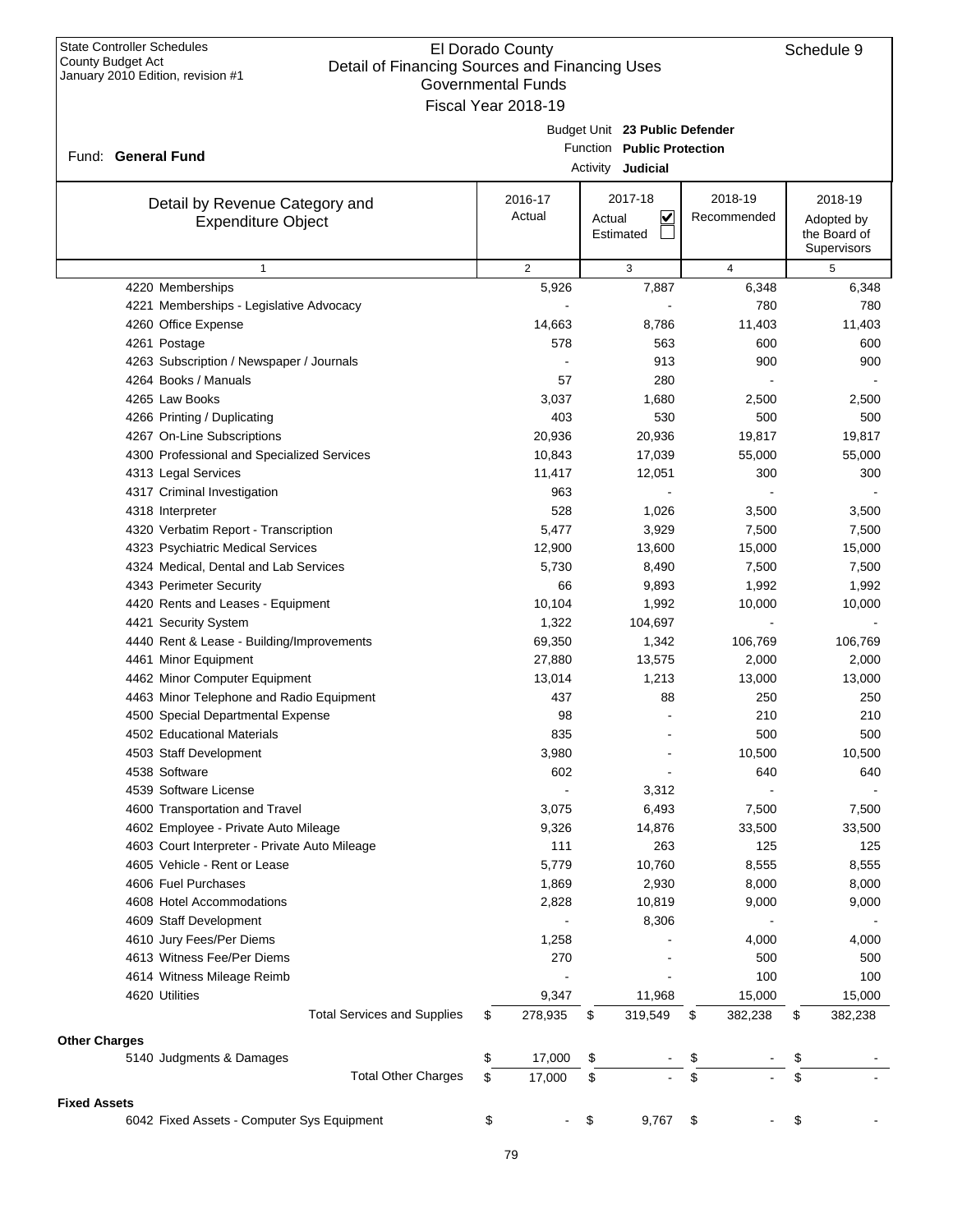| <b>State Controller Schedules</b><br>El Dorado County<br>Schedule 9<br><b>County Budget Act</b><br>Detail of Financing Sources and Financing Uses<br>January 2010 Edition, revision #1<br><b>Governmental Funds</b><br>Fiscal Year 2018-19 |                                                                                                                                                                  |             |    |               |    |             |    |             |  |  |
|--------------------------------------------------------------------------------------------------------------------------------------------------------------------------------------------------------------------------------------------|------------------------------------------------------------------------------------------------------------------------------------------------------------------|-------------|----|---------------|----|-------------|----|-------------|--|--|
| Budget Unit 23 Public Defender<br>Function Public Protection<br>Fund: General Fund<br>Judicial<br>Activity                                                                                                                                 |                                                                                                                                                                  |             |    |               |    |             |    |             |  |  |
| Detail by Revenue Category and<br><b>Expenditure Object</b>                                                                                                                                                                                | 2017-18<br>2018-19<br>2016-17<br>2018-19<br>$\overline{\mathsf{v}}$<br>Actual<br>Recommended<br>Actual<br>Adopted by<br>the Board of<br>Estimated<br>Supervisors |             |    |               |    |             |    |             |  |  |
| $\mathbf{1}$                                                                                                                                                                                                                               | 2<br>3<br>5<br>4                                                                                                                                                 |             |    |               |    |             |    |             |  |  |
| <b>Total Fixed Assets</b>                                                                                                                                                                                                                  | \$                                                                                                                                                               |             | \$ | 9,767         | \$ |             | \$ |             |  |  |
| <b>Other Financing Uses</b>                                                                                                                                                                                                                |                                                                                                                                                                  |             |    |               |    |             |    |             |  |  |
| 7001 Operating Transfers Out: Fleet                                                                                                                                                                                                        | \$                                                                                                                                                               | 47,935      | \$ |               | \$ |             | \$ |             |  |  |
| <b>Total Other Financing Uses</b>                                                                                                                                                                                                          | \$                                                                                                                                                               | 47,935      | \$ |               | \$ |             | \$ |             |  |  |
| <b>Intrafund Transfers</b>                                                                                                                                                                                                                 |                                                                                                                                                                  |             |    |               |    |             |    |             |  |  |
| 7200 Intrafund Transfers                                                                                                                                                                                                                   | \$                                                                                                                                                               | 100         | \$ |               | \$ | 100         | \$ | 100         |  |  |
| 7210 Intrafnd: Collections                                                                                                                                                                                                                 |                                                                                                                                                                  |             |    |               |    | 100         |    | 100         |  |  |
| 7223 Intrafnd: Mail Service                                                                                                                                                                                                                |                                                                                                                                                                  | 2,728       |    | 2,772         |    | 2,734       |    | 2,734       |  |  |
| 7224 Intrafnd: Stores Support                                                                                                                                                                                                              |                                                                                                                                                                  | 585         |    | 768           |    | 839         |    | 839         |  |  |
| 7231 Intrafnd: IS Programming Support                                                                                                                                                                                                      |                                                                                                                                                                  | 21,410      |    | 39,312        |    | 22,000      |    | 22,000      |  |  |
| 7232 Intrafnd: Maint Bldg & Improvmnts                                                                                                                                                                                                     |                                                                                                                                                                  | 13,791      |    | 15,193        |    | 3,500       |    | 3,500       |  |  |
| <b>Total Intrafund Transfers</b>                                                                                                                                                                                                           | \$                                                                                                                                                               | 38,614      | \$ | 58,045        | \$ | 29,273      | \$ | 29,273      |  |  |
| Total Expenditures/Appropriations \$                                                                                                                                                                                                       |                                                                                                                                                                  | 3,289,310   | \$ | 3,495,688     | \$ | 3,696,052   | \$ | 3,696,052   |  |  |
| Net Cost \$                                                                                                                                                                                                                                |                                                                                                                                                                  | (2,979,042) |    | (3, 129, 422) |    | (3,347,271) | \$ | (3,347,271) |  |  |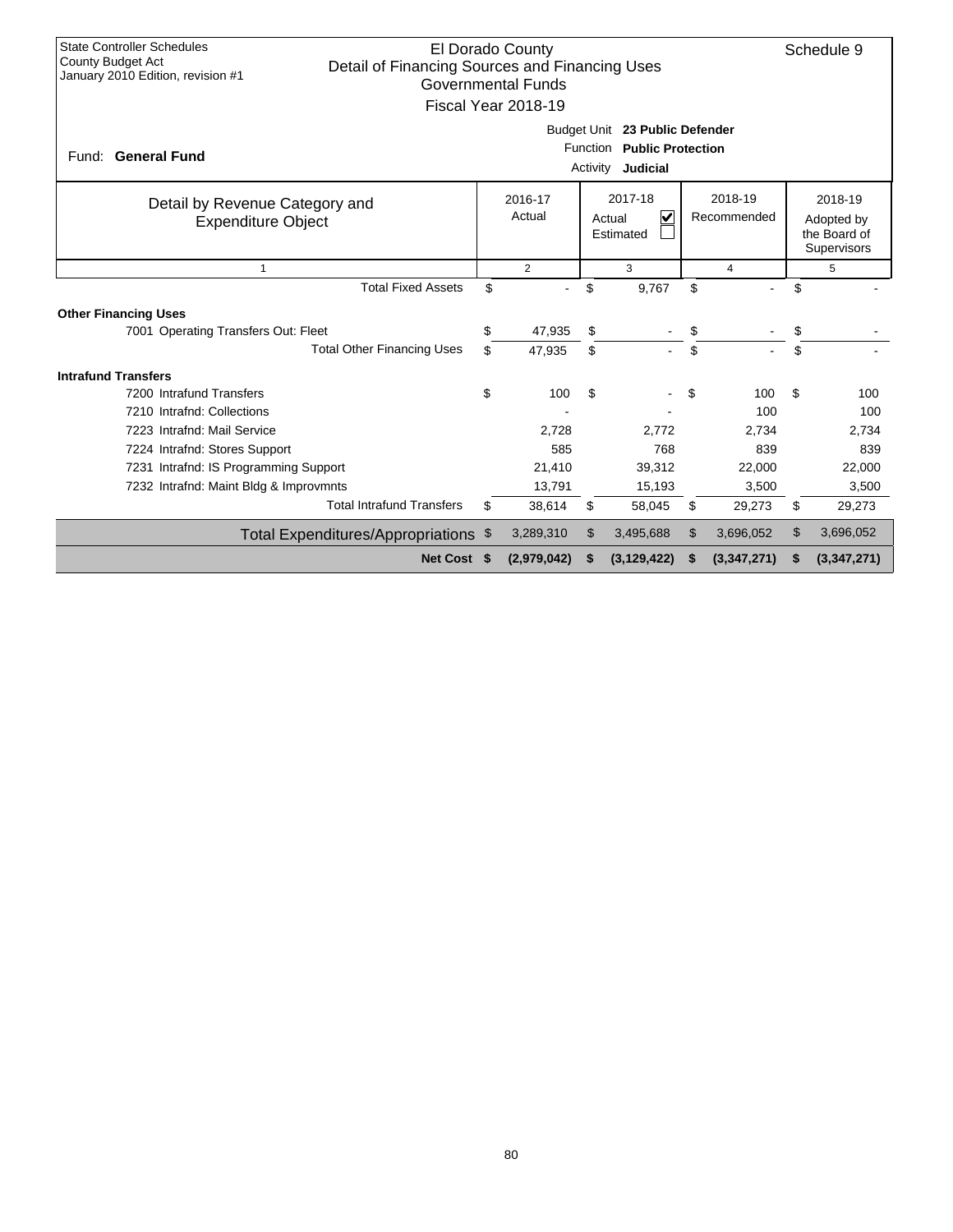| Budget Unit 24 Sheriff<br>Function Public Protection<br>Fund: General Fund<br>Activity Police Protection/Detention<br>2017-18<br>2018-19<br>2016-17<br>2018-19<br>Detail by Revenue Category and<br>Actual<br>V<br>Recommended<br>Actual<br>Adopted by<br><b>Expenditure Object</b><br>the Board of<br>Estimated<br>Supervisors<br>2<br>3<br>$\overline{4}$<br>5<br>$\mathbf{1}$<br>Taxes<br>125,325<br>0110 Property Taxes - Current Unsecured<br>\$<br>\$<br>123,208<br>\$<br>123,208<br>\$<br>123,208<br><b>Total Taxes</b><br>\$<br>125,325<br>123,208<br>\$<br>\$<br>\$<br>123,208<br>123,208<br><b>Licenses, Permits and Franchises</b><br>0260 Other License and Permits<br>\$<br>1,443<br>\$<br>1,449<br>\$<br>1,700<br>\$<br>1,700<br>95,310<br>0274 Alarm Permit<br>97,700<br>110,000<br>110,000<br>0275 Carry Consealed Weapon Permit<br>33,771<br>40,257<br>32,000<br>32,000<br><b>Total Licenses, Permits and Franchises</b><br>130,524<br>\$<br>\$<br>139,406<br>\$<br>143,700<br>\$<br>143,700<br><b>Fines, Forfeitures and Penalties</b><br>0300 Vehicle Code Fines<br>\$<br>42,026<br>\$<br>\$<br>\$<br>36,513<br>38,000<br>38,000<br>Total Fines, Forfeitures and Penalties<br>\$<br>42,026<br>\$<br>\$<br>\$<br>36,513<br>38,000<br>38,000<br>Revenue from Use of Money and Property<br>0422 Rent - Miscellaneous<br>\$<br>5,550<br>\$<br>\$<br>\$<br>6,900<br>9,600<br>9,600<br>Total Revenue from Use of Money and Property<br>\$<br>5,550<br>\$<br>\$<br>\$<br>6,900<br>9,600<br>9,600<br>Intergovernmental Revenue - State<br>\$<br>131,477<br>\$<br>0542 State - Vehicle Abatement Surcharge<br>\$<br>73,673<br>\$<br>0760 State - Corrections<br>104,724<br>52,841<br>45,000<br>45,000<br>0780 State - Disaster Relief<br>2,466<br>7,467,576<br>0860 State - Public Safety Sales Tax<br>8,026,943<br>7,922,352<br>7,922,352<br>0880 State - Other<br>86,671<br>145,507<br>7,778,168<br>7,778,168<br>0883 State - Peace Officers Training Program<br>31,838<br>41,809<br>30,000<br>30,000<br>337,242<br>0900 State - Boating and Waterways<br>319,540<br>344,497<br>337,242<br>Total Intergovernmental Revenue - State<br>\$<br>8,141,826<br>\$<br>8,687,736<br>\$<br>16,112,762<br>\$<br>16,112,762<br>Intergovernmental Revenue - Federal<br>\$<br>\$<br>\$<br>28,792<br>\$<br>1060 Federal - Emerg Mngt Agency (FEMA)<br>1100 Federal - Other<br>625,296<br>483,734<br>868,134<br>868,134<br>1121 Federal - SCAAP - ST Criminal Alien Asst P<br>8,286<br>8,286<br>8,286<br>Total Intergovernmental Revenue - Federal<br>633,582<br>\$<br>512,526<br>\$<br>876,420<br>\$<br>876,420<br>\$<br><b>Revenue Other Governmental Agencies</b><br>1200 Other - Governmental Agencies<br>\$<br>54,334<br>\$<br>28,044<br>\$<br>\$<br>1207 Shingle Springs Rancheria<br>500,000<br>500,000<br>500,000<br>500,000<br><b>Total Revenue Other Governmental Agencies</b><br>\$<br>554,334<br>\$<br>528,044<br>\$<br>500,000<br>\$<br>500,000<br><b>Charges for Services</b><br>\$<br>\$<br>\$<br>1340 Communication Services<br>20,719<br>3,614<br>\$<br>7,000<br>7,000<br>1490 Civil Process Services<br>57,335<br>60,480<br>55,000<br>55,000<br>1500 Court Fees and Costs<br>28<br>34<br>1508 Booking Fee<br>91,898<br>90,682<br>90,000<br>90,000<br>1540 Estate Fees<br>1,099<br>51,735<br>20,000<br>20,000<br>1580 Law Enforcement Services<br>116,877<br>76,688<br>68,600<br>68,600<br>1581 United States Forest Service (USFS)<br>5,350<br>37,000<br>37,000<br>26,245<br>1582 Law Enforcement: Fingerprinting Services<br>31,980<br>35,000<br>35,000<br>1740 Charges for Services<br>26,294<br>45,744<br>38,000<br>38,000<br>1742 Miscellaneous Copy Fees<br>7,292<br>7,511<br>8,000<br>8,000 | <b>State Controller Schedules</b><br>El Dorado County<br><b>County Budget Act</b><br>Detail of Financing Sources and Financing Uses<br>January 2010 Edition, revision #1<br><b>Governmental Funds</b><br>Fiscal Year 2018-19 |  |  |  |  |  |  |  |  |  |
|------------------------------------------------------------------------------------------------------------------------------------------------------------------------------------------------------------------------------------------------------------------------------------------------------------------------------------------------------------------------------------------------------------------------------------------------------------------------------------------------------------------------------------------------------------------------------------------------------------------------------------------------------------------------------------------------------------------------------------------------------------------------------------------------------------------------------------------------------------------------------------------------------------------------------------------------------------------------------------------------------------------------------------------------------------------------------------------------------------------------------------------------------------------------------------------------------------------------------------------------------------------------------------------------------------------------------------------------------------------------------------------------------------------------------------------------------------------------------------------------------------------------------------------------------------------------------------------------------------------------------------------------------------------------------------------------------------------------------------------------------------------------------------------------------------------------------------------------------------------------------------------------------------------------------------------------------------------------------------------------------------------------------------------------------------------------------------------------------------------------------------------------------------------------------------------------------------------------------------------------------------------------------------------------------------------------------------------------------------------------------------------------------------------------------------------------------------------------------------------------------------------------------------------------------------------------------------------------------------------------------------------------------------------------------------------------------------------------------------------------------------------------------------------------------------------------------------------------------------------------------------------------------------------------------------------------------------------------------------------------------------------------------------------------------------------------------------------------------------------------------------------------------------------------------------------------------------------------------------------------------------------------------------------------------------------------------------------------------------------------------------------------------------------------------------------------------------------------------------------------------------------------------------------------------------------------------------------------------------------------------------------------------------------------------------------------------------------|------------------------------------------------------------------------------------------------------------------------------------------------------------------------------------------------------------------------------|--|--|--|--|--|--|--|--|--|
|                                                                                                                                                                                                                                                                                                                                                                                                                                                                                                                                                                                                                                                                                                                                                                                                                                                                                                                                                                                                                                                                                                                                                                                                                                                                                                                                                                                                                                                                                                                                                                                                                                                                                                                                                                                                                                                                                                                                                                                                                                                                                                                                                                                                                                                                                                                                                                                                                                                                                                                                                                                                                                                                                                                                                                                                                                                                                                                                                                                                                                                                                                                                                                                                                                                                                                                                                                                                                                                                                                                                                                                                                                                                                                                  |                                                                                                                                                                                                                              |  |  |  |  |  |  |  |  |  |
|                                                                                                                                                                                                                                                                                                                                                                                                                                                                                                                                                                                                                                                                                                                                                                                                                                                                                                                                                                                                                                                                                                                                                                                                                                                                                                                                                                                                                                                                                                                                                                                                                                                                                                                                                                                                                                                                                                                                                                                                                                                                                                                                                                                                                                                                                                                                                                                                                                                                                                                                                                                                                                                                                                                                                                                                                                                                                                                                                                                                                                                                                                                                                                                                                                                                                                                                                                                                                                                                                                                                                                                                                                                                                                                  |                                                                                                                                                                                                                              |  |  |  |  |  |  |  |  |  |
|                                                                                                                                                                                                                                                                                                                                                                                                                                                                                                                                                                                                                                                                                                                                                                                                                                                                                                                                                                                                                                                                                                                                                                                                                                                                                                                                                                                                                                                                                                                                                                                                                                                                                                                                                                                                                                                                                                                                                                                                                                                                                                                                                                                                                                                                                                                                                                                                                                                                                                                                                                                                                                                                                                                                                                                                                                                                                                                                                                                                                                                                                                                                                                                                                                                                                                                                                                                                                                                                                                                                                                                                                                                                                                                  |                                                                                                                                                                                                                              |  |  |  |  |  |  |  |  |  |
|                                                                                                                                                                                                                                                                                                                                                                                                                                                                                                                                                                                                                                                                                                                                                                                                                                                                                                                                                                                                                                                                                                                                                                                                                                                                                                                                                                                                                                                                                                                                                                                                                                                                                                                                                                                                                                                                                                                                                                                                                                                                                                                                                                                                                                                                                                                                                                                                                                                                                                                                                                                                                                                                                                                                                                                                                                                                                                                                                                                                                                                                                                                                                                                                                                                                                                                                                                                                                                                                                                                                                                                                                                                                                                                  |                                                                                                                                                                                                                              |  |  |  |  |  |  |  |  |  |
|                                                                                                                                                                                                                                                                                                                                                                                                                                                                                                                                                                                                                                                                                                                                                                                                                                                                                                                                                                                                                                                                                                                                                                                                                                                                                                                                                                                                                                                                                                                                                                                                                                                                                                                                                                                                                                                                                                                                                                                                                                                                                                                                                                                                                                                                                                                                                                                                                                                                                                                                                                                                                                                                                                                                                                                                                                                                                                                                                                                                                                                                                                                                                                                                                                                                                                                                                                                                                                                                                                                                                                                                                                                                                                                  |                                                                                                                                                                                                                              |  |  |  |  |  |  |  |  |  |
|                                                                                                                                                                                                                                                                                                                                                                                                                                                                                                                                                                                                                                                                                                                                                                                                                                                                                                                                                                                                                                                                                                                                                                                                                                                                                                                                                                                                                                                                                                                                                                                                                                                                                                                                                                                                                                                                                                                                                                                                                                                                                                                                                                                                                                                                                                                                                                                                                                                                                                                                                                                                                                                                                                                                                                                                                                                                                                                                                                                                                                                                                                                                                                                                                                                                                                                                                                                                                                                                                                                                                                                                                                                                                                                  |                                                                                                                                                                                                                              |  |  |  |  |  |  |  |  |  |
|                                                                                                                                                                                                                                                                                                                                                                                                                                                                                                                                                                                                                                                                                                                                                                                                                                                                                                                                                                                                                                                                                                                                                                                                                                                                                                                                                                                                                                                                                                                                                                                                                                                                                                                                                                                                                                                                                                                                                                                                                                                                                                                                                                                                                                                                                                                                                                                                                                                                                                                                                                                                                                                                                                                                                                                                                                                                                                                                                                                                                                                                                                                                                                                                                                                                                                                                                                                                                                                                                                                                                                                                                                                                                                                  |                                                                                                                                                                                                                              |  |  |  |  |  |  |  |  |  |
|                                                                                                                                                                                                                                                                                                                                                                                                                                                                                                                                                                                                                                                                                                                                                                                                                                                                                                                                                                                                                                                                                                                                                                                                                                                                                                                                                                                                                                                                                                                                                                                                                                                                                                                                                                                                                                                                                                                                                                                                                                                                                                                                                                                                                                                                                                                                                                                                                                                                                                                                                                                                                                                                                                                                                                                                                                                                                                                                                                                                                                                                                                                                                                                                                                                                                                                                                                                                                                                                                                                                                                                                                                                                                                                  |                                                                                                                                                                                                                              |  |  |  |  |  |  |  |  |  |
|                                                                                                                                                                                                                                                                                                                                                                                                                                                                                                                                                                                                                                                                                                                                                                                                                                                                                                                                                                                                                                                                                                                                                                                                                                                                                                                                                                                                                                                                                                                                                                                                                                                                                                                                                                                                                                                                                                                                                                                                                                                                                                                                                                                                                                                                                                                                                                                                                                                                                                                                                                                                                                                                                                                                                                                                                                                                                                                                                                                                                                                                                                                                                                                                                                                                                                                                                                                                                                                                                                                                                                                                                                                                                                                  |                                                                                                                                                                                                                              |  |  |  |  |  |  |  |  |  |
|                                                                                                                                                                                                                                                                                                                                                                                                                                                                                                                                                                                                                                                                                                                                                                                                                                                                                                                                                                                                                                                                                                                                                                                                                                                                                                                                                                                                                                                                                                                                                                                                                                                                                                                                                                                                                                                                                                                                                                                                                                                                                                                                                                                                                                                                                                                                                                                                                                                                                                                                                                                                                                                                                                                                                                                                                                                                                                                                                                                                                                                                                                                                                                                                                                                                                                                                                                                                                                                                                                                                                                                                                                                                                                                  |                                                                                                                                                                                                                              |  |  |  |  |  |  |  |  |  |
|                                                                                                                                                                                                                                                                                                                                                                                                                                                                                                                                                                                                                                                                                                                                                                                                                                                                                                                                                                                                                                                                                                                                                                                                                                                                                                                                                                                                                                                                                                                                                                                                                                                                                                                                                                                                                                                                                                                                                                                                                                                                                                                                                                                                                                                                                                                                                                                                                                                                                                                                                                                                                                                                                                                                                                                                                                                                                                                                                                                                                                                                                                                                                                                                                                                                                                                                                                                                                                                                                                                                                                                                                                                                                                                  |                                                                                                                                                                                                                              |  |  |  |  |  |  |  |  |  |
|                                                                                                                                                                                                                                                                                                                                                                                                                                                                                                                                                                                                                                                                                                                                                                                                                                                                                                                                                                                                                                                                                                                                                                                                                                                                                                                                                                                                                                                                                                                                                                                                                                                                                                                                                                                                                                                                                                                                                                                                                                                                                                                                                                                                                                                                                                                                                                                                                                                                                                                                                                                                                                                                                                                                                                                                                                                                                                                                                                                                                                                                                                                                                                                                                                                                                                                                                                                                                                                                                                                                                                                                                                                                                                                  |                                                                                                                                                                                                                              |  |  |  |  |  |  |  |  |  |
|                                                                                                                                                                                                                                                                                                                                                                                                                                                                                                                                                                                                                                                                                                                                                                                                                                                                                                                                                                                                                                                                                                                                                                                                                                                                                                                                                                                                                                                                                                                                                                                                                                                                                                                                                                                                                                                                                                                                                                                                                                                                                                                                                                                                                                                                                                                                                                                                                                                                                                                                                                                                                                                                                                                                                                                                                                                                                                                                                                                                                                                                                                                                                                                                                                                                                                                                                                                                                                                                                                                                                                                                                                                                                                                  |                                                                                                                                                                                                                              |  |  |  |  |  |  |  |  |  |
|                                                                                                                                                                                                                                                                                                                                                                                                                                                                                                                                                                                                                                                                                                                                                                                                                                                                                                                                                                                                                                                                                                                                                                                                                                                                                                                                                                                                                                                                                                                                                                                                                                                                                                                                                                                                                                                                                                                                                                                                                                                                                                                                                                                                                                                                                                                                                                                                                                                                                                                                                                                                                                                                                                                                                                                                                                                                                                                                                                                                                                                                                                                                                                                                                                                                                                                                                                                                                                                                                                                                                                                                                                                                                                                  |                                                                                                                                                                                                                              |  |  |  |  |  |  |  |  |  |
|                                                                                                                                                                                                                                                                                                                                                                                                                                                                                                                                                                                                                                                                                                                                                                                                                                                                                                                                                                                                                                                                                                                                                                                                                                                                                                                                                                                                                                                                                                                                                                                                                                                                                                                                                                                                                                                                                                                                                                                                                                                                                                                                                                                                                                                                                                                                                                                                                                                                                                                                                                                                                                                                                                                                                                                                                                                                                                                                                                                                                                                                                                                                                                                                                                                                                                                                                                                                                                                                                                                                                                                                                                                                                                                  |                                                                                                                                                                                                                              |  |  |  |  |  |  |  |  |  |
|                                                                                                                                                                                                                                                                                                                                                                                                                                                                                                                                                                                                                                                                                                                                                                                                                                                                                                                                                                                                                                                                                                                                                                                                                                                                                                                                                                                                                                                                                                                                                                                                                                                                                                                                                                                                                                                                                                                                                                                                                                                                                                                                                                                                                                                                                                                                                                                                                                                                                                                                                                                                                                                                                                                                                                                                                                                                                                                                                                                                                                                                                                                                                                                                                                                                                                                                                                                                                                                                                                                                                                                                                                                                                                                  |                                                                                                                                                                                                                              |  |  |  |  |  |  |  |  |  |
|                                                                                                                                                                                                                                                                                                                                                                                                                                                                                                                                                                                                                                                                                                                                                                                                                                                                                                                                                                                                                                                                                                                                                                                                                                                                                                                                                                                                                                                                                                                                                                                                                                                                                                                                                                                                                                                                                                                                                                                                                                                                                                                                                                                                                                                                                                                                                                                                                                                                                                                                                                                                                                                                                                                                                                                                                                                                                                                                                                                                                                                                                                                                                                                                                                                                                                                                                                                                                                                                                                                                                                                                                                                                                                                  |                                                                                                                                                                                                                              |  |  |  |  |  |  |  |  |  |
|                                                                                                                                                                                                                                                                                                                                                                                                                                                                                                                                                                                                                                                                                                                                                                                                                                                                                                                                                                                                                                                                                                                                                                                                                                                                                                                                                                                                                                                                                                                                                                                                                                                                                                                                                                                                                                                                                                                                                                                                                                                                                                                                                                                                                                                                                                                                                                                                                                                                                                                                                                                                                                                                                                                                                                                                                                                                                                                                                                                                                                                                                                                                                                                                                                                                                                                                                                                                                                                                                                                                                                                                                                                                                                                  |                                                                                                                                                                                                                              |  |  |  |  |  |  |  |  |  |
|                                                                                                                                                                                                                                                                                                                                                                                                                                                                                                                                                                                                                                                                                                                                                                                                                                                                                                                                                                                                                                                                                                                                                                                                                                                                                                                                                                                                                                                                                                                                                                                                                                                                                                                                                                                                                                                                                                                                                                                                                                                                                                                                                                                                                                                                                                                                                                                                                                                                                                                                                                                                                                                                                                                                                                                                                                                                                                                                                                                                                                                                                                                                                                                                                                                                                                                                                                                                                                                                                                                                                                                                                                                                                                                  |                                                                                                                                                                                                                              |  |  |  |  |  |  |  |  |  |
|                                                                                                                                                                                                                                                                                                                                                                                                                                                                                                                                                                                                                                                                                                                                                                                                                                                                                                                                                                                                                                                                                                                                                                                                                                                                                                                                                                                                                                                                                                                                                                                                                                                                                                                                                                                                                                                                                                                                                                                                                                                                                                                                                                                                                                                                                                                                                                                                                                                                                                                                                                                                                                                                                                                                                                                                                                                                                                                                                                                                                                                                                                                                                                                                                                                                                                                                                                                                                                                                                                                                                                                                                                                                                                                  |                                                                                                                                                                                                                              |  |  |  |  |  |  |  |  |  |
|                                                                                                                                                                                                                                                                                                                                                                                                                                                                                                                                                                                                                                                                                                                                                                                                                                                                                                                                                                                                                                                                                                                                                                                                                                                                                                                                                                                                                                                                                                                                                                                                                                                                                                                                                                                                                                                                                                                                                                                                                                                                                                                                                                                                                                                                                                                                                                                                                                                                                                                                                                                                                                                                                                                                                                                                                                                                                                                                                                                                                                                                                                                                                                                                                                                                                                                                                                                                                                                                                                                                                                                                                                                                                                                  |                                                                                                                                                                                                                              |  |  |  |  |  |  |  |  |  |
|                                                                                                                                                                                                                                                                                                                                                                                                                                                                                                                                                                                                                                                                                                                                                                                                                                                                                                                                                                                                                                                                                                                                                                                                                                                                                                                                                                                                                                                                                                                                                                                                                                                                                                                                                                                                                                                                                                                                                                                                                                                                                                                                                                                                                                                                                                                                                                                                                                                                                                                                                                                                                                                                                                                                                                                                                                                                                                                                                                                                                                                                                                                                                                                                                                                                                                                                                                                                                                                                                                                                                                                                                                                                                                                  |                                                                                                                                                                                                                              |  |  |  |  |  |  |  |  |  |
|                                                                                                                                                                                                                                                                                                                                                                                                                                                                                                                                                                                                                                                                                                                                                                                                                                                                                                                                                                                                                                                                                                                                                                                                                                                                                                                                                                                                                                                                                                                                                                                                                                                                                                                                                                                                                                                                                                                                                                                                                                                                                                                                                                                                                                                                                                                                                                                                                                                                                                                                                                                                                                                                                                                                                                                                                                                                                                                                                                                                                                                                                                                                                                                                                                                                                                                                                                                                                                                                                                                                                                                                                                                                                                                  |                                                                                                                                                                                                                              |  |  |  |  |  |  |  |  |  |
|                                                                                                                                                                                                                                                                                                                                                                                                                                                                                                                                                                                                                                                                                                                                                                                                                                                                                                                                                                                                                                                                                                                                                                                                                                                                                                                                                                                                                                                                                                                                                                                                                                                                                                                                                                                                                                                                                                                                                                                                                                                                                                                                                                                                                                                                                                                                                                                                                                                                                                                                                                                                                                                                                                                                                                                                                                                                                                                                                                                                                                                                                                                                                                                                                                                                                                                                                                                                                                                                                                                                                                                                                                                                                                                  |                                                                                                                                                                                                                              |  |  |  |  |  |  |  |  |  |
|                                                                                                                                                                                                                                                                                                                                                                                                                                                                                                                                                                                                                                                                                                                                                                                                                                                                                                                                                                                                                                                                                                                                                                                                                                                                                                                                                                                                                                                                                                                                                                                                                                                                                                                                                                                                                                                                                                                                                                                                                                                                                                                                                                                                                                                                                                                                                                                                                                                                                                                                                                                                                                                                                                                                                                                                                                                                                                                                                                                                                                                                                                                                                                                                                                                                                                                                                                                                                                                                                                                                                                                                                                                                                                                  |                                                                                                                                                                                                                              |  |  |  |  |  |  |  |  |  |
|                                                                                                                                                                                                                                                                                                                                                                                                                                                                                                                                                                                                                                                                                                                                                                                                                                                                                                                                                                                                                                                                                                                                                                                                                                                                                                                                                                                                                                                                                                                                                                                                                                                                                                                                                                                                                                                                                                                                                                                                                                                                                                                                                                                                                                                                                                                                                                                                                                                                                                                                                                                                                                                                                                                                                                                                                                                                                                                                                                                                                                                                                                                                                                                                                                                                                                                                                                                                                                                                                                                                                                                                                                                                                                                  |                                                                                                                                                                                                                              |  |  |  |  |  |  |  |  |  |
|                                                                                                                                                                                                                                                                                                                                                                                                                                                                                                                                                                                                                                                                                                                                                                                                                                                                                                                                                                                                                                                                                                                                                                                                                                                                                                                                                                                                                                                                                                                                                                                                                                                                                                                                                                                                                                                                                                                                                                                                                                                                                                                                                                                                                                                                                                                                                                                                                                                                                                                                                                                                                                                                                                                                                                                                                                                                                                                                                                                                                                                                                                                                                                                                                                                                                                                                                                                                                                                                                                                                                                                                                                                                                                                  |                                                                                                                                                                                                                              |  |  |  |  |  |  |  |  |  |
|                                                                                                                                                                                                                                                                                                                                                                                                                                                                                                                                                                                                                                                                                                                                                                                                                                                                                                                                                                                                                                                                                                                                                                                                                                                                                                                                                                                                                                                                                                                                                                                                                                                                                                                                                                                                                                                                                                                                                                                                                                                                                                                                                                                                                                                                                                                                                                                                                                                                                                                                                                                                                                                                                                                                                                                                                                                                                                                                                                                                                                                                                                                                                                                                                                                                                                                                                                                                                                                                                                                                                                                                                                                                                                                  |                                                                                                                                                                                                                              |  |  |  |  |  |  |  |  |  |
|                                                                                                                                                                                                                                                                                                                                                                                                                                                                                                                                                                                                                                                                                                                                                                                                                                                                                                                                                                                                                                                                                                                                                                                                                                                                                                                                                                                                                                                                                                                                                                                                                                                                                                                                                                                                                                                                                                                                                                                                                                                                                                                                                                                                                                                                                                                                                                                                                                                                                                                                                                                                                                                                                                                                                                                                                                                                                                                                                                                                                                                                                                                                                                                                                                                                                                                                                                                                                                                                                                                                                                                                                                                                                                                  |                                                                                                                                                                                                                              |  |  |  |  |  |  |  |  |  |
|                                                                                                                                                                                                                                                                                                                                                                                                                                                                                                                                                                                                                                                                                                                                                                                                                                                                                                                                                                                                                                                                                                                                                                                                                                                                                                                                                                                                                                                                                                                                                                                                                                                                                                                                                                                                                                                                                                                                                                                                                                                                                                                                                                                                                                                                                                                                                                                                                                                                                                                                                                                                                                                                                                                                                                                                                                                                                                                                                                                                                                                                                                                                                                                                                                                                                                                                                                                                                                                                                                                                                                                                                                                                                                                  |                                                                                                                                                                                                                              |  |  |  |  |  |  |  |  |  |
|                                                                                                                                                                                                                                                                                                                                                                                                                                                                                                                                                                                                                                                                                                                                                                                                                                                                                                                                                                                                                                                                                                                                                                                                                                                                                                                                                                                                                                                                                                                                                                                                                                                                                                                                                                                                                                                                                                                                                                                                                                                                                                                                                                                                                                                                                                                                                                                                                                                                                                                                                                                                                                                                                                                                                                                                                                                                                                                                                                                                                                                                                                                                                                                                                                                                                                                                                                                                                                                                                                                                                                                                                                                                                                                  |                                                                                                                                                                                                                              |  |  |  |  |  |  |  |  |  |
|                                                                                                                                                                                                                                                                                                                                                                                                                                                                                                                                                                                                                                                                                                                                                                                                                                                                                                                                                                                                                                                                                                                                                                                                                                                                                                                                                                                                                                                                                                                                                                                                                                                                                                                                                                                                                                                                                                                                                                                                                                                                                                                                                                                                                                                                                                                                                                                                                                                                                                                                                                                                                                                                                                                                                                                                                                                                                                                                                                                                                                                                                                                                                                                                                                                                                                                                                                                                                                                                                                                                                                                                                                                                                                                  |                                                                                                                                                                                                                              |  |  |  |  |  |  |  |  |  |
|                                                                                                                                                                                                                                                                                                                                                                                                                                                                                                                                                                                                                                                                                                                                                                                                                                                                                                                                                                                                                                                                                                                                                                                                                                                                                                                                                                                                                                                                                                                                                                                                                                                                                                                                                                                                                                                                                                                                                                                                                                                                                                                                                                                                                                                                                                                                                                                                                                                                                                                                                                                                                                                                                                                                                                                                                                                                                                                                                                                                                                                                                                                                                                                                                                                                                                                                                                                                                                                                                                                                                                                                                                                                                                                  |                                                                                                                                                                                                                              |  |  |  |  |  |  |  |  |  |
|                                                                                                                                                                                                                                                                                                                                                                                                                                                                                                                                                                                                                                                                                                                                                                                                                                                                                                                                                                                                                                                                                                                                                                                                                                                                                                                                                                                                                                                                                                                                                                                                                                                                                                                                                                                                                                                                                                                                                                                                                                                                                                                                                                                                                                                                                                                                                                                                                                                                                                                                                                                                                                                                                                                                                                                                                                                                                                                                                                                                                                                                                                                                                                                                                                                                                                                                                                                                                                                                                                                                                                                                                                                                                                                  |                                                                                                                                                                                                                              |  |  |  |  |  |  |  |  |  |
|                                                                                                                                                                                                                                                                                                                                                                                                                                                                                                                                                                                                                                                                                                                                                                                                                                                                                                                                                                                                                                                                                                                                                                                                                                                                                                                                                                                                                                                                                                                                                                                                                                                                                                                                                                                                                                                                                                                                                                                                                                                                                                                                                                                                                                                                                                                                                                                                                                                                                                                                                                                                                                                                                                                                                                                                                                                                                                                                                                                                                                                                                                                                                                                                                                                                                                                                                                                                                                                                                                                                                                                                                                                                                                                  |                                                                                                                                                                                                                              |  |  |  |  |  |  |  |  |  |
|                                                                                                                                                                                                                                                                                                                                                                                                                                                                                                                                                                                                                                                                                                                                                                                                                                                                                                                                                                                                                                                                                                                                                                                                                                                                                                                                                                                                                                                                                                                                                                                                                                                                                                                                                                                                                                                                                                                                                                                                                                                                                                                                                                                                                                                                                                                                                                                                                                                                                                                                                                                                                                                                                                                                                                                                                                                                                                                                                                                                                                                                                                                                                                                                                                                                                                                                                                                                                                                                                                                                                                                                                                                                                                                  |                                                                                                                                                                                                                              |  |  |  |  |  |  |  |  |  |
|                                                                                                                                                                                                                                                                                                                                                                                                                                                                                                                                                                                                                                                                                                                                                                                                                                                                                                                                                                                                                                                                                                                                                                                                                                                                                                                                                                                                                                                                                                                                                                                                                                                                                                                                                                                                                                                                                                                                                                                                                                                                                                                                                                                                                                                                                                                                                                                                                                                                                                                                                                                                                                                                                                                                                                                                                                                                                                                                                                                                                                                                                                                                                                                                                                                                                                                                                                                                                                                                                                                                                                                                                                                                                                                  |                                                                                                                                                                                                                              |  |  |  |  |  |  |  |  |  |
|                                                                                                                                                                                                                                                                                                                                                                                                                                                                                                                                                                                                                                                                                                                                                                                                                                                                                                                                                                                                                                                                                                                                                                                                                                                                                                                                                                                                                                                                                                                                                                                                                                                                                                                                                                                                                                                                                                                                                                                                                                                                                                                                                                                                                                                                                                                                                                                                                                                                                                                                                                                                                                                                                                                                                                                                                                                                                                                                                                                                                                                                                                                                                                                                                                                                                                                                                                                                                                                                                                                                                                                                                                                                                                                  |                                                                                                                                                                                                                              |  |  |  |  |  |  |  |  |  |
|                                                                                                                                                                                                                                                                                                                                                                                                                                                                                                                                                                                                                                                                                                                                                                                                                                                                                                                                                                                                                                                                                                                                                                                                                                                                                                                                                                                                                                                                                                                                                                                                                                                                                                                                                                                                                                                                                                                                                                                                                                                                                                                                                                                                                                                                                                                                                                                                                                                                                                                                                                                                                                                                                                                                                                                                                                                                                                                                                                                                                                                                                                                                                                                                                                                                                                                                                                                                                                                                                                                                                                                                                                                                                                                  |                                                                                                                                                                                                                              |  |  |  |  |  |  |  |  |  |
|                                                                                                                                                                                                                                                                                                                                                                                                                                                                                                                                                                                                                                                                                                                                                                                                                                                                                                                                                                                                                                                                                                                                                                                                                                                                                                                                                                                                                                                                                                                                                                                                                                                                                                                                                                                                                                                                                                                                                                                                                                                                                                                                                                                                                                                                                                                                                                                                                                                                                                                                                                                                                                                                                                                                                                                                                                                                                                                                                                                                                                                                                                                                                                                                                                                                                                                                                                                                                                                                                                                                                                                                                                                                                                                  |                                                                                                                                                                                                                              |  |  |  |  |  |  |  |  |  |
|                                                                                                                                                                                                                                                                                                                                                                                                                                                                                                                                                                                                                                                                                                                                                                                                                                                                                                                                                                                                                                                                                                                                                                                                                                                                                                                                                                                                                                                                                                                                                                                                                                                                                                                                                                                                                                                                                                                                                                                                                                                                                                                                                                                                                                                                                                                                                                                                                                                                                                                                                                                                                                                                                                                                                                                                                                                                                                                                                                                                                                                                                                                                                                                                                                                                                                                                                                                                                                                                                                                                                                                                                                                                                                                  |                                                                                                                                                                                                                              |  |  |  |  |  |  |  |  |  |
|                                                                                                                                                                                                                                                                                                                                                                                                                                                                                                                                                                                                                                                                                                                                                                                                                                                                                                                                                                                                                                                                                                                                                                                                                                                                                                                                                                                                                                                                                                                                                                                                                                                                                                                                                                                                                                                                                                                                                                                                                                                                                                                                                                                                                                                                                                                                                                                                                                                                                                                                                                                                                                                                                                                                                                                                                                                                                                                                                                                                                                                                                                                                                                                                                                                                                                                                                                                                                                                                                                                                                                                                                                                                                                                  |                                                                                                                                                                                                                              |  |  |  |  |  |  |  |  |  |
|                                                                                                                                                                                                                                                                                                                                                                                                                                                                                                                                                                                                                                                                                                                                                                                                                                                                                                                                                                                                                                                                                                                                                                                                                                                                                                                                                                                                                                                                                                                                                                                                                                                                                                                                                                                                                                                                                                                                                                                                                                                                                                                                                                                                                                                                                                                                                                                                                                                                                                                                                                                                                                                                                                                                                                                                                                                                                                                                                                                                                                                                                                                                                                                                                                                                                                                                                                                                                                                                                                                                                                                                                                                                                                                  |                                                                                                                                                                                                                              |  |  |  |  |  |  |  |  |  |
|                                                                                                                                                                                                                                                                                                                                                                                                                                                                                                                                                                                                                                                                                                                                                                                                                                                                                                                                                                                                                                                                                                                                                                                                                                                                                                                                                                                                                                                                                                                                                                                                                                                                                                                                                                                                                                                                                                                                                                                                                                                                                                                                                                                                                                                                                                                                                                                                                                                                                                                                                                                                                                                                                                                                                                                                                                                                                                                                                                                                                                                                                                                                                                                                                                                                                                                                                                                                                                                                                                                                                                                                                                                                                                                  |                                                                                                                                                                                                                              |  |  |  |  |  |  |  |  |  |
|                                                                                                                                                                                                                                                                                                                                                                                                                                                                                                                                                                                                                                                                                                                                                                                                                                                                                                                                                                                                                                                                                                                                                                                                                                                                                                                                                                                                                                                                                                                                                                                                                                                                                                                                                                                                                                                                                                                                                                                                                                                                                                                                                                                                                                                                                                                                                                                                                                                                                                                                                                                                                                                                                                                                                                                                                                                                                                                                                                                                                                                                                                                                                                                                                                                                                                                                                                                                                                                                                                                                                                                                                                                                                                                  |                                                                                                                                                                                                                              |  |  |  |  |  |  |  |  |  |
|                                                                                                                                                                                                                                                                                                                                                                                                                                                                                                                                                                                                                                                                                                                                                                                                                                                                                                                                                                                                                                                                                                                                                                                                                                                                                                                                                                                                                                                                                                                                                                                                                                                                                                                                                                                                                                                                                                                                                                                                                                                                                                                                                                                                                                                                                                                                                                                                                                                                                                                                                                                                                                                                                                                                                                                                                                                                                                                                                                                                                                                                                                                                                                                                                                                                                                                                                                                                                                                                                                                                                                                                                                                                                                                  |                                                                                                                                                                                                                              |  |  |  |  |  |  |  |  |  |
|                                                                                                                                                                                                                                                                                                                                                                                                                                                                                                                                                                                                                                                                                                                                                                                                                                                                                                                                                                                                                                                                                                                                                                                                                                                                                                                                                                                                                                                                                                                                                                                                                                                                                                                                                                                                                                                                                                                                                                                                                                                                                                                                                                                                                                                                                                                                                                                                                                                                                                                                                                                                                                                                                                                                                                                                                                                                                                                                                                                                                                                                                                                                                                                                                                                                                                                                                                                                                                                                                                                                                                                                                                                                                                                  |                                                                                                                                                                                                                              |  |  |  |  |  |  |  |  |  |
|                                                                                                                                                                                                                                                                                                                                                                                                                                                                                                                                                                                                                                                                                                                                                                                                                                                                                                                                                                                                                                                                                                                                                                                                                                                                                                                                                                                                                                                                                                                                                                                                                                                                                                                                                                                                                                                                                                                                                                                                                                                                                                                                                                                                                                                                                                                                                                                                                                                                                                                                                                                                                                                                                                                                                                                                                                                                                                                                                                                                                                                                                                                                                                                                                                                                                                                                                                                                                                                                                                                                                                                                                                                                                                                  |                                                                                                                                                                                                                              |  |  |  |  |  |  |  |  |  |
|                                                                                                                                                                                                                                                                                                                                                                                                                                                                                                                                                                                                                                                                                                                                                                                                                                                                                                                                                                                                                                                                                                                                                                                                                                                                                                                                                                                                                                                                                                                                                                                                                                                                                                                                                                                                                                                                                                                                                                                                                                                                                                                                                                                                                                                                                                                                                                                                                                                                                                                                                                                                                                                                                                                                                                                                                                                                                                                                                                                                                                                                                                                                                                                                                                                                                                                                                                                                                                                                                                                                                                                                                                                                                                                  |                                                                                                                                                                                                                              |  |  |  |  |  |  |  |  |  |
|                                                                                                                                                                                                                                                                                                                                                                                                                                                                                                                                                                                                                                                                                                                                                                                                                                                                                                                                                                                                                                                                                                                                                                                                                                                                                                                                                                                                                                                                                                                                                                                                                                                                                                                                                                                                                                                                                                                                                                                                                                                                                                                                                                                                                                                                                                                                                                                                                                                                                                                                                                                                                                                                                                                                                                                                                                                                                                                                                                                                                                                                                                                                                                                                                                                                                                                                                                                                                                                                                                                                                                                                                                                                                                                  |                                                                                                                                                                                                                              |  |  |  |  |  |  |  |  |  |
|                                                                                                                                                                                                                                                                                                                                                                                                                                                                                                                                                                                                                                                                                                                                                                                                                                                                                                                                                                                                                                                                                                                                                                                                                                                                                                                                                                                                                                                                                                                                                                                                                                                                                                                                                                                                                                                                                                                                                                                                                                                                                                                                                                                                                                                                                                                                                                                                                                                                                                                                                                                                                                                                                                                                                                                                                                                                                                                                                                                                                                                                                                                                                                                                                                                                                                                                                                                                                                                                                                                                                                                                                                                                                                                  |                                                                                                                                                                                                                              |  |  |  |  |  |  |  |  |  |
|                                                                                                                                                                                                                                                                                                                                                                                                                                                                                                                                                                                                                                                                                                                                                                                                                                                                                                                                                                                                                                                                                                                                                                                                                                                                                                                                                                                                                                                                                                                                                                                                                                                                                                                                                                                                                                                                                                                                                                                                                                                                                                                                                                                                                                                                                                                                                                                                                                                                                                                                                                                                                                                                                                                                                                                                                                                                                                                                                                                                                                                                                                                                                                                                                                                                                                                                                                                                                                                                                                                                                                                                                                                                                                                  |                                                                                                                                                                                                                              |  |  |  |  |  |  |  |  |  |
|                                                                                                                                                                                                                                                                                                                                                                                                                                                                                                                                                                                                                                                                                                                                                                                                                                                                                                                                                                                                                                                                                                                                                                                                                                                                                                                                                                                                                                                                                                                                                                                                                                                                                                                                                                                                                                                                                                                                                                                                                                                                                                                                                                                                                                                                                                                                                                                                                                                                                                                                                                                                                                                                                                                                                                                                                                                                                                                                                                                                                                                                                                                                                                                                                                                                                                                                                                                                                                                                                                                                                                                                                                                                                                                  |                                                                                                                                                                                                                              |  |  |  |  |  |  |  |  |  |
|                                                                                                                                                                                                                                                                                                                                                                                                                                                                                                                                                                                                                                                                                                                                                                                                                                                                                                                                                                                                                                                                                                                                                                                                                                                                                                                                                                                                                                                                                                                                                                                                                                                                                                                                                                                                                                                                                                                                                                                                                                                                                                                                                                                                                                                                                                                                                                                                                                                                                                                                                                                                                                                                                                                                                                                                                                                                                                                                                                                                                                                                                                                                                                                                                                                                                                                                                                                                                                                                                                                                                                                                                                                                                                                  |                                                                                                                                                                                                                              |  |  |  |  |  |  |  |  |  |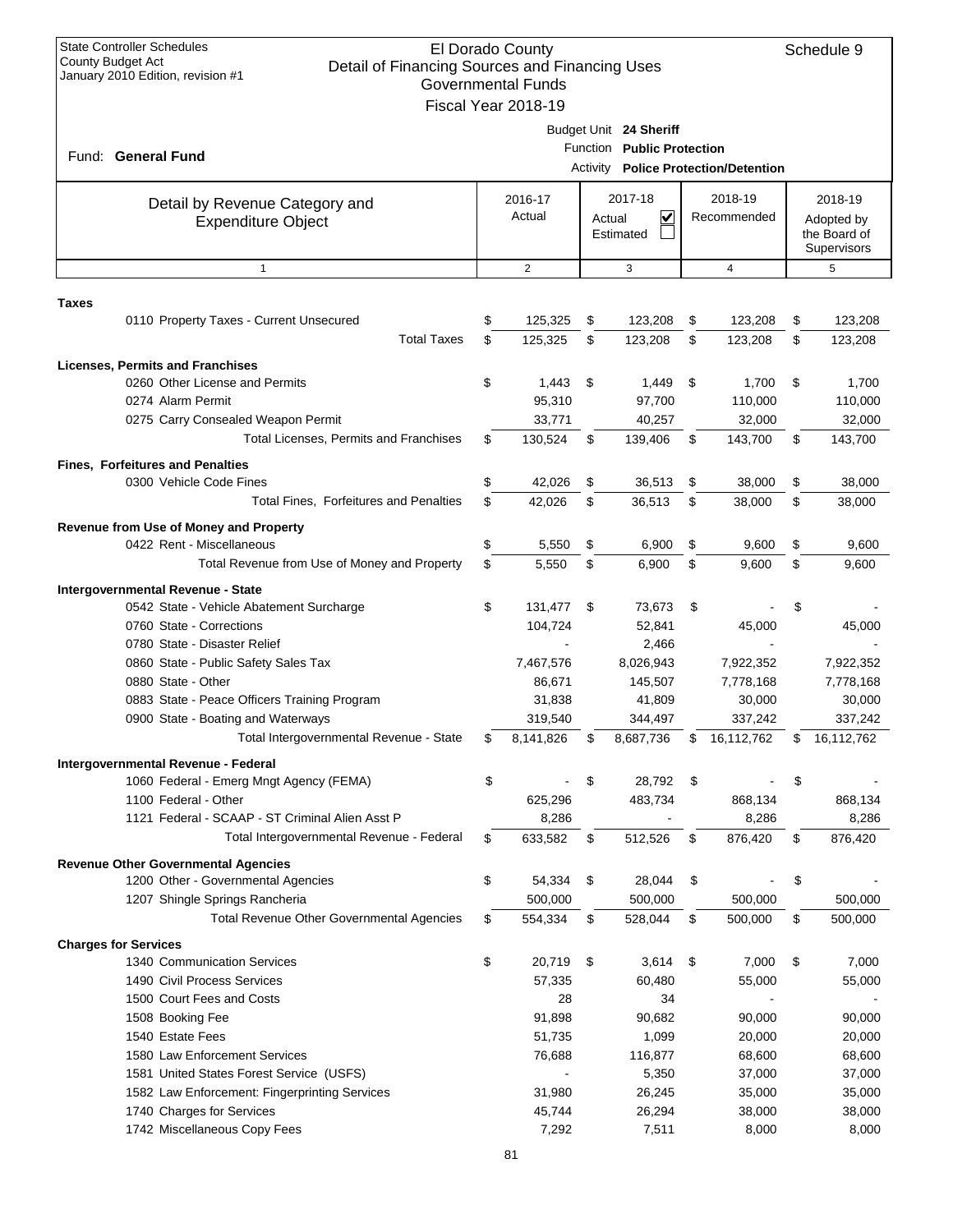| <b>State Controller Schedules</b><br>El Dorado County<br>County Budget Act<br>Detail of Financing Sources and Financing Uses<br>January 2010 Edition, revision #1<br><b>Governmental Funds</b><br>Fiscal Year 2018-19 |                |                   |    |                            |    |                                      |    |                            |
|-----------------------------------------------------------------------------------------------------------------------------------------------------------------------------------------------------------------------|----------------|-------------------|----|----------------------------|----|--------------------------------------|----|----------------------------|
|                                                                                                                                                                                                                       |                |                   |    |                            |    |                                      |    |                            |
|                                                                                                                                                                                                                       |                |                   |    | Budget Unit 24 Sheriff     |    |                                      |    |                            |
| Fund: General Fund                                                                                                                                                                                                    |                |                   |    | Function Public Protection |    |                                      |    |                            |
|                                                                                                                                                                                                                       |                |                   |    |                            |    | Activity Police Protection/Detention |    |                            |
|                                                                                                                                                                                                                       |                |                   |    |                            |    | 2018-19                              |    |                            |
| Detail by Revenue Category and                                                                                                                                                                                        |                | 2016-17<br>Actual |    | 2017-18<br>V               |    | Recommended                          |    | 2018-19                    |
| <b>Expenditure Object</b>                                                                                                                                                                                             |                |                   |    | Actual<br>Estimated        |    |                                      |    | Adopted by<br>the Board of |
|                                                                                                                                                                                                                       |                |                   |    |                            |    |                                      |    | Supervisors                |
| $\mathbf{1}$                                                                                                                                                                                                          |                | $\overline{2}$    |    | 3                          |    | $\overline{4}$                       |    | 5                          |
| 1745 Public Utility Inspections                                                                                                                                                                                       |                | 140               |    |                            |    |                                      |    |                            |
| 1748 In Custody Weekender Work Program                                                                                                                                                                                |                | 27,923            |    | 37,813                     |    | 22,000                               |    | 22,000                     |
| 1749 Weekender Work Program                                                                                                                                                                                           |                | 62,253            |    | 75,398                     |    | 61,000                               |    | 61,000                     |
| 1800 Interfund Revenue                                                                                                                                                                                                |                | 1,032             |    | 876                        |    | 181,000                              |    | 181,000                    |
| 1802 Intrfnd Rev: Radio Equip & Support                                                                                                                                                                               |                | 490               |    | 8,423                      |    | 1,000                                |    | 1,000                      |
| 1852 Intrfnd Rev: Special Districts                                                                                                                                                                                   |                |                   |    | (4)                        |    |                                      |    |                            |
| <b>Total Charges for Services</b>                                                                                                                                                                                     | \$             | 475,256           | \$ | 460,692                    | \$ | 623,600                              | \$ | 623,600                    |
|                                                                                                                                                                                                                       |                |                   |    |                            |    |                                      |    |                            |
| <b>Miscellaneous Revenues</b>                                                                                                                                                                                         |                |                   |    |                            |    |                                      |    |                            |
| 1920 Other Sales                                                                                                                                                                                                      | \$             | 5,486             | \$ | 14,942                     | \$ | 5,000                                | \$ | 5,000                      |
| 1940 Miscellaneous Revenue                                                                                                                                                                                            |                | 12,320            |    | 6,614                      |    | 10,500                               |    | 10,500                     |
| 1943 Miscellaneous Donation                                                                                                                                                                                           |                | 4,531             |    | 4,607                      |    | 5,000                                |    | 5,000                      |
| 1947 Insurance Refund                                                                                                                                                                                                 |                | 23,401            |    | 3,949                      |    |                                      |    |                            |
| 1951 Advertising                                                                                                                                                                                                      |                | 60,480            |    | 78,750                     |    | 60,000                               |    | 60,000                     |
| 1952 Unclaimed Cash                                                                                                                                                                                                   |                | 294               |    | 943                        |    | 800                                  |    | 800                        |
| <b>Total Miscellaneous Revenues</b>                                                                                                                                                                                   | \$             | 106,512           | \$ | 109,805                    | \$ | 81,300                               | \$ | 81,300                     |
| <b>Other Financing Sources</b>                                                                                                                                                                                        |                |                   |    |                            |    |                                      |    |                            |
| 2000 Sale of Fixed Assets                                                                                                                                                                                             | \$             | 6,193             | \$ | 3,250                      | \$ |                                      | \$ |                            |
| 2020 Operating Transfers In                                                                                                                                                                                           |                | 5,061,128         |    | 5,064,110                  |    | 6,971,517                            |    | 6,746,202                  |
| <b>Total Other Financing Sources</b>                                                                                                                                                                                  | \$             | 5,067,320         | \$ | 5,067,360                  | \$ | 6,971,517                            | \$ | 6,746,202                  |
| <b>Total Revenue</b>                                                                                                                                                                                                  | $\mathfrak{S}$ | 15,282,257        | \$ | 15,672,191                 | \$ | 25,480,107                           | \$ | 25,254,792                 |
|                                                                                                                                                                                                                       |                |                   |    |                            |    |                                      |    |                            |
| <b>Salaries and Employee Benefits</b>                                                                                                                                                                                 |                |                   |    |                            |    |                                      |    |                            |
| 3000 Permanent Employees / Elected Officials                                                                                                                                                                          | \$             | 28, 261, 247      | \$ | 28,766,136                 | \$ | 30,212,849                           | \$ | 29,854,030                 |
| 3001 Temporary Employees                                                                                                                                                                                              |                | 173,712           |    | 197,480                    |    | 193,537                              |    | 193,537                    |
| 3002 Overtime                                                                                                                                                                                                         |                | 2,550,761         |    | 2,428,598                  |    | 2,202,920                            |    | 2,202,920                  |
| 3003 Standby Pay                                                                                                                                                                                                      |                | 54,427            |    | 58,893                     |    | 61,900                               |    | 61,900                     |
| 3004 Other Compensation                                                                                                                                                                                               |                | 828,332           |    | 1,240,882                  |    | 573,480                              |    | 573,480                    |
| 3005 Tahoe Differential                                                                                                                                                                                               |                | 179,044           |    | 174,514                    |    | 192,000                              |    | 192,000                    |
| 3006 Bilingual Pay                                                                                                                                                                                                    |                | 36,292            |    | 34,303                     |    | 33,800                               |    | 33,800                     |
| 3007 Hazard Pay                                                                                                                                                                                                       |                | 3,284             |    | 2,660                      |    | 27,040                               |    | 27,040                     |
| 3020 Employer Share - Employee Retirement                                                                                                                                                                             |                | 9,360,680         |    | 9,811,637                  |    | 11,497,054                           |    | 11,497,054                 |
| 3022 Employer Share - Medi Care                                                                                                                                                                                       |                | 447,442           |    | 455,653                    |    | 453,856                              |    | 453,856                    |
| 3040 Employer Share - Health Insurance                                                                                                                                                                                |                | 5,266,870         |    | 5,717,832                  |    | 6,169,866                            |    | 6,169,866                  |
| 3041 Employer Share - Unemployment Insurance                                                                                                                                                                          |                |                   |    |                            |    | 105,470                              |    | 105,470                    |
| 3042 Employer Share - Long Term Disab Insurance                                                                                                                                                                       |                | 27,086            |    | 29,332                     |    | 35,670                               |    | 35,670                     |
| 3043 Employer Share - Deferred Compensation                                                                                                                                                                           |                | 58,794            |    | 59,310                     |    | 57,247                               |    | 57,247                     |
| 3046 Retiree Health - Defined Contributions                                                                                                                                                                           |                | 389,309           |    | 429,464                    |    | 450,091                              |    | 450,091                    |
| 3060 Employer Share - Workers' Compensation                                                                                                                                                                           |                | 3,777,295         |    | 4,368,828                  |    | 4,483,310                            |    | 4,483,310                  |
| 3080 Flexible Benefits                                                                                                                                                                                                |                | 156,621           |    | 141,559                    |    | 689,956                              |    | 689,956                    |
| <b>Total Salaries and Employee Benefits</b>                                                                                                                                                                           | \$             | 51,571,197        | \$ | 53,917,084                 | \$ | 57,440,046                           | \$ | 57,081,227                 |
| <b>Services and Supplies</b>                                                                                                                                                                                          |                |                   |    |                            |    |                                      |    |                            |
| 4020 Clothing and Personal Supplies                                                                                                                                                                                   | \$             | 96,396            | \$ | 100,721                    | \$ | 134,530                              | \$ | 134,530                    |
| 4023 Non-cnty Employee Uniform Allowance                                                                                                                                                                              |                | 1,575             |    | 1,050                      |    | 3,000                                |    | 3,000                      |
| 4040 Telephone Company Vendor Payments                                                                                                                                                                                |                | 96,480            |    | 140,119                    |    | 132,623                              |    | 132,623                    |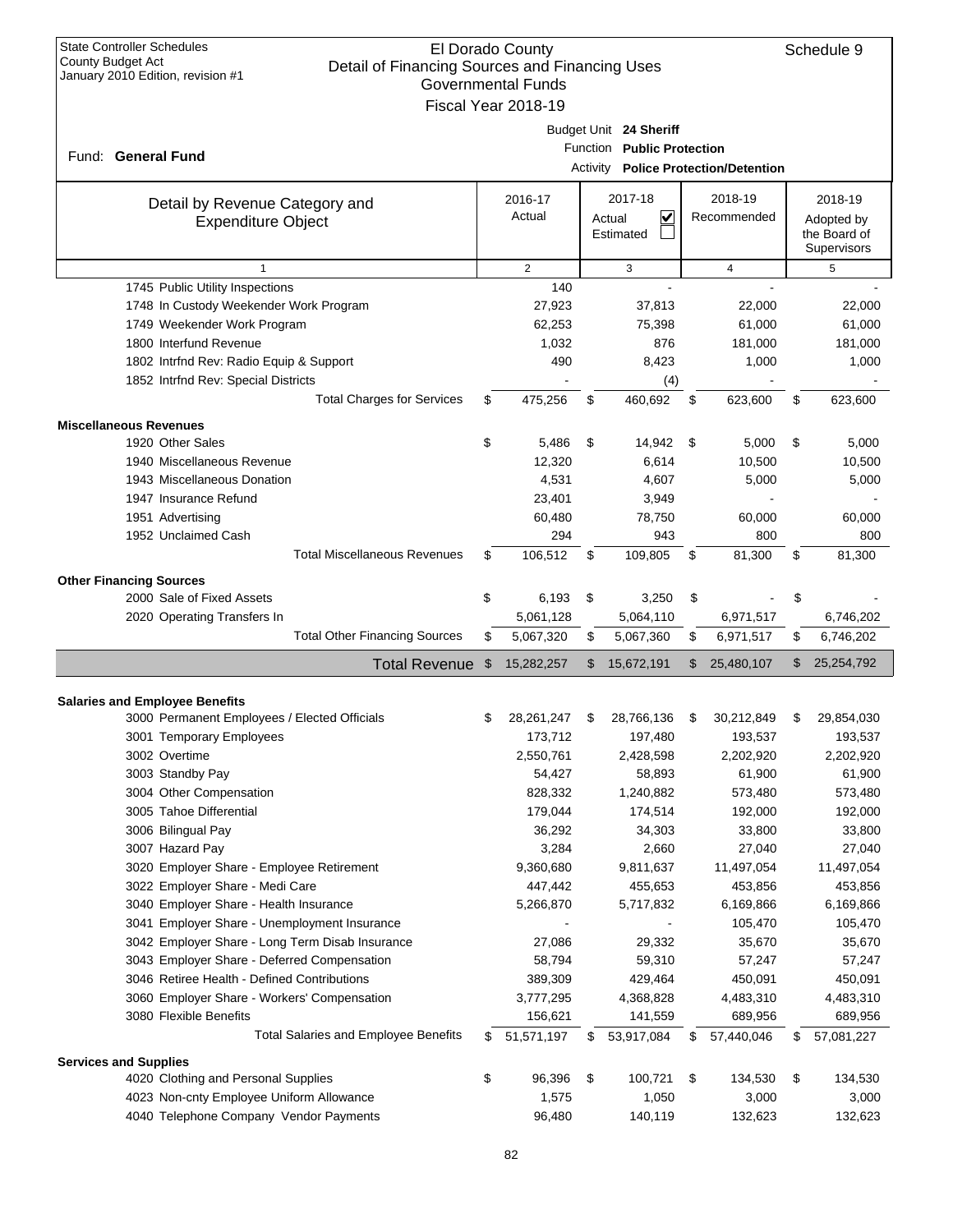| $\epsilon$ . $\epsilon$ $\epsilon$ and $\epsilon$ , $\epsilon$ , $\epsilon$ , $\epsilon$ , $\epsilon$ , $\epsilon$ , $\epsilon$ , $\epsilon$ , $\epsilon$ | Governmental Funds  |                            |                                             |              |
|-----------------------------------------------------------------------------------------------------------------------------------------------------------|---------------------|----------------------------|---------------------------------------------|--------------|
|                                                                                                                                                           | Fiscal Year 2018-19 |                            |                                             |              |
|                                                                                                                                                           |                     | Budget Unit 24 Sheriff     |                                             |              |
|                                                                                                                                                           |                     | Function Public Protection |                                             |              |
| Fund: General Fund                                                                                                                                        |                     |                            | <b>Activity Police Protection/Detention</b> |              |
|                                                                                                                                                           |                     |                            |                                             |              |
| Detail by Revenue Category and                                                                                                                            | 2016-17             | 2017-18                    | 2018-19                                     | 2018-19      |
| <b>Expenditure Object</b>                                                                                                                                 | Actual              | $\checkmark$<br>Actual     | Recommended                                 | Adopted by   |
|                                                                                                                                                           |                     | Estimated                  |                                             | the Board of |
|                                                                                                                                                           |                     |                            |                                             | Supervisors  |
| 1                                                                                                                                                         | $\overline{2}$      | 3                          | 4                                           | 5            |
| 4041 Cnty Pass thru Telephone Chrges to Depts                                                                                                             | 36,417              | 38,166                     | 38,707                                      | 38,707       |
| 4044 Cable/Internet Service                                                                                                                               | 13,808              | 17,551                     | 13,089                                      | 13,089       |
| 4060 Food and Food Products                                                                                                                               | 562,863             | 578,543                    | 611,971                                     | 611,971      |
| 4080 Household Expense                                                                                                                                    | 138,154             | 172,980                    | 146,998                                     | 146,998      |
| 4081 Household Expense - Paper Goods                                                                                                                      | 140                 | 877                        |                                             |              |
| 4082 Household Expense - Other                                                                                                                            | 27,768              | 31,473                     | 31,550                                      | 31,550       |
| 4083 Household Expense - Laundry                                                                                                                          | 83                  |                            |                                             |              |
| 4085 Household Expense - Refuse Disposal                                                                                                                  | 34,613              | 39,182                     | 35,590                                      | 35,590       |
| 4086 Household Expense - Janitorial/Custodial                                                                                                             | 18,864              | 19,720                     | 19,908                                      | 19,908       |
| 4087 Household Expense - Exterm/Fumigation Serv                                                                                                           | 150                 |                            |                                             |              |
| 4100 Insurance - Premium                                                                                                                                  | 1,388,192           | 850,171                    | 720,615                                     | 720,615      |
| 4101 Insurance - Additional Liability                                                                                                                     | 3,384               | 3,366                      | 3,000                                       | 3,000        |
| 4140 Maintenance - Equipment                                                                                                                              | 119,405             | 123,754                    | 145,767                                     | 145,767      |
| 4141 Maintenance - Office Equipment                                                                                                                       |                     | 168                        | 300                                         | 300          |
| 4142 Maintenance - Telephone / Radio                                                                                                                      |                     |                            | 6,000                                       | 6,000        |
| 4143 Maintenance - Service Contracts                                                                                                                      | 28,160              | (6,932)                    | 31,750                                      | 31,750       |
| 4144 Maintenance - Computer System Supplies                                                                                                               | 292,272             | 348,639                    | 694,547                                     | 694,547      |
| 4145 Maintenance - Equipment Parts                                                                                                                        | 3,157               | 5,217                      | 9,580                                       | 9,580        |
| 4161 Maintenance Vehicles - Parts/Direct Chrg                                                                                                             | 904                 | 2,179                      | 5,450                                       | 5,450        |
| 4162 Maintenance Vehicles - Supplies                                                                                                                      | 1,282               | 740                        | 2,000                                       | 2,000        |
| 4164 Maintenance Vehicles - Tires and Tubes                                                                                                               | 1,830               | 611                        | 4,500                                       | 4,500        |
| 4165 Maintenance Vehicles - Oil and Grease                                                                                                                | 230                 | 119                        | 950                                         | 950          |
| 4180 Maintenance - Building and Improvements                                                                                                              | 2,102               | 9,226                      | 77,350                                      | 77,350       |
| 4197 Maintenance - Building Supplies                                                                                                                      | 779                 | 8,113                      | 1,300                                       | 1,300        |
| 4200 Medical, Dental and Laboratory Supplies                                                                                                              |                     | 434                        |                                             |              |
|                                                                                                                                                           | 2,234               |                            | 2,900                                       | 2,900        |
| 4201 Medical Supplies - Field                                                                                                                             |                     | 1,063                      |                                             |              |
| 4220 Memberships                                                                                                                                          | 6,551               | 8,635                      | 10,202                                      | 10,202       |
| 4221 Memberships - Legislative Advocacy                                                                                                                   | 7,340               | 7,340                      | 7,500                                       | 7,500        |
| 4260 Office Expense                                                                                                                                       | 66,752              | 57,724                     | 77,675                                      | 77,675       |
| 4261 Postage                                                                                                                                              | 22,645              | 17,835                     | 17,340                                      | 17,340       |
| 4263 Subscription / Newspaper / Journals                                                                                                                  | 3,704               | 14,434                     | 4,442                                       | 4,442        |
| 4264 Books / Manuals                                                                                                                                      | 1,346               | 1,493                      | 5,825                                       | 5,825        |
| 4265 Law Books                                                                                                                                            | 149                 | 543                        | 2,350                                       | 2,350        |
| 4266 Printing / Duplicating                                                                                                                               | 13,091              | 11,574                     | 24,840                                      | 24,840       |
| 4267 On-Line Subscriptions                                                                                                                                | 4,318               | 788                        | 4,200                                       | 4,200        |
| 4300 Professional and Specialized Services                                                                                                                | 564,412             | 487,529                    | 641,100                                     | 641,100      |
| 4308 External Data Processing Services                                                                                                                    | 61,176              | 74,088                     | 63,000                                      | 63,000       |
| 4312 Arbitrator                                                                                                                                           | 600                 | 6,489                      |                                             |              |
| 4315 Contract Legal Attorney                                                                                                                              | 11,488              |                            |                                             |              |
| 4318 Interpreter                                                                                                                                          | 101                 | 414                        |                                             |              |
| 4320 Verbatim Report - Transcription                                                                                                                      | 690                 | 3,015                      | 1,100                                       | 1,100        |
| 4323 Psychiatric Medical Services                                                                                                                         | 14,525              | 18,000                     | 20,000                                      | 20,000       |
| 4324 Medical, Dental and Lab Services                                                                                                                     | 341,865             | 320,892                    | 502,576                                     | 502,576      |
| 4333 Burial Services                                                                                                                                      |                     | 750                        |                                             |              |
| 4334 Fire Prevention and Inspection                                                                                                                       | 576                 |                            | 5,842                                       | 5,842        |
| 4400 Publication and Legal Notices                                                                                                                        |                     | 513                        |                                             |              |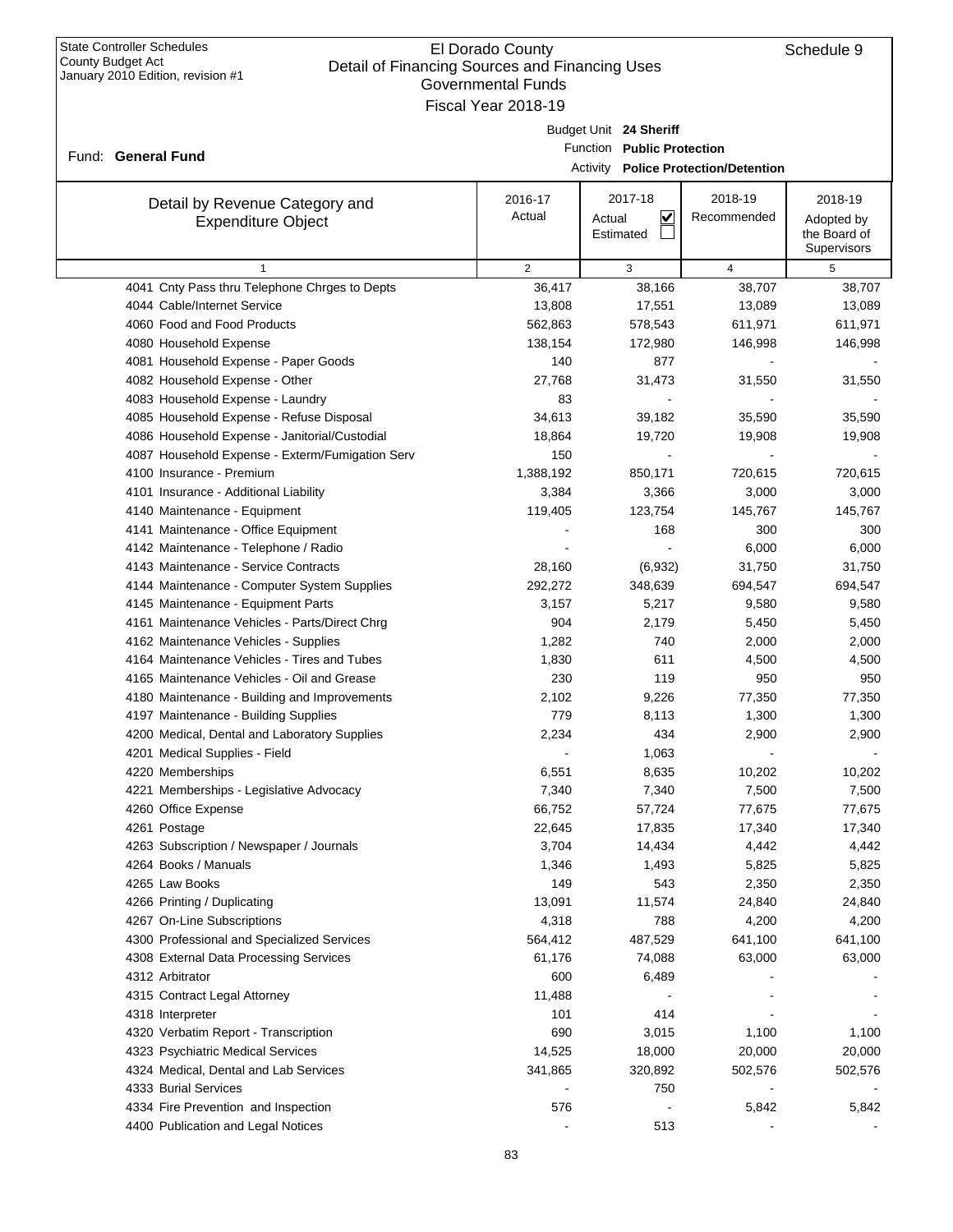|                                               | Governmental Funds  |        |                            |                                             |    |              |
|-----------------------------------------------|---------------------|--------|----------------------------|---------------------------------------------|----|--------------|
|                                               | Fiscal Year 2018-19 |        |                            |                                             |    |              |
|                                               |                     |        | Budget Unit 24 Sheriff     |                                             |    |              |
| Fund: General Fund                            |                     |        | Function Public Protection |                                             |    |              |
|                                               |                     |        |                            | <b>Activity Police Protection/Detention</b> |    |              |
|                                               | 2016-17             |        | 2017-18                    | 2018-19                                     |    | 2018-19      |
| Detail by Revenue Category and                | Actual              | Actual | ⊻                          | Recommended                                 |    | Adopted by   |
| <b>Expenditure Object</b>                     |                     |        | Estimated                  |                                             |    | the Board of |
|                                               |                     |        |                            |                                             |    | Supervisors  |
| $\mathbf{1}$                                  | $\overline{2}$      |        | 3                          | 4                                           |    | 5            |
| 4420 Rents and Leases - Equipment             | 75,022              |        | 73,384                     | 88,652                                      |    | 88,652       |
| 4421 Security System                          | 15,314              |        | 15,096                     | 16,409                                      |    | 16,409       |
| 4440 Rent & Lease - Building/Improvements     | 327,857             |        | 348,595                    | 341,257                                     |    | 341,257      |
| 4460 Small Tools and Instruments              | 45,428              |        | 100,380                    | 63,876                                      |    | 63,876       |
| 4461 Minor Equipment                          | 65,965              |        | 57,542                     | 244,638                                     |    | 244,638      |
| 4462 Minor Computer Equipment                 | 159,116             |        | 175,296                    | 371,467                                     |    | 371,467      |
| 4463 Minor Telephone and Radio Equipment      | 51,714              |        | 145,262                    | 122,415                                     |    | 122,415      |
| 4464 Minor Law Enforcement Equipment          | 255,815             |        | 245,865                    | 250,728                                     |    | 250,728      |
| 4465 Minor Vehicle Equipment                  | 89,359              |        | 334,499                    | 245,853                                     |    | 245,853      |
| 4500 Special Departmental Expense             | 55,786              |        | 67,625                     | 88,830                                      |    | 88,830       |
| 4501 Special Projects                         | 1,333               |        | 1,207                      |                                             |    |              |
| 4506 Film Development/Photography Supplies    |                     |        |                            | 50                                          |    | 50           |
| 4507 Fire and Safety Supplies                 | 311                 |        |                            | 2,250                                       |    | 2,250        |
| 4534 Ammunition                               | 3,256               |        | 151,612                    | 233,537                                     |    | 233,537      |
| 4538 Software                                 | 5,057               |        | 18,841                     | 4,840                                       |    | 4,840        |
| 4539 Software License                         | 943                 |        | 2,757                      | 5,775                                       |    | 5,775        |
| 4540 Staff Development                        | 29,092              |        |                            | 20,000                                      |    | 20,000       |
| 4600 Transportation and Travel                | 138,204             |        | 144,970                    | 250,159                                     |    | 250,159      |
| 4601 Volunteer - Transportation and Travel    | 10,950              |        | 6,583                      | 7,337                                       |    | 7,337        |
| 4602 Employee - Private Auto Mileage          | 17,696              |        | 14,073                     | 20,146                                      |    | 20,146       |
| 4604 Volunteer - Private Auto Mileage         | 365                 |        |                            | 500                                         |    | 500          |
| 4605 Vehicle - Rent or Lease                  | 972,599             |        | 991,033                    | 1,280,130                                   |    | 1,280,130    |
| 4606 Fuel Purchases                           | 449,395             |        | 522,609                    | 737,744                                     |    | 737,744      |
| 4608 Hotel Accommodations                     | 191,834             |        | 204,539                    | 339,799                                     |    | 339,799      |
| 4609 Staff Development                        | 128,923             |        | 152,032                    | 225,475                                     |    | 225,475      |
| 4617 Staff Development Non 1099               |                     |        | 15,413                     |                                             |    |              |
| 4620 Utilities                                | 856,969             |        | 857,990                    | 826,533                                     |    | 826,533      |
| <b>Total Services and Supplies</b>            | \$<br>7,940,872     | \$     | 8,166,511                  | \$<br>10,050,367                            | \$ | 10,050,367   |
| <b>Other Charges</b>                          |                     |        |                            |                                             |    |              |
| 5140 Judgments & Damages                      | \$<br>3,000         | \$     |                            | \$<br>5,000                                 | \$ | 5,000        |
| 5240 Contribution To Non-county Governmental  | 40,000              |        | 110,307                    | 132,938                                     |    | 132,938      |
| 5300 Interfund Expenditures                   | 21,902              |        | 9,221                      | 6,700                                       |    | 6,700        |
| <b>Total Other Charges</b>                    | \$<br>64,902        | \$     | 119,528                    | \$<br>144,638                               | \$ | 144,638      |
| <b>Fixed Assets</b>                           |                     |        |                            |                                             |    |              |
| 6040 Fixed Assets - Equipment                 | \$<br>178,699       | \$     | 459,733                    | \$<br>722,200                               | \$ | 722,200      |
| 6042 Fixed Assets - Computer Sys Equipment    | 241,931             |        | 341,676                    | 602,300                                     |    | 631,818      |
| 6044 Fixed Assets - Ground Equip GrgtwnDivide | 11,051              |        | 703                        |                                             |    |              |
| 6045 Fixed Assets - Vehicles                  | 46,382              |        | 48,601                     | 1,493,000                                   |    | 1,596,986    |
| <b>Total Fixed Assets</b>                     | \$<br>478,064       | \$     | 850,713                    | \$<br>2,817,500                             | \$ | 2,951,004    |
|                                               |                     |        |                            |                                             |    |              |
| <b>Other Financing Uses</b>                   |                     |        |                            |                                             |    |              |
| 7000 Operating Transfers Out                  | \$<br>241,945       | \$     | 277,438                    | \$<br>9,199,252                             | \$ | 9,199,252    |
| 7001 Operating Transfers Out: Fleet           | 101,191             |        |                            | 189,500                                     |    | 189,500      |
| <b>Total Other Financing Uses</b>             | \$<br>343,136       | \$     | 277,438                    | \$<br>9,388,752                             | \$ | 9,388,752    |
| <b>Intrafund Transfers</b>                    |                     |        |                            |                                             |    |              |
| 7200 Intrafund Transfers                      | \$<br>$7,152$ \$    |        | 3,601                      | \$<br>5,000                                 | \$ | 5,000        |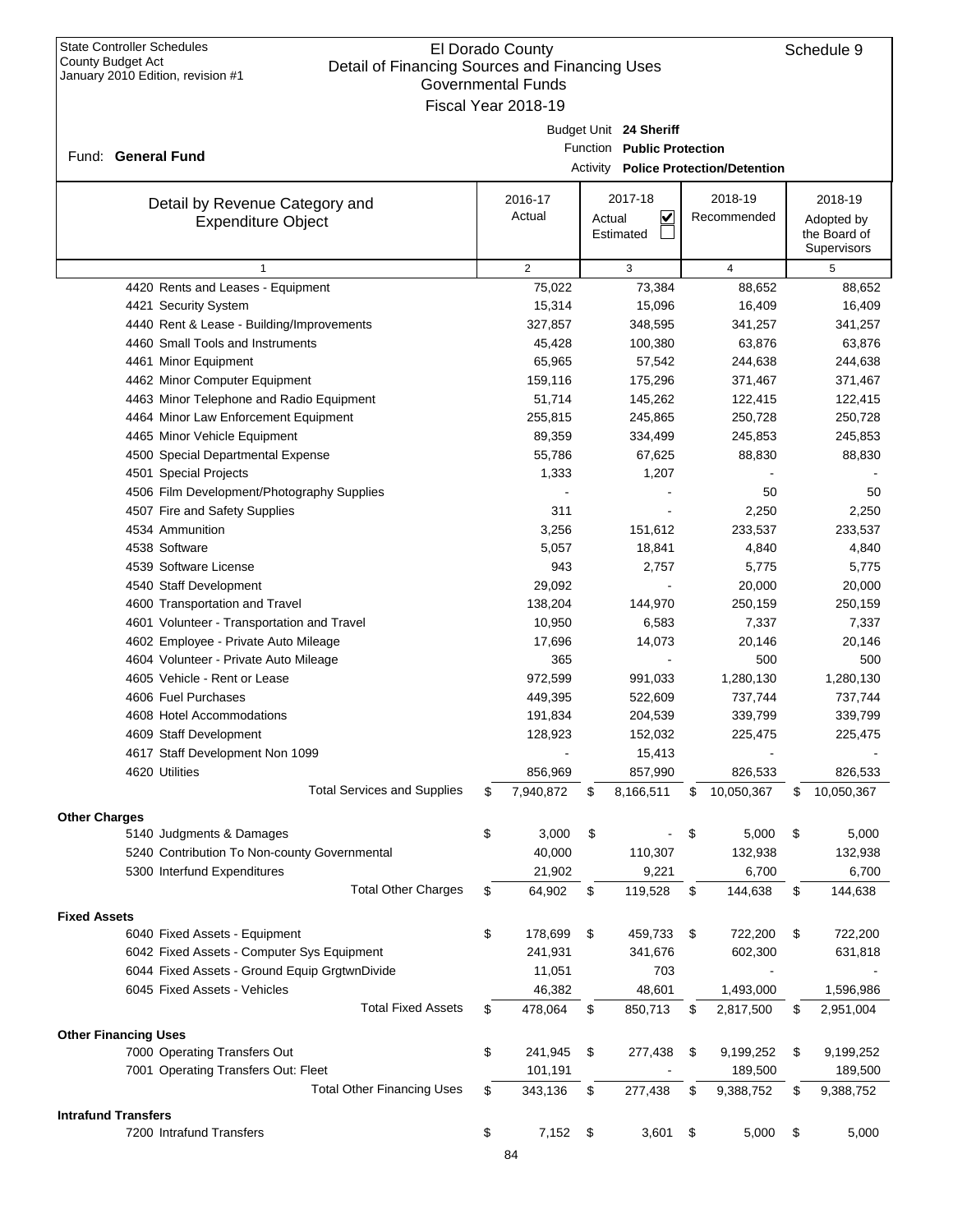| <b>State Controller Schedules</b><br>El Dorado County<br><b>County Budget Act</b><br>Detail of Financing Sources and Financing Uses<br>January 2010 Edition, revision #1<br>Governmental Funds<br>Fiscal Year 2018-19 |                                                                                                                         |                |    |                |                                                      |                |    | Schedule 9     |  |        |
|-----------------------------------------------------------------------------------------------------------------------------------------------------------------------------------------------------------------------|-------------------------------------------------------------------------------------------------------------------------|----------------|----|----------------|------------------------------------------------------|----------------|----|----------------|--|--------|
| Fund: General Fund                                                                                                                                                                                                    | Budget Unit 24 Sheriff<br><b>Function</b><br><b>Public Protection</b><br><b>Police Protection/Detention</b><br>Activity |                |    |                |                                                      |                |    |                |  |        |
| Detail by Revenue Category and<br><b>Expenditure Object</b>                                                                                                                                                           | 2017-18<br>2018-19<br>2016-17<br>Actual<br>V<br>Recommended<br>Actual<br>Estimated                                      |                |    |                | 2018-19<br>Adopted by<br>the Board of<br>Supervisors |                |    |                |  |        |
| 1                                                                                                                                                                                                                     |                                                                                                                         | 2              |    | 3<br>4         |                                                      |                | 5  |                |  |        |
| 7210 Intrafnd: Collections                                                                                                                                                                                            |                                                                                                                         | 5              |    | 95             |                                                      |                |    |                |  |        |
| 7223 Intrafnd: Mail Service                                                                                                                                                                                           |                                                                                                                         | 14,039         |    | 13,901         |                                                      | 13,374         |    | 13,374         |  |        |
| 7224 Intrafnd: Stores Support                                                                                                                                                                                         |                                                                                                                         | 17,256         |    | 17,383         |                                                      | 13,315         |    | 13,315         |  |        |
| 7232 Intrafnd: Maint Bldg & Improvmnts                                                                                                                                                                                |                                                                                                                         | 74,357         |    | 145,975        |                                                      |                |    | 80,000         |  | 80,000 |
| <b>Total Intrafund Transfers</b>                                                                                                                                                                                      | \$                                                                                                                      | 112,809        | \$ | 180,954        | \$                                                   | 111,689        | \$ | 111,689        |  |        |
| <b>Intrafund Abatement</b>                                                                                                                                                                                            |                                                                                                                         |                |    |                |                                                      |                |    |                |  |        |
| 7350 Intrfnd Abatemnt: Only General Fund                                                                                                                                                                              | \$                                                                                                                      | $(31, 859)$ \$ |    | $(27, 160)$ \$ |                                                      | (74, 904)      | \$ | (74, 904)      |  |        |
| 7355 Intrind Abatemnt: Radio Equipment and Support                                                                                                                                                                    |                                                                                                                         | (2,357)        |    | (2,593)        |                                                      | (3,500)        |    | (3,500)        |  |        |
| <b>Total Intrafund Abatement</b>                                                                                                                                                                                      | \$                                                                                                                      | (34, 216)      | \$ | (29, 754)      | \$                                                   | (78, 404)      | \$ | (78, 404)      |  |        |
| <b>Total Expenditures/Appropriations</b>                                                                                                                                                                              | \$                                                                                                                      | 60,476,762     |    | 63,482,475     | \$.                                                  | 79,874,588     | \$ | 79,649,273     |  |        |
| <b>Net Cost</b>                                                                                                                                                                                                       | S                                                                                                                       | (45, 194, 506) |    | (47, 810, 284) |                                                      | (54, 394, 481) |    | (54, 394, 481) |  |        |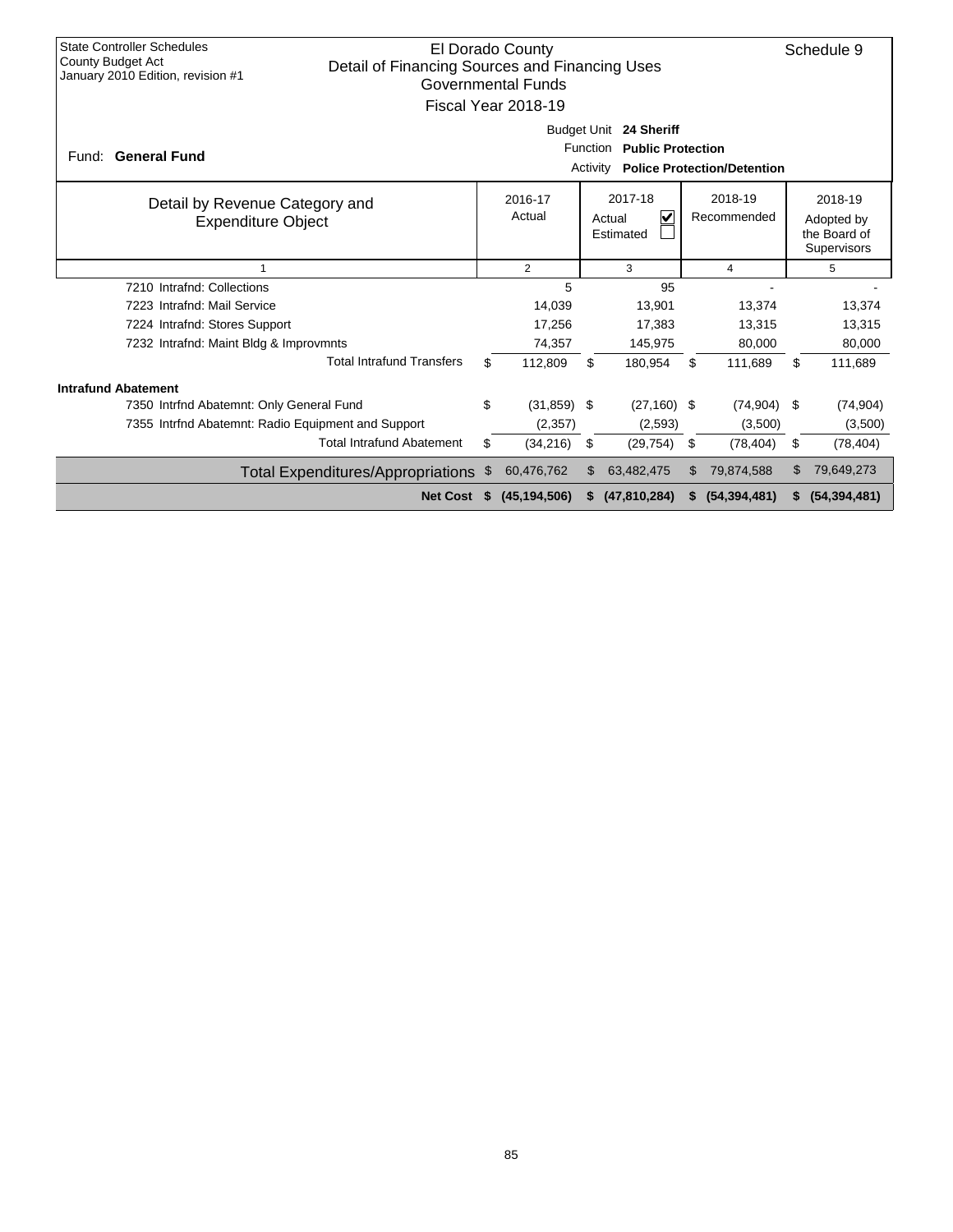| <b>State Controller Schedules</b><br>El Dorado County<br>Schedule 9<br>County Budget Act<br>Detail of Financing Sources and Financing Uses<br>January 2010 Edition, revision #1<br><b>Governmental Funds</b><br>Fiscal Year 2018-19 |                                                                                                                    |                |        |                |             |               |    |                                           |
|-------------------------------------------------------------------------------------------------------------------------------------------------------------------------------------------------------------------------------------|--------------------------------------------------------------------------------------------------------------------|----------------|--------|----------------|-------------|---------------|----|-------------------------------------------|
| Fund: Jail Commissary                                                                                                                                                                                                               | Budget Unit 24 Sheriff - Jail Commissary<br>Function Public Protection<br>Activity <b>Detention and Correction</b> |                |        |                |             |               |    |                                           |
| Detail by Revenue Category and                                                                                                                                                                                                      |                                                                                                                    | 2016-17        |        | 2017-18        |             | 2018-19       |    | 2018-19                                   |
| <b>Expenditure Object</b>                                                                                                                                                                                                           |                                                                                                                    | Actual         | Actual | V<br>Estimated | Recommended |               |    | Adopted by<br>the Board of<br>Supervisors |
| $\mathbf{1}$                                                                                                                                                                                                                        |                                                                                                                    | $\overline{2}$ |        | 3              |             | 4             |    | 5                                         |
| Revenue from Use of Money and Property                                                                                                                                                                                              |                                                                                                                    |                |        |                |             |               |    |                                           |
| 0400 Interest                                                                                                                                                                                                                       | \$                                                                                                                 | 7,772          | \$     | 16,287         | \$          | 7,000         | \$ | 7,000                                     |
| Total Revenue from Use of Money and Property                                                                                                                                                                                        | \$                                                                                                                 | 7,772          | \$     | 16,287         | \$          | 7,000         | \$ | 7,000                                     |
| <b>Miscellaneous Revenues</b>                                                                                                                                                                                                       |                                                                                                                    |                |        |                |             |               |    |                                           |
| 1944 Inmate Welfare Trust                                                                                                                                                                                                           | \$                                                                                                                 | 391,624        | \$     | 487,401        | \$          | 407,801       | \$ | 407,801                                   |
| <b>Total Miscellaneous Revenues</b>                                                                                                                                                                                                 | \$                                                                                                                 | 391,624        | \$     | 487,401        | \$          | 407,801       | \$ | 407,801                                   |
| Total Revenue \$                                                                                                                                                                                                                    |                                                                                                                    | 399,397        | \$     | 503,688        | \$          | 414,801       | \$ | 414,801                                   |
| <b>Services and Supplies</b>                                                                                                                                                                                                        |                                                                                                                    |                |        |                |             |               |    |                                           |
| 4020 Clothing and Personal Supplies                                                                                                                                                                                                 | \$                                                                                                                 | 3,208          | \$     | 5,148          | -\$         | 4,000         | \$ | 4,000                                     |
| 4040 Telephone Company Vendor Payments                                                                                                                                                                                              |                                                                                                                    | 2,753          |        | 38,353         |             | 3,500         |    | 3,500                                     |
| 4044 Cable/Internet Service                                                                                                                                                                                                         |                                                                                                                    | 4,310          |        | 4,320          |             | 6,000         |    | 6,000                                     |
| 4060 Food and Food Products                                                                                                                                                                                                         |                                                                                                                    |                |        | 119            |             |               |    |                                           |
| 4080 Household Expense                                                                                                                                                                                                              |                                                                                                                    | 545            |        | 180            |             | 1,000         |    | 1,000                                     |
| 4260 Office Expense                                                                                                                                                                                                                 |                                                                                                                    | 682            |        | 1,686          |             | 2,500         |    | 2,500                                     |
| 4261 Postage                                                                                                                                                                                                                        |                                                                                                                    | 2,895          |        | 4,564          |             | 5,000         |    | 5,000                                     |
| 4263 Subscription / Newspaper / Journals                                                                                                                                                                                            |                                                                                                                    |                |        |                |             | 500           |    | 500                                       |
| 4264 Books / Manuals                                                                                                                                                                                                                |                                                                                                                    | 285            |        | 74             |             | 2,000         |    | 2,000                                     |
| 4266 Printing / Duplicating                                                                                                                                                                                                         |                                                                                                                    | 4,073          |        | 183            |             | 6,000         |    | 6,000                                     |
| 4300 Professional and Specialized Services                                                                                                                                                                                          |                                                                                                                    | 20,933         |        | 15,182         |             | 75,000        |    | 75,000                                    |
| 4323 Psychiatric Medical Services                                                                                                                                                                                                   |                                                                                                                    |                |        | 1,536          |             |               |    |                                           |
| 4324 Medical, Dental and Lab Services                                                                                                                                                                                               |                                                                                                                    | 16,822         |        | 20,814         |             | 20,000        |    | 20,000                                    |
| 4420 Rents and Leases - Equipment                                                                                                                                                                                                   |                                                                                                                    | 27,317         |        | 29,017         |             | 35,000        |    | 35,000                                    |
| 4460 Small Tools and Instruments                                                                                                                                                                                                    |                                                                                                                    | 1,131          |        | 1,805          |             | 5,000         |    | 5,000                                     |
| 4461 Minor Equipment                                                                                                                                                                                                                |                                                                                                                    | 9,855          |        | 4,093          |             | 20,000        |    | 20,000                                    |
| 4462 Minor Computer Equipment                                                                                                                                                                                                       |                                                                                                                    | 7,232          |        |                |             | 7,000         |    | 7,000                                     |
| 4500 Special Departmental Expense                                                                                                                                                                                                   |                                                                                                                    | 227,587        |        | 214,592        |             | 400,000       |    | 400,000                                   |
| <b>Total Services and Supplies</b>                                                                                                                                                                                                  | \$                                                                                                                 | 329,627        | \$     | 341,665        | \$          | 592,500       | \$ | 592,500                                   |
| <b>Appropriations for Contingencies</b>                                                                                                                                                                                             |                                                                                                                    |                |        |                |             |               |    |                                           |
| 7700 Contingency                                                                                                                                                                                                                    | \$                                                                                                                 |                | \$     |                | \$          | 1,042,754     | \$ | 1,362,610                                 |
| <b>Total Appropriations for Contingencies</b>                                                                                                                                                                                       | \$                                                                                                                 |                | \$     |                | \$          | 1,042,754     | \$ | 1,362,610                                 |
| Total Expenditures/Appropriations \$                                                                                                                                                                                                |                                                                                                                    | 329,627        | \$     | 341,665        | \$          | 1,635,254     | \$ | 1,955,110                                 |
| Net Cost \$                                                                                                                                                                                                                         |                                                                                                                    | 69,770         | \$     | 162,023        | \$          | (1, 220, 453) | \$ | (1,540,309)                               |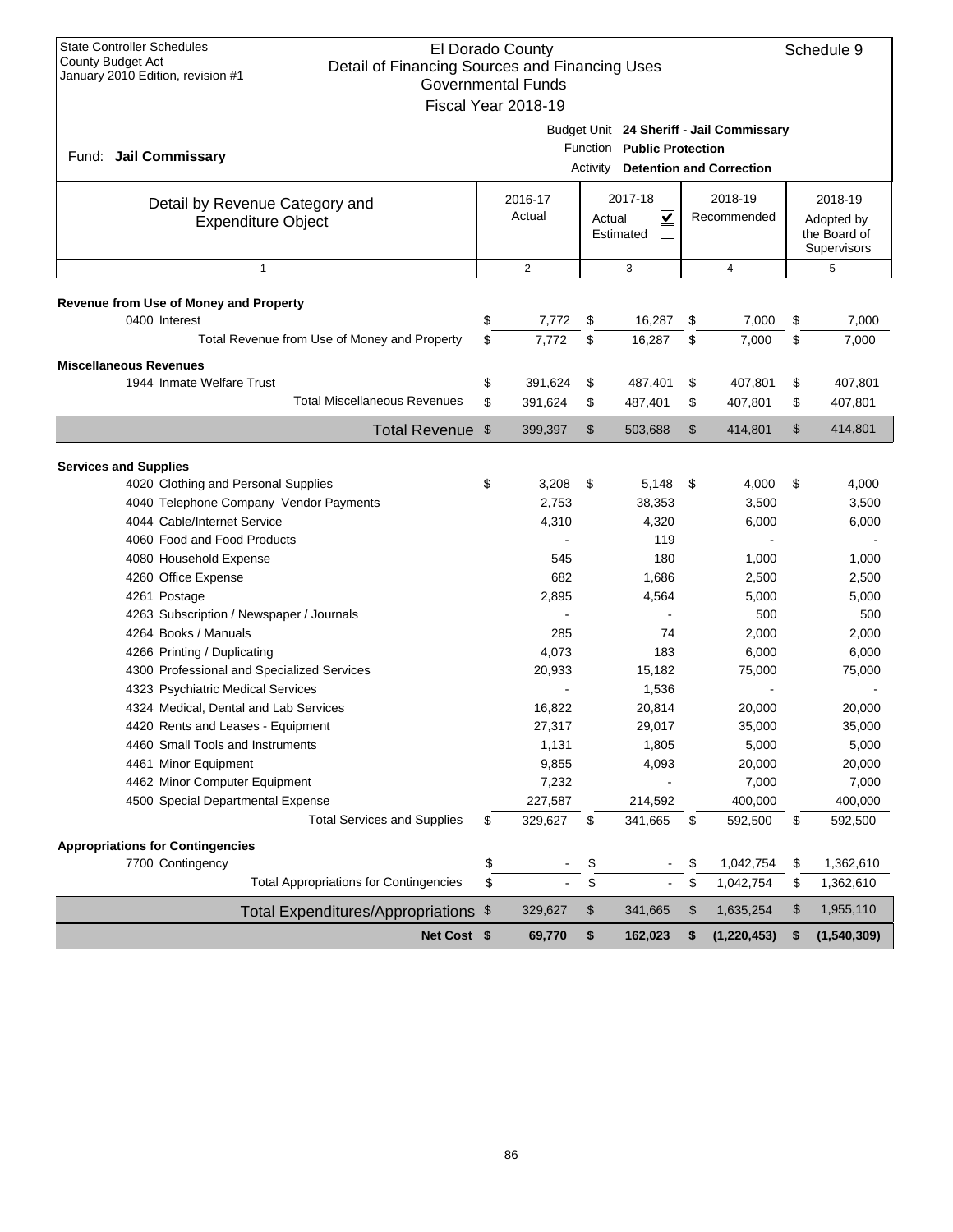| <b>State Controller Schedules</b><br>County Budget Act<br>Detail of Financing Sources and Financing Uses<br>January 2010 Edition, revision #1 |    | El Dorado County<br><b>Governmental Funds</b> |          |                            |                                 | Schedule 9                 |
|-----------------------------------------------------------------------------------------------------------------------------------------------|----|-----------------------------------------------|----------|----------------------------|---------------------------------|----------------------------|
|                                                                                                                                               |    | Fiscal Year 2018-19                           |          |                            |                                 |                            |
|                                                                                                                                               |    |                                               |          | Budget Unit 25 Probation   |                                 |                            |
|                                                                                                                                               |    |                                               |          | Function Public Protection |                                 |                            |
| Fund: General Fund                                                                                                                            |    |                                               | Activity |                            | <b>Detention and Correction</b> |                            |
|                                                                                                                                               |    |                                               |          |                            |                                 |                            |
| Detail by Revenue Category and                                                                                                                |    | 2016-17                                       |          | 2017-18                    | 2018-19                         | 2018-19                    |
| <b>Expenditure Object</b>                                                                                                                     |    | Actual                                        |          | $\checkmark$<br>Actual     | Recommended                     | Adopted by<br>the Board of |
|                                                                                                                                               |    |                                               |          | Estimated                  |                                 | Supervisors                |
| $\mathbf{1}$                                                                                                                                  |    | $\overline{2}$                                |          | 3                          | $\overline{4}$                  | 5                          |
|                                                                                                                                               |    |                                               |          |                            |                                 |                            |
| <b>Fines, Forfeitures and Penalties</b>                                                                                                       |    |                                               |          |                            |                                 |                            |
| 0341 Restitution Fee                                                                                                                          | S  | 4,204                                         | \$       | 131                        | \$                              | \$                         |
| Total Fines, Forfeitures and Penalties                                                                                                        | \$ | 4,204                                         | \$       | 131                        | \$                              | \$                         |
| Intergovernmental Revenue - State                                                                                                             |    |                                               |          |                            |                                 |                            |
| 0760 State - Corrections                                                                                                                      | \$ | 56,600                                        | \$       | 54,486                     | \$<br>46,010                    | \$<br>46,010               |
| 0860 State - Public Safety Sales Tax                                                                                                          |    | 1,242,986                                     |          | 1,379,363                  | 1,274,308                       | 1,274,308                  |
| 0880 State - Other                                                                                                                            |    | 796,689                                       |          | 854,666                    | 575,449                         | 575,449                    |
| Total Intergovernmental Revenue - State                                                                                                       | \$ | 2,096,275                                     | \$       | 2,288,515                  | \$<br>1,895,767                 | \$<br>1,895,767            |
| Intergovernmental Revenue - Federal                                                                                                           |    |                                               |          |                            |                                 |                            |
| 1000 Federal - Public Assistance Admin.                                                                                                       | \$ | 109,784                                       | \$       | 112,605                    | \$<br>95,000                    | \$<br>95,000               |
| 1101 Federal - Block Grant Revenues                                                                                                           |    | 74,024                                        |          | 55,615                     | 149,985                         | 149,985                    |
| Total Intergovernmental Revenue - Federal                                                                                                     | \$ | 183,808                                       | \$       | 168,220                    | \$<br>244,985                   | \$<br>244,985              |
| <b>Revenue Other Governmental Agencies</b>                                                                                                    |    |                                               |          |                            |                                 |                            |
| 1202 Community Action- Responsive Educ                                                                                                        | \$ | 29,027                                        | \$       | 59,386                     | \$<br>25,000                    | \$<br>25,000               |
| Total Revenue Other Governmental Agencies                                                                                                     | \$ | 29,027                                        | \$       | 59,386                     | \$<br>25,000                    | \$<br>25,000               |
| <b>Charges for Services</b>                                                                                                                   |    |                                               |          |                            |                                 |                            |
| 1680 Institutional Care and Services                                                                                                          | \$ | 297,130                                       | \$       | 265,400                    | \$<br>225,000                   | \$<br>225,000              |
| 1683 Probation - Adult Defendant                                                                                                              |    | 44,986                                        |          | 46,337                     | 40,000                          | 40,000                     |
| 1684 Care In Juvenile Hall                                                                                                                    |    | 67,212                                        |          | 49,760                     |                                 |                            |
| 1685 Urinalysis Testing                                                                                                                       |    | 3,025                                         |          | 2,674                      | 3,000                           | 3,000                      |
| 1688 Probation: Juvenile Supervision                                                                                                          |    | 150                                           |          | 225                        |                                 |                            |
| 1747 Home Electronic Monitoring Prog (HEMP)                                                                                                   |    | 14,949                                        |          | 15,120                     | 15,000                          | 15,000                     |
| 1751 Probation - Present Report Fee                                                                                                           |    | 3,260                                         |          | 2,278                      | 2,000                           | 2,000                      |
| <b>Total Charges for Services</b>                                                                                                             | \$ | 430,712                                       | \$       | 381,794                    | \$<br>285,000                   | \$<br>285,000              |
|                                                                                                                                               |    |                                               |          |                            |                                 |                            |
| <b>Miscellaneous Revenues</b><br>1940 Miscellaneous Revenue                                                                                   | \$ | 5,694                                         | \$       | 4,590                      | \$<br>5,000                     | \$<br>5,000                |
| <b>Total Miscellaneous Revenues</b>                                                                                                           | \$ | 5,694                                         | \$       | 4,590                      | \$<br>5,000                     | \$<br>5,000                |
|                                                                                                                                               |    |                                               |          |                            |                                 |                            |
| <b>Other Financing Sources</b>                                                                                                                |    |                                               |          |                            |                                 |                            |
| 2020 Operating Transfers In                                                                                                                   | \$ | 2,915,249                                     | \$       | 2,896,940                  | \$<br>3,621,087                 | \$<br>3,756,876            |
| 2027 Operating Transfers In: Sales Tax Realingment<br><b>Total Other Financing Sources</b>                                                    |    | 103,790                                       |          | 83,350                     | 156,756<br>3,777,843            | 156,756                    |
|                                                                                                                                               | \$ | 3,019,039                                     | \$       | 2,980,290                  | \$                              | \$<br>3,913,632            |
| <b>Total Revenue</b>                                                                                                                          | \$ | 5,768,760                                     | \$       | 5,882,926                  | \$<br>6,233,595                 | \$<br>6,369,384            |
| <b>Salaries and Employee Benefits</b>                                                                                                         |    |                                               |          |                            |                                 |                            |
| 3000 Permanent Employees / Elected Officials                                                                                                  | \$ | 7,564,259                                     | \$       | 7,722,356                  | \$<br>8,530,480                 | \$<br>8,530,480            |
| 3001 Temporary Employees                                                                                                                      |    | 148,079                                       |          | 124,753                    | 40,000                          | 40,000                     |
| 3002 Overtime                                                                                                                                 |    | 526,917                                       |          | 481,949                    | 207,185                         | 207,185                    |
| 3003 Standby Pay                                                                                                                              |    | 19,995                                        |          | 20,074                     | 20,468                          | 20,468                     |
| 3004 Other Compensation                                                                                                                       |    | 155,709                                       |          | 305,861                    | 108,578                         | 108,578                    |
| 3005 Tahoe Differential                                                                                                                       |    | 94,986                                        |          | 100,217                    | 115,200                         | 115,200                    |
| 3006 Bilingual Pay                                                                                                                            |    | 9,440                                         |          | 10,279                     | 11,440                          | 11,440                     |
| 3020 Employer Share - Employee Retirement                                                                                                     |    | 2,577,250                                     |          | 2,743,839                  | 3,166,268                       | 3,166,268                  |
| 3022 Employer Share - Medi Care                                                                                                               |    | 116,940                                       |          | 120,451                    | 125,850                         | 125,850                    |
|                                                                                                                                               |    |                                               |          |                            |                                 |                            |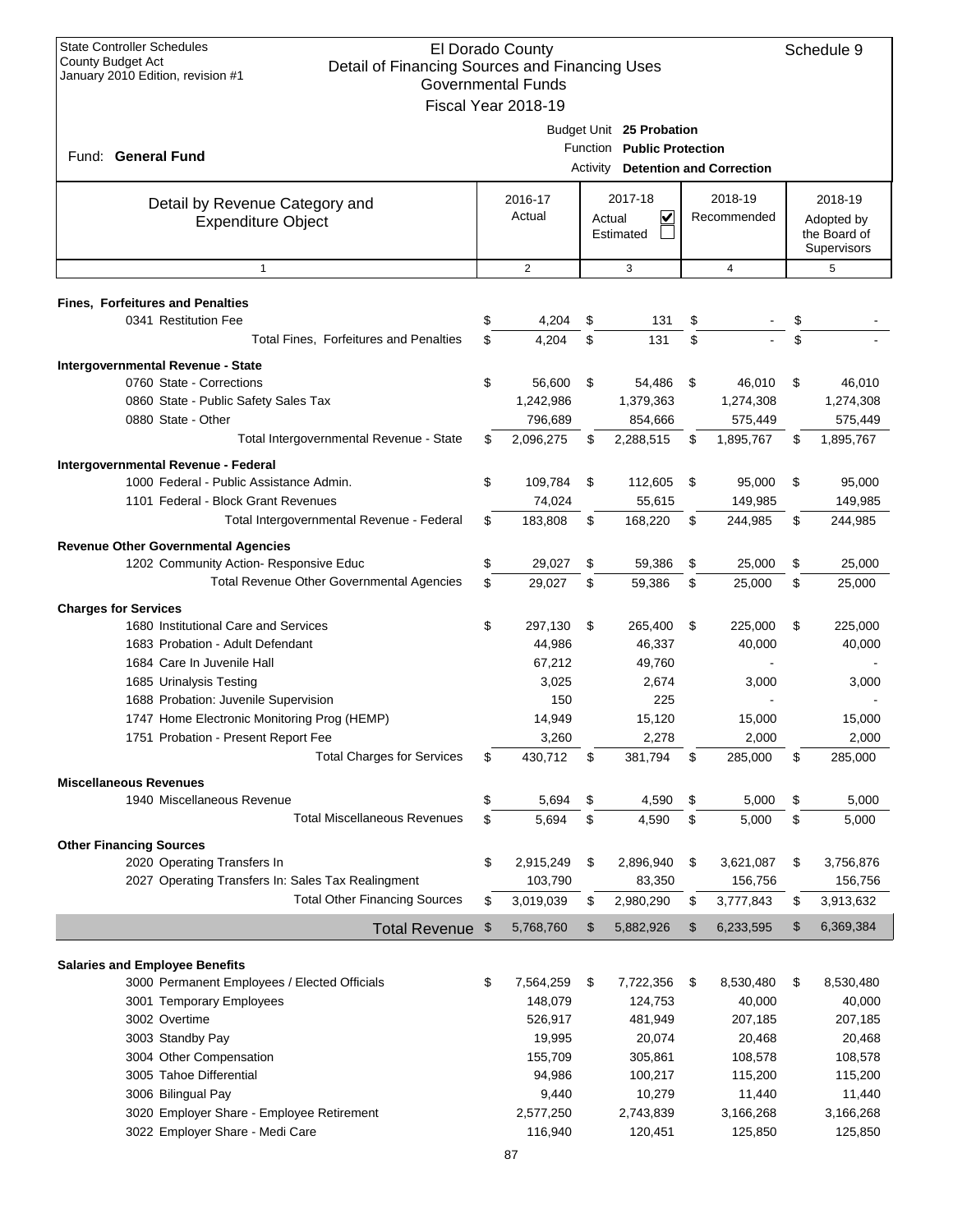| Governmental Funds |                                                         |    |            |    |                                |      |                |    |              |  |  |  |
|--------------------|---------------------------------------------------------|----|------------|----|--------------------------------|------|----------------|----|--------------|--|--|--|
|                    | Fiscal Year 2018-19                                     |    |            |    |                                |      |                |    |              |  |  |  |
|                    | Budget Unit 25 Probation                                |    |            |    |                                |      |                |    |              |  |  |  |
|                    | Function Public Protection                              |    |            |    |                                |      |                |    |              |  |  |  |
|                    | Fund: General Fund<br>Activity Detention and Correction |    |            |    |                                |      |                |    |              |  |  |  |
|                    |                                                         |    |            |    |                                |      |                |    |              |  |  |  |
|                    | Detail by Revenue Category and                          |    | 2016-17    |    | 2017-18                        |      | 2018-19        |    | 2018-19      |  |  |  |
|                    | <b>Expenditure Object</b>                               |    | Actual     |    | $\blacktriangledown$<br>Actual |      | Recommended    |    | Adopted by   |  |  |  |
|                    |                                                         |    |            |    | Estimated                      |      |                |    | the Board of |  |  |  |
|                    |                                                         |    |            |    |                                |      |                |    | Supervisors  |  |  |  |
|                    | $\mathbf{1}$                                            |    | 2          |    | 3                              |      | $\overline{4}$ |    | 5            |  |  |  |
|                    | 3040 Employer Share - Health Insurance                  |    | 1,788,742  |    | 1,874,970                      |      | 2,190,010      |    | 2,190,010    |  |  |  |
|                    | 3041 Employer Share - Unemployment Insurance            |    |            |    |                                |      | 23,275         |    | 23,275       |  |  |  |
|                    | 3042 Employer Share - Long Term Disab Insurance         |    | 11,631     |    | 12,492                         |      | 21,322         |    | 21,322       |  |  |  |
|                    | 3043 Employer Share - Deferred Compensation             |    | 18,108     |    | 18,438                         |      | 21,363         |    | 21,363       |  |  |  |
|                    | 3046 Retiree Health - Defined Contributions             |    | 138,889    |    | 151,171                        |      | 158,609        |    | 158,609      |  |  |  |
|                    | 3060 Employer Share - Workers' Compensation             |    | 659,816    |    | 665,901                        |      | 628,524        |    | 628,524      |  |  |  |
|                    | 3080 Flexible Benefits                                  |    | 8,081      |    | 10,460                         |      | 60,000         |    | 60,000       |  |  |  |
|                    | <b>Total Salaries and Employee Benefits</b>             | \$ | 13,838,842 | S  | 14,363,210                     | \$   | 15,428,572     | \$ | 15,428,572   |  |  |  |
|                    | <b>Services and Supplies</b>                            |    |            |    |                                |      |                |    |              |  |  |  |
|                    | 4020 Clothing and Personal Supplies                     | \$ | 23,361     | \$ | 11,813                         | - \$ | 28,000         | \$ | 28,000       |  |  |  |
|                    | 4022 Uniforms                                           |    | 2,614      |    | 7,177                          |      | 6,250          |    | 6,250        |  |  |  |
|                    | 4040 Telephone Company Vendor Payments                  |    | 27,333     |    | 36,689                         |      | 42,684         |    | 42,684       |  |  |  |
|                    | 4041 Cnty Pass thru Telephone Chrges to Depts           |    | 5,072      |    | 5,088                          |      | 6,000          |    | 6,000        |  |  |  |
|                    | 4044 Cable/Internet Service                             |    | 2,856      |    | 2,556                          |      | 2,568          |    | 2,568        |  |  |  |
|                    | 4060 Food and Food Products                             |    | 156,651    |    | 129,666                        |      | 164,000        |    | 164,000      |  |  |  |
|                    | 4080 Household Expense                                  |    | 36,975     |    | 37,386                         |      | 40,000         |    | 40,000       |  |  |  |
|                    | 4085 Household Expense - Refuse Disposal                |    | 19,418     |    | 20,353                         |      | 20,100         |    | 20,100       |  |  |  |
|                    | 4086 Household Expense - Janitorial/Custodial           |    | 22,192     |    | 23,369                         |      | 23,443         |    | 23,443       |  |  |  |
|                    | 4100 Insurance - Premium                                |    | 95,815     |    | 72,972                         |      | 85,951         |    | 85,951       |  |  |  |
|                    | 4140 Maintenance - Equipment                            |    | 2,107      |    | 864                            |      | 3,000          |    | 3,000        |  |  |  |
|                    | 4144 Maintenance - Computer System Supplies             |    | 86,776     |    | 90,400                         |      | 160,505        |    | 160,505      |  |  |  |
|                    | 4145 Maintenance - Equipment Parts                      |    | 86         |    | 123                            |      | 1,000          |    | 1,000        |  |  |  |
|                    | 4162 Maintenance Vehicles - Supplies                    |    | 84         |    | 344                            |      |                |    |              |  |  |  |
|                    | 4180 Maintenance - Building and Improvements            |    | 13,200     |    | 8,523                          |      | 24,251         |    | 24,251       |  |  |  |
|                    | 4183 Maintenance - Grounds                              |    | 131        |    |                                |      | 300            |    | 300          |  |  |  |
|                    | 4197 Maintenance - Building Supplies                    |    | 795        |    | 276                            |      | 2,300          |    | 2,300        |  |  |  |
|                    | 4200 Medical, Dental and Laboratory Supplies            |    | 6,955      |    | 33,401                         |      | 53,000         |    | 53,000       |  |  |  |
|                    | 4201 Medical Supplies - Field                           |    | 3,444      |    | 457                            |      |                |    |              |  |  |  |
|                    | 4220 Memberships                                        |    | 1,400      |    | 897                            |      | 4,145          |    | 4,145        |  |  |  |
|                    | 4221 Memberships - Legislative Advocacy                 |    | 4,398      |    | 4,398                          |      | 4,806          |    | 4,806        |  |  |  |
|                    | 4260 Office Expense                                     |    | 31,815     |    | 23,605                         |      | 34,000         |    | 34,000       |  |  |  |
|                    | 4261 Postage                                            |    | 4,545      |    | 3,928                          |      | 5,000          |    | 5,000        |  |  |  |
|                    | 4263 Subscription / Newspaper / Journals                |    | 386        |    | 180                            |      | 386            |    | 386          |  |  |  |
|                    | 4264 Books / Manuals                                    |    | 25,243     |    | 6,077                          |      | 47,900         |    | 47,900       |  |  |  |
|                    | 4265 Law Books                                          |    | 36         |    |                                |      | 400            |    | 400          |  |  |  |
|                    | 4266 Printing / Duplicating                             |    | 3,332      |    | 11,631                         |      | 24,222         |    | 24,222       |  |  |  |
|                    | 4300 Professional and Specialized Services              |    | 346,091    |    | 377,653                        |      | 741,458        |    | 877,247      |  |  |  |
|                    | 4308 External Data Processing Services                  |    | 3,732      |    | 1,752                          |      | 2,856          |    | 2,856        |  |  |  |
|                    | 4318 Interpreter                                        |    | 142        |    |                                |      | 500            |    | 500          |  |  |  |
|                    | 4320 Verbatim Report - Transcription                    |    |            |    |                                |      | 500            |    | 500          |  |  |  |
|                    | 4323 Psychiatric Medical Services                       |    | 320,291    |    | 238,797                        |      | 230,000        |    | 230,000      |  |  |  |
|                    | 4324 Medical, Dental and Lab Services                   |    | 37,122     |    | 33,662                         |      | 14,936         |    | 14,936       |  |  |  |
|                    | 4329 Probation - Non Govmt Agency Assist                |    | 1,525      |    | 1,925                          |      | 3,300          |    | 3,300        |  |  |  |
|                    | 4334 Fire Prevention and Inspection                     |    | 2,104      |    | 2,022                          |      | 2,622          |    | 2,622        |  |  |  |
|                    | 4400 Publication and Legal Notices                      |    |            |    |                                |      | 300            |    | 300          |  |  |  |
|                    | 4420 Rents and Leases - Equipment                       |    | 29,151     |    | 27,208                         |      | 24,684         |    | 24,684       |  |  |  |
|                    |                                                         |    |            |    |                                |      |                |    |              |  |  |  |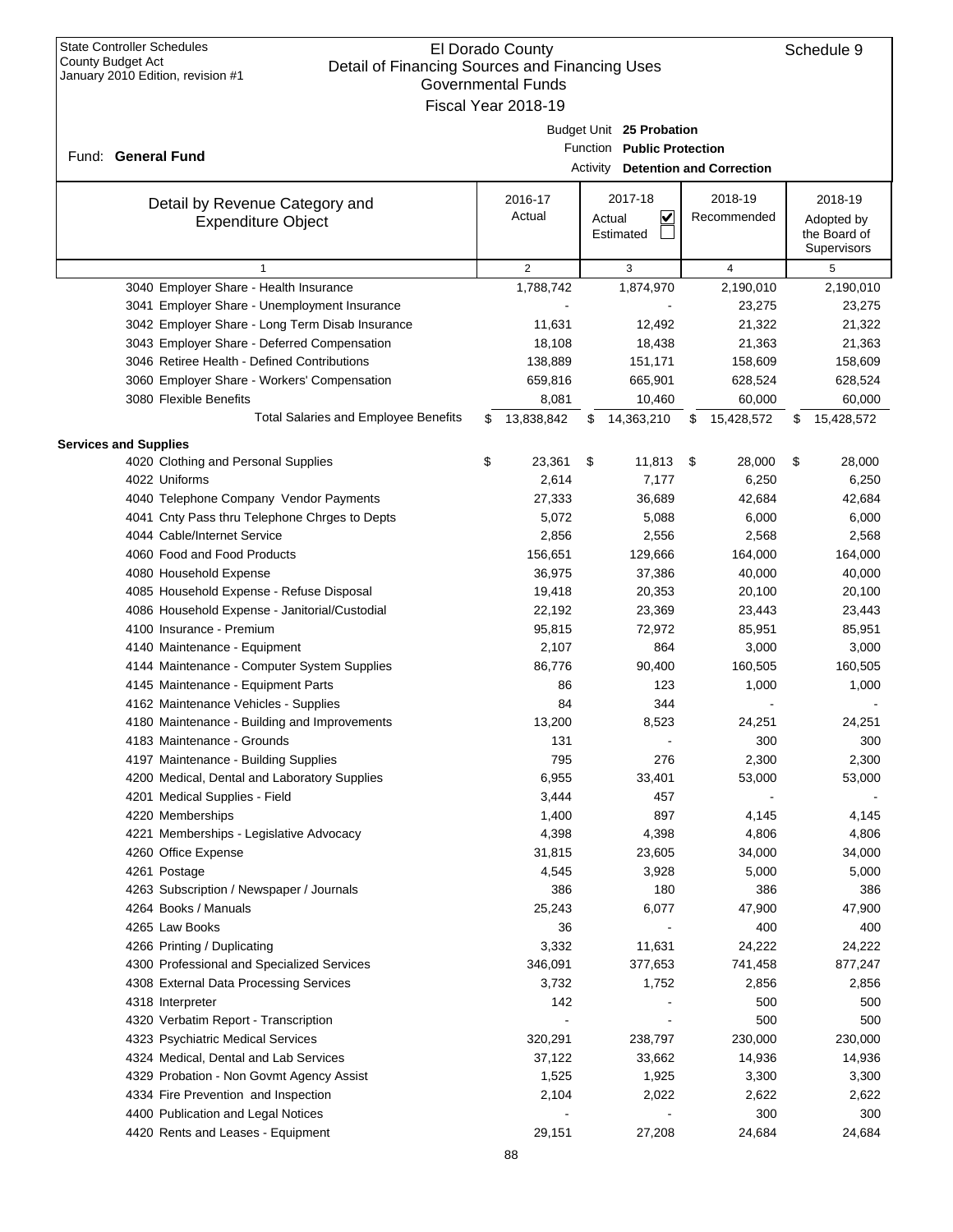|                                                             | Governmental Funds  |        |                                          |                 |                 |
|-------------------------------------------------------------|---------------------|--------|------------------------------------------|-----------------|-----------------|
|                                                             | Fiscal Year 2018-19 |        |                                          |                 |                 |
|                                                             |                     |        | Budget Unit 25 Probation                 |                 |                 |
| Fund: General Fund                                          |                     |        | Function Public Protection               |                 |                 |
|                                                             |                     |        | Activity <b>Detention and Correction</b> |                 |                 |
|                                                             | 2016-17             |        | 2017-18                                  | 2018-19         | 2018-19         |
| Detail by Revenue Category and<br><b>Expenditure Object</b> | Actual              | Actual | $\overline{\mathbf{v}}$                  | Recommended     | Adopted by      |
|                                                             |                     |        | Estimated                                |                 | the Board of    |
|                                                             |                     |        |                                          |                 | Supervisors     |
| $\mathbf{1}$                                                | $\overline{2}$      |        | 3                                        | 4               | 5               |
| 4440 Rent & Lease - Building/Improvements                   | 271,103             |        | 280,199                                  | 292,798         | 292,798         |
| 4460 Small Tools and Instruments                            | 680                 |        | 710                                      | 1,600           | 1,600           |
| 4461 Minor Equipment                                        | 48,034              |        | 94,463                                   | 67,697          | 67,697          |
| 4462 Minor Computer Equipment                               | 42,887              |        | 40,443                                   | 75,794          | 75,794          |
| 4463 Minor Telephone and Radio Equipment                    | 13,868              |        | 36,776                                   | 10,050          | 10,050          |
| 4464 Minor Law Enforcement Equipment                        | 63,675              |        | 40,982                                   | 34,558          | 34,558          |
| 4465 Minor Vehicle Equipment                                | 39,920              |        | 51,307                                   | 28,717          | 28,717          |
| 4500 Special Departmental Expense                           | 24,543              |        | 34,773                                   | 116,215         | 116,215         |
| 4501 Special Projects                                       | 100                 |        |                                          |                 |                 |
| 4502 Educational Materials<br>4508 Snow Removal             | 735                 |        | 1,531                                    |                 |                 |
| 4534 Ammunition                                             | 18,939              |        |                                          | 14,000          | 14,000          |
| 4539 Software License                                       |                     |        | 547                                      |                 |                 |
| 4600 Transportation and Travel                              | 12,570<br>45,285    |        | 5,364<br>55,514                          | 5,344<br>81,783 | 5,344<br>81,783 |
| 4601 Volunteer - Transportation and Travel                  | 96                  |        | 156                                      |                 |                 |
| 4602 Employee - Private Auto Mileage                        | 21,414              |        | 18,542                                   | 60,584          | 60,584          |
| 4605 Vehicle - Rent or Lease                                | 104,485             |        | 105,880                                  | 131,203         | 131,203         |
| 4606 Fuel Purchases                                         | 27,855              |        | 34,916                                   | 49,008          | 49,008          |
| 4608 Hotel Accommodations                                   | 78,286              |        | 93,007                                   | 112,106         | 112,106         |
| 4609 Staff Development                                      | 142,174             |        | 152,724                                  | 114,906         | 114,906         |
| 4617 Staff Development Non 1099                             | 27                  |        |                                          |                 |                 |
| 4620 Utilities                                              | 131,849             |        | 132,435                                  | 146,000         | 146,000         |
| <b>Total Services and Supplies</b>                          | \$<br>2,405,703     | \$     | 2,395,460                                | \$<br>3,147,730 | \$<br>3,283,519 |
|                                                             |                     |        |                                          |                 |                 |
| <b>Other Charges</b>                                        |                     |        |                                          |                 |                 |
| 5000 Support and Care of Persons                            | \$<br>48,563        | \$     | 36,464                                   | \$<br>79,625    | \$<br>79,625    |
| 5009 Housing                                                |                     |        | 550                                      |                 |                 |
| 5300 Interfund Expenditures                                 | 480                 |        | 80                                       |                 |                 |
| 5302 Intrfnd Exp: Radio Equipment and Support               |                     |        | 422                                      |                 |                 |
| <b>Total Other Charges</b>                                  | \$<br>49,043        | \$     | 37,516                                   | \$<br>79,625    | \$<br>79,625    |
| <b>Fixed Assets</b>                                         |                     |        |                                          |                 |                 |
| 6040 Fixed Assets - Equipment                               | \$                  | \$     |                                          | \$<br>20,334    | \$<br>20,334    |
| 6042 Fixed Assets - Computer Sys Equipment                  |                     |        | 46,470                                   |                 |                 |
| <b>Total Fixed Assets</b>                                   | \$                  | \$     | 46,470                                   | \$<br>20,334    | \$<br>20,334    |
| <b>Other Financing Uses</b>                                 |                     |        |                                          |                 |                 |
| 7000 Operating Transfers Out                                | \$<br>5,936         | \$     | 47,040                                   | \$              | \$              |
| 7001 Operating Transfers Out: Fleet                         | 67,550              |        | 123,432                                  |                 |                 |
| <b>Total Other Financing Uses</b>                           | \$<br>73,486        | \$     | 170,471                                  | \$              | \$              |
| <b>Intrafund Transfers</b>                                  |                     |        |                                          |                 |                 |
| 7200 Intrafund Transfers                                    | \$<br>225           | \$     | 125                                      | \$<br>1,000     | \$<br>1,000     |
| 7210 Intrafnd: Collections                                  | 4,925               |        | 5,514                                    | 3,000           | 3,000           |
| 7221 Intrafnd: Radio Equipment and Support                  | 252                 |        |                                          | 2,000           | 2,000           |
| 7223 Intrafnd: Mail Service                                 | 8,998               |        | 8,770                                    | 7,584           | 7,584           |
| 7224 Intrafnd: Stores Support                               | 5,264               |        | 5,096                                    | 3,617           | 3,617           |
| 7231 Intrafnd: IS Programming Support                       | 4,368               |        |                                          | 4,500           | 4,500           |
| 7232 Intrafnd: Maint Bldg & Improvmnts                      | 25,286              |        | 73,747                                   | 27,250          | 27,250          |